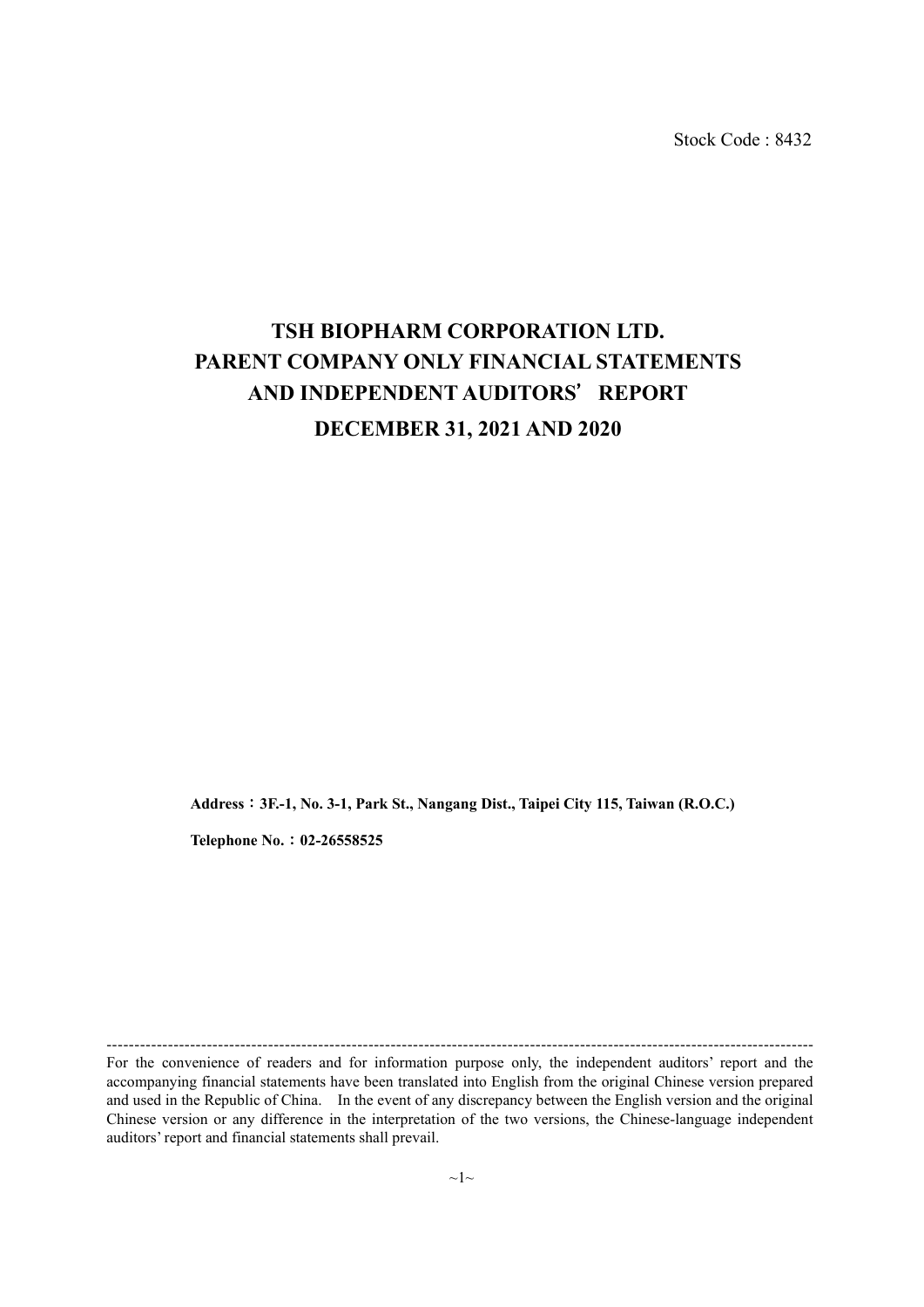# **Table of contents**

| Contents                                                                   | Page           |
|----------------------------------------------------------------------------|----------------|
| 1. Cover Page                                                              | 1              |
| 2. Table of Contents                                                       | $\overline{2}$ |
| 3. Independent Auditors' Report                                            | $3 - 6$        |
| 4. Balance Sheets                                                          | $\overline{7}$ |
| 5. Statements of Comprehensive Income                                      | 8              |
| 6. Statements of Changes in Equity                                         | 9              |
| 7. Statements of Cash Flows                                                | $10 - 11$      |
| 8. Notes to the Financial Statements                                       | 12             |
| (1) History and organization                                               | 12             |
| (2) Approval date and procedures of the financial statements               | 12             |
| (3) Application of new standards, amendments and interpretations           | $12 - 13$      |
| (4) Summary of significant accounting policies                             | $13 - 24$      |
| (5) Significant accounting assumptions and judgments, and major sources of | $24 - 25$      |
| estimation uncertainty                                                     |                |
| (6) Explanation of significant accounts                                    | $25 - 46$      |
| (7) Related-party transactions                                             | $46 - 47$      |
| (8) Pledged assets                                                         | 48             |
| (9) Significant commitments and contingencies                              | 48             |
| (10)Losses due to major disasters                                          | 48             |
| (11) Significant subsequent Events                                         | 48             |
| $(12)$ Other                                                               | $48 - 49$      |
| (13) Other disclosures                                                     | 49             |
| A. Information on significant transactions                                 | $49 - 50$      |
| B. Information on investees                                                | 50             |
| C. Information on investment in mainland China                             | 50             |
| D. Information on major shareholders                                       | 50             |
| (14) Segment information                                                   | $50 - 51$      |
| 9. Statements of major accounting items                                    | $52 - 60$      |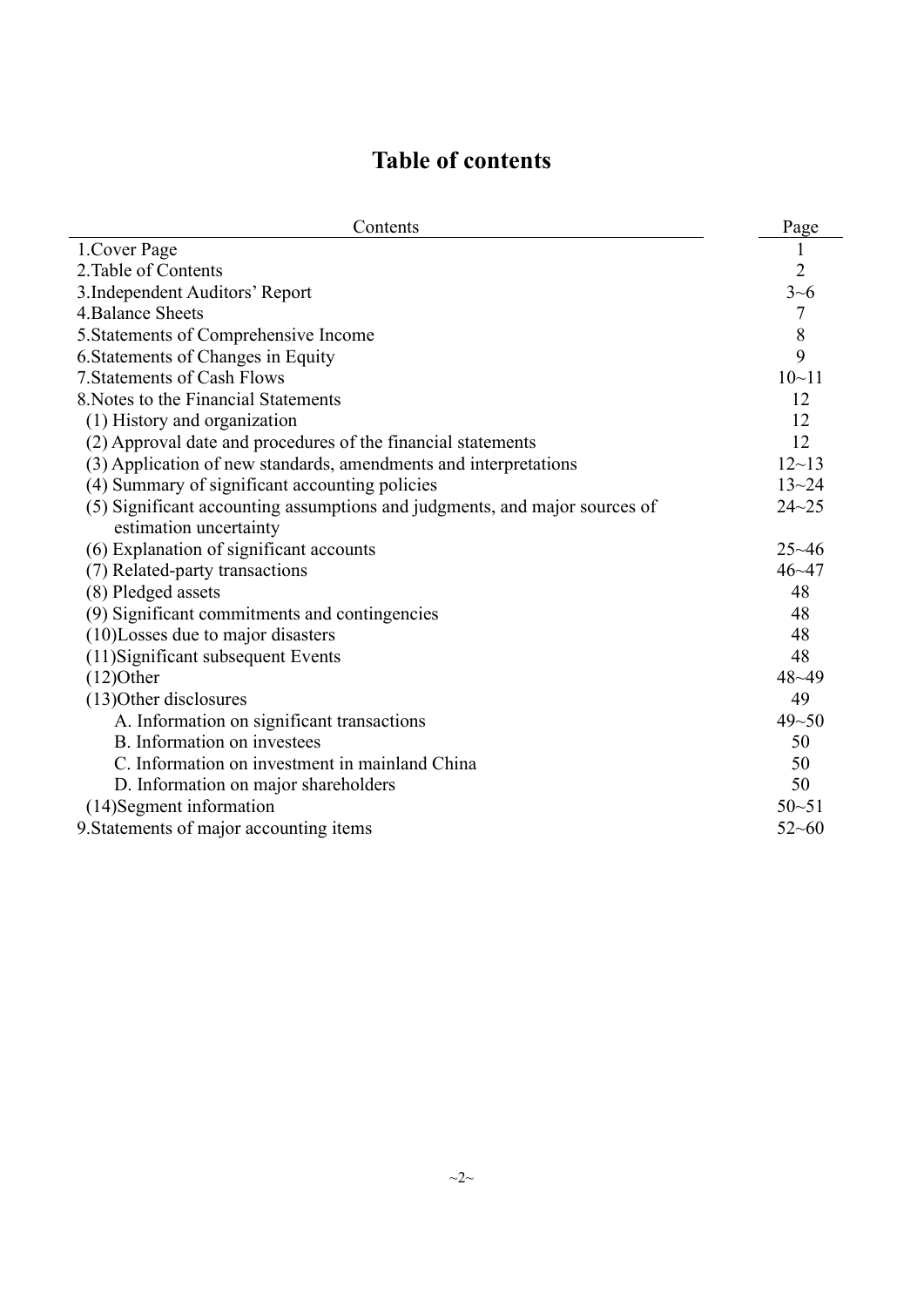#### INDEPENDENT AUDITORS' REPORT

To the Board of Directors of TSH Biopharm Corporation Ltd.

#### **Opinion**

We have audited the financial statements of TSH Biopharm Corporation Ltd. ("the Company"), which comprise the balance sheets as of December 31, 2021 and 2020, the statement of comprehensive income, statement of changes in equity, and statement of cash flows for the years ended December 31, 2021 and 2020, and notes to the parent company only financial statements, including a summary of significant accounting policies.

In our opinion, the accompanying parent company only financial statements present fairly, in all material respects, the financial position of the Company as of December 31, 2021 and 2020 and its financial performance and its cash flows for the years then ended in accordance with the Regulations Governing the Preparation of Financial Reports by Securities Issuers and the International Financial Reporting Standards, International Accounting Standards, IFRIC Interpretations, and SIC Interpretations as endorsed by the Financial Supervisory Commission.

## **Basis for Opinion**

We conducted our audit in accordance with the "Regulations Governing Auditing and Certification of Financial Statements by Certified Public Accountants" and the auditing standards generally accepted in the Republic of China. Our responsibilities under those standards are further described in the Auditor's Responsibilities for the Audit of the Parent Company Only Financial Statements section of our report. We are independent of the Company in accordance with the Certified Public Accountants Code of Professional Ethics in Republic of China ("the Code"), and we have fulfilled our other ethical responsibilities in accordance with the Code. We believe that the audit evidence we have obtained is sufficient and appropriate to provide a basis for our opinion.

#### **Key Audit Matters**

Key audit matters are those matters that, in our professional judgment, were of most significance in our audit of the parent company only financial statements of the current period. These matters were addressed in the context of our audit of the parent company only financial statements as a whole, and in forming our opinion thereon, and we do not provide a separate opinion on these matters. Key audit matters for the parent company only financial statements in the current period are stated as follow:

#### **1. Valuation of Inventories**

Please refer to notes 4(7), 5 and 6(5) of the notes to the parent company only financial statement for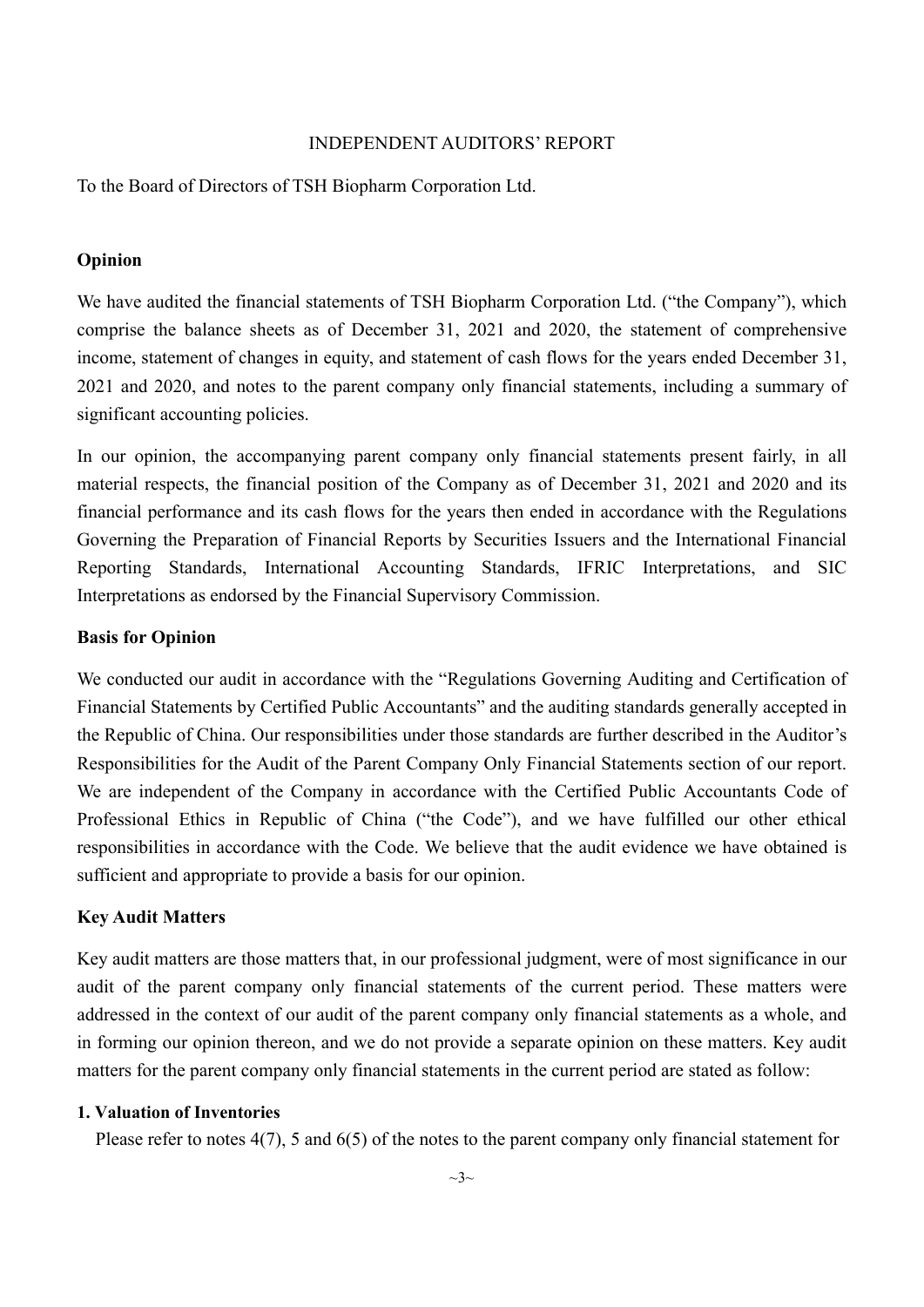the accounting policies on measuring inventory, assumptions used and uncertainties considered in determining net realizable value, allowances for impairment loss and obsolescence and balances of impairment loss and obsolescence, respectively.

#### **Description of key audit matter:**

Inventories are stated at of cost and net realizable value. Due to fierce competition in pharmaceutical industry and the declining prices of health insurance drugs every year, which will affect the sales prices of related products, resulting in a risk that the cost of inventories to exceed its net value. Therefore, inventory evaluation is one of the key audit matters for our audit.

#### **How the matter was addressed in our audit:**

Our audit procedures for the above key audit matters included assessing the Company's inventory allowance amount based on the nature of the inventories; performing audit to check the correctness of the inventory age report; reviewing the company's past inventory allowances and assessing whether the estimation methods and assumptions are appropriate; observe the inventory count and check the inventory status to assess whether the inventory is expired or damaged; sampling the latest sales prices of inventory and assessing the reasonableness of net realizable value; assessing whether disclosure items for inventory allowances are appropriate.

## **Responsibilities of Management and Those Charged with Governance for the Parent Company Only Financial Statements**

Management is responsible for the preparation and fair presentation of the parent company only financial statements in accordance with Regulations Governing the Preparation of Financial Reports by Securities Issuers and the International Financial Reporting Standards, International Accounting Standards, IFRIC Interpretations, and SIC Interpretations as endorsed by the Financial Supervisory Commission and for such internal control as management determines is necessary to enable the preparation of parent company only financial statements that are free from material misstatement, whether due to fraud or error.

In preparing the parent company only financial statements, management is responsible for assessing the Company's ability to continue as a going concern, disclosing, as applicable, matters related to going concern, and using the going concern basis of accounting unless management either intends to liquidate the Company or to cease operations, or has no realistic alternative but to do so.

Those charged with governance (including of the Audit Committee) are responsible for overseeing the Company's financial reporting process.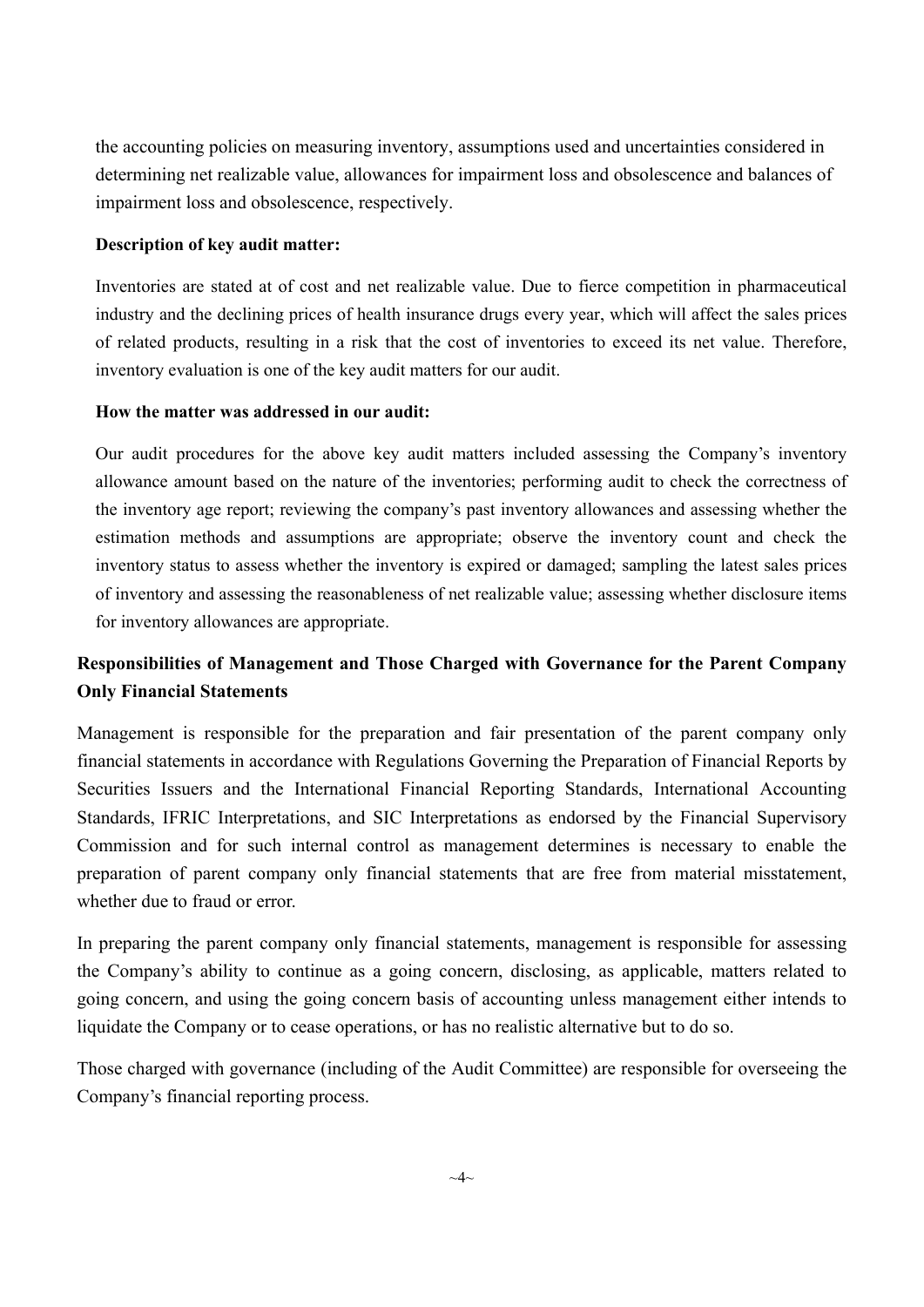#### **Auditor's Responsibilities for the Audit of the Parent Company Only Financial Statements**

Our objectives are to obtain reasonable assurance about whether the parent company only financial statements as a whole are free from material misstatement, whether due to fraud or error, and to issue an auditor's report that includes our opinion. Reasonable assurance is a high level of assurance, but is not a guarantee that an audit conducted in accordance with the auditing standards generally accepted in the Republic of China will always detect a material misstatement when it exists. Misstatements can arise from fraud or error and are considered material if, individually or in the aggregate, they could reasonably be expected to influence the economic decisions of users taken on the basis of these parent company only financial statements.

As part of an audit in accordance with auditing standards generally accepted in the Republic of China, we exercised professional judgment and maintained professional skepticism throughout the audit. We also:

- 1. Identify and assess the risks of material misstatement of the parent company only financial statements, whether due to fraud or error, design and perform audit procedures responsive to those risks, and obtain audit evidence that is sufficient and appropriate to provide a basis for our opinion. The risk of not detecting a material misstatement resulting from fraud is higher than for one resulting from error, as fraud may involve collusion, forgery, intentional omissions, misrepresentations, or the override of internal control.
- 2. Obtain an understanding of internal control relevant to the audit in order to design audit procedures that are appropriate in the circumstances, but not for the purpose of expressing an opinion on the effectiveness of the Company's internal control.
- 3. Evaluate the appropriateness of accounting policies used and the reasonableness of accounting estimates and related disclosures made by management.
- 4. Conclude on the appropriateness of management's use of the going concern basis of accounting and, based on the audit evidence obtained, whether a material uncertainty exists related to events or conditions that may cast significant doubt on the Company's ability to continue as a going concern. If we conclude that a material uncertainty exists, we are required to draw attention in our auditor's report to the related disclosures in the parent company only financial statements or, if such disclosures are inadequate, to modify our opinion. Our conclusions are based on the audit evidence obtained up to the date of our auditor's report. However, future events or conditions may cause the Company to cease to continue as a going concern.
- 5. Evaluate the overall presentation, structure and content of the parent company only financial statements, including the disclosures, and whether the parent company only financial statements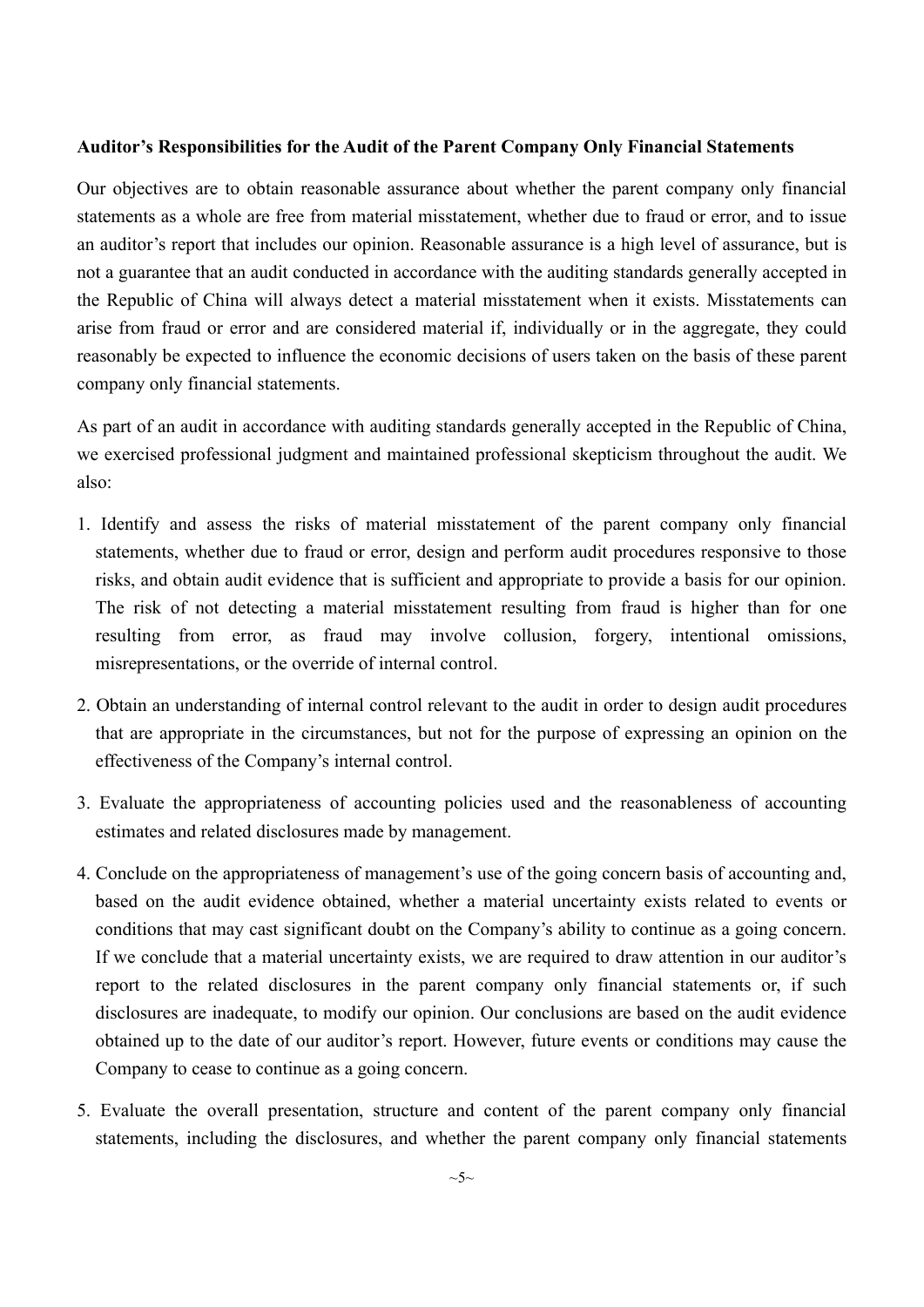represent the underlying transactions and events in a manner that achieves fair presentation.

We communicate with those charged with governance regarding, among other matters, the planned scope and timing of the audit and significant audit findings, including any significant deficiencies in internal control that we identified during our audit.

We also provide those charged with governance with a statement that we have complied with relevant ethical requirements regarding independence, and communicate with them all relationships and other matters that may reasonably be thought to bear on our independence, and where applicable, related safeguards.

From the matters communicated with those charged with governance, we determine those matters that were of most significance in the audit of the parent company only financial statements of the current period and are therefore the key audit matters. We describe these matters in our auditor's report unless law or regulation precludes public disclosure about the matter or when, in extremely rare circumstances, we determine that a matter should not be communicated in our report because the adverse consequences of doing so would reasonably be expected to outweigh the public interest benefits of such communication.

The engagement partners on the audit resulting in this independent auditor's report are Shin-Chin Chih and Kuo-Yang Tseng.

KPMG Taipei, Taiwan (Republic of China)

March 4, 2022 ---------------------------------------------------------------------------------------------------------------------------- The accompanying parent company only financial statements are not intended to present the financial position and results of operations and cash flows in accordance with accounting principles generally accepted in countries and jurisdictions other than the Republic of China. The standards, procedures and practices in the Republic of China governing the audit of such financial statements may differ from those generally accepted in countries and jurisdictions other than the Republic of China. Accordingly, the accompanying parent company only financial statements and report of independent accountants are not intended for use by those who are not informed about the accounting principles or auditing standards generally accepted in the Republic of China, and their applications in practice.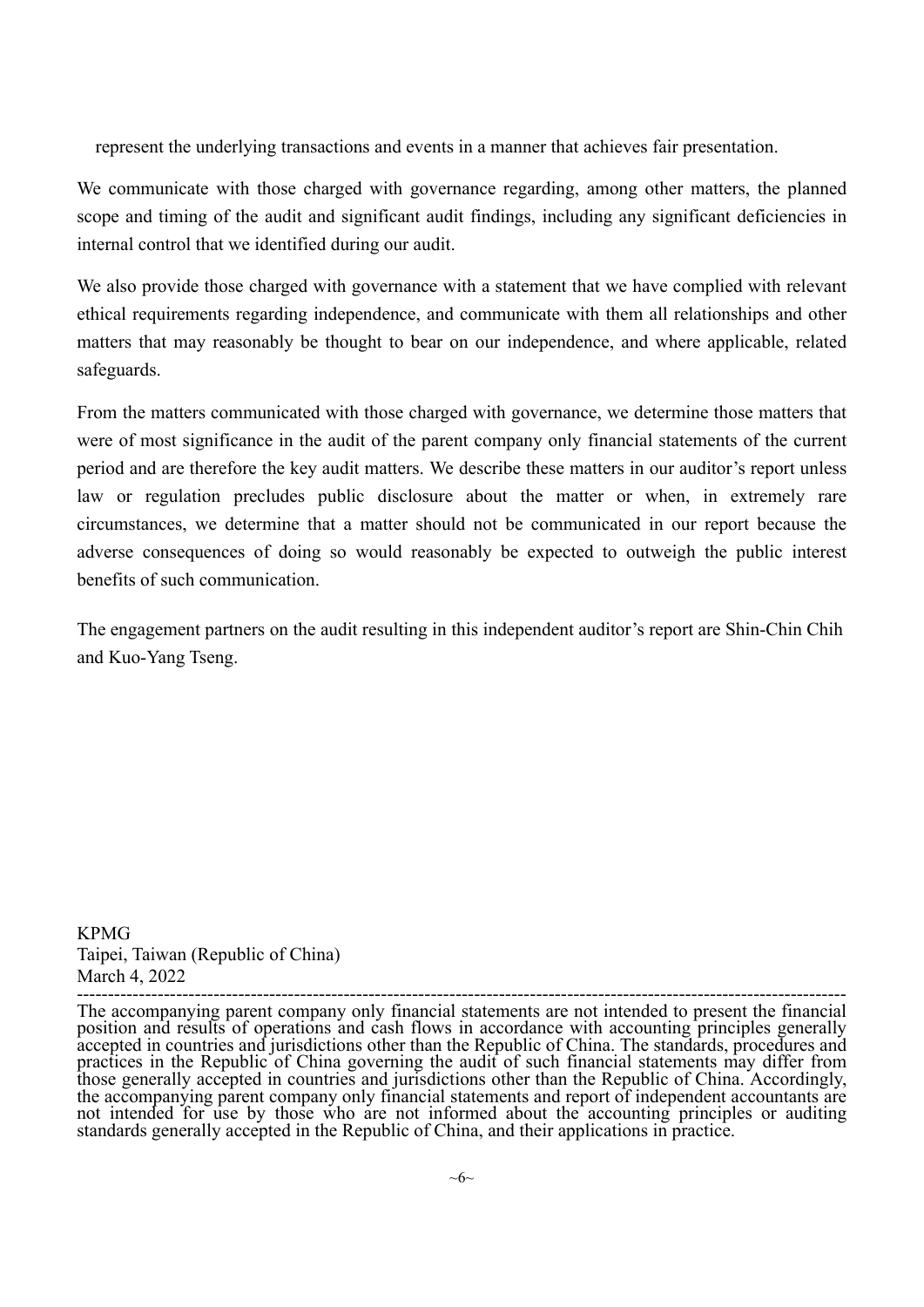#### **(English Translation of the Parent Company Only Financial Statements Originally Issued in Chinese) TSH Biopharm Corporation Ltd. Balance Sheets December 31, 2021 and 2020 (Expressed in thousands of New Taiwan Dollars)**

|      |                                                                                                                     |              | <b>December 31, 2021</b><br><b>December 31, 2020</b> |                          |               | <b>December 31, 2021</b> |                |      | <b>December 31, 2020</b>                                                 |              |               |     |                            |         |                |
|------|---------------------------------------------------------------------------------------------------------------------|--------------|------------------------------------------------------|--------------------------|---------------|--------------------------|----------------|------|--------------------------------------------------------------------------|--------------|---------------|-----|----------------------------|---------|----------------|
|      | <b>Assets</b>                                                                                                       |              | Amount                                               | %                        |               | Amount                   | %              |      | <b>Liabilities and Equity</b>                                            |              | <b>Amount</b> | %   | Amount                     |         | %              |
|      | <b>Current assets:</b>                                                                                              |              |                                                      |                          |               |                          |                |      | <b>Current liabilities:</b>                                              |              |               |     |                            |         |                |
| 1100 | Cash and cash equivalents (notes<br>$6(1)$ and $(19)$ )                                                             | -8           | 381,887                                              | 33                       | $\mathcal{S}$ | 396,701                  | 32             | 2150 | Notes payable (note $6(19)$ )                                            | $\mathbb{S}$ | 441           |     |                            | 1,469   |                |
| 1120 | Current financial assets at fair<br>value through other<br>comprehensive income (notes<br>$6(2) \cdot (19)$ and 13) |              | 52,929                                               | $5\overline{)}$          |               | 62,216                   | 5              | 2170 | Accounts payable (note $6(19)$ )                                         |              | 5,833         |     |                            | 2,835   |                |
| 1150 | Notes receivable, net (notes<br>$6(3) \cdot (16)$ and $(19)$ )                                                      |              | 14,716                                               |                          |               | 15,577                   |                | 2180 | Accounts payable to related<br>parties (notes $6(19)$ and 7)             |              | 6,445         |     |                            | 3,114   |                |
| 1170 | Accounts receivable, net (notes<br>$6(3) \cdot (16)$ and $(19)$                                                     |              | 84,131                                               | $\tau$                   |               | 90,881                   | 8              | 2200 | Other payables (notes $6(10)$ )<br>$(19)$ and 7)                         |              | 60,409        | 5   |                            | 70,118  | 6              |
| 1180 | Accounts receivable from<br>related parties (notes $6(3)$ )<br>$(16) \cdot (19)$ and 7)                             |              | 218                                                  |                          |               | 2,421                    |                | 2230 | Current income tax liabilities                                           |              | 7,102         |     |                            | 15,651  |                |
| 1200 | Other receivables (notes $6(4)$ )<br>$(19)$ and 7)                                                                  |              | 1,064                                                | $\sim$                   |               | 2,981                    | $\sim$         | 2280 | Current lease liabilities (notes<br>$6(11) \cdot (19) \cdot (22)$ and 7) |              | 4,567         |     |                            | 4,365   |                |
| 130x | Inventories (note $6(5)$ )                                                                                          |              | 73,219                                               | 6                        |               | 77,906                   | 6              | 2300 | Other current liabilities                                                |              | 1,003         |     |                            | 1,066   |                |
| 1476 | Other financial assets - current                                                                                    |              |                                                      |                          |               |                          |                |      |                                                                          |              |               |     |                            |         |                |
|      | (notes $6(1) \cdot (9)$ and $(19)$ )                                                                                |              | 298,589                                              | 26                       |               | 266,751                  | 22             |      |                                                                          |              | 85,800        |     |                            | 98,618  |                |
| 1479 | Other current assets (notes $6(9)$ )                                                                                |              | 13,219                                               |                          |               | 28,407                   | $\overline{2}$ |      | <b>Non-current liabilities:</b>                                          |              |               |     |                            |         |                |
|      |                                                                                                                     |              |                                                      |                          |               |                          |                | 2580 | Non-current lease liabilities                                            |              |               |     |                            |         |                |
|      |                                                                                                                     |              | 919,972                                              | 79                       |               | 943,841                  | 76             |      | (notes $6(11) \cdot (19) \cdot (22)$ and 7)                              |              |               |     |                            | 4,418   |                |
|      | <b>Non-current assets:</b>                                                                                          |              |                                                      |                          |               |                          |                |      | <b>Total liabilities</b>                                                 |              | 85,800        |     |                            | 103,036 |                |
| 1517 | Non-current financial assets at<br>fair value through other<br>comprehensive income (notes                          |              |                                                      |                          |               |                          |                |      | Equity (note $6(2)$ and $(14)$ ):                                        |              |               |     |                            |         |                |
|      | $6(2) \cdot (19)$ and 13)                                                                                           |              | 211,767                                              | 18                       |               | 240,804                  | 20             |      |                                                                          |              |               |     |                            |         |                |
| 1600 | Property, plant and equipment<br>(note 6(6))                                                                        |              | 22,792                                               | $\overline{2}$           |               | 25,255                   | 2              | 3100 | Capital stock                                                            |              | 383,981       | 33  | 383,981                    |         | 31             |
| 1755 | Right-of-use assets (note $6(7)$ )                                                                                  |              | 4,567                                                |                          |               | 8,783                    |                | 3200 | Capital surplus                                                          |              | 459,361       | 39  | 458,977                    |         | 38             |
| 1780 | Intangible assets (note $6(8)$ )                                                                                    |              | 3,628                                                |                          |               | 6,180                    |                |      | Retained earnings:                                                       |              |               |     |                            |         |                |
| 1840 | Deferred income tax assets (note                                                                                    |              |                                                      |                          |               |                          |                | 3310 | Legal reserve                                                            |              |               |     |                            |         |                |
|      | 6(13)                                                                                                               |              | 2,010                                                | $\sim$                   |               | 1,256                    |                |      |                                                                          |              | 113,065       | 10  |                            | 97,016  | 8              |
| 1920 | Refundable deposits paid (notes                                                                                     |              |                                                      |                          |               |                          |                | 3350 | Unappropriated retained                                                  |              |               |     |                            |         |                |
|      | $6(9) \cdot (19)$ and 7)                                                                                            |              | 4,393                                                | $\overline{\phantom{a}}$ |               | 2,636                    |                |      | earnings                                                                 |              | 111,010       | 10  |                            | 169,610 | 14             |
| 1984 | Other non-current financial                                                                                         |              |                                                      |                          |               |                          |                | 3400 | Other equity                                                             |              |               |     |                            |         |                |
|      | assets (notes $6(9)$ and $(19)$ )                                                                                   |              | 297                                                  | $\sim$                   |               | 625                      |                |      |                                                                          |              | 16,209        |     |                            | 16,760  | $\overline{2}$ |
|      |                                                                                                                     |              | 249,454                                              | 21                       |               | 285,539                  | 24             |      | <b>Total equity</b>                                                      |              | 1,083,626     | 93  | 1,126,344                  |         | 93             |
|      | <b>Total assets</b>                                                                                                 | <sup>S</sup> | 1,169,426                                            | 100                      | SS.           | 1,229,380                | 100            |      | <b>Total liabilities and equity</b>                                      | $\mathbb{S}$ | 1,169,426     | 100 | 1,229,380<br>$\mathbf{\$}$ |         | <b>100</b>     |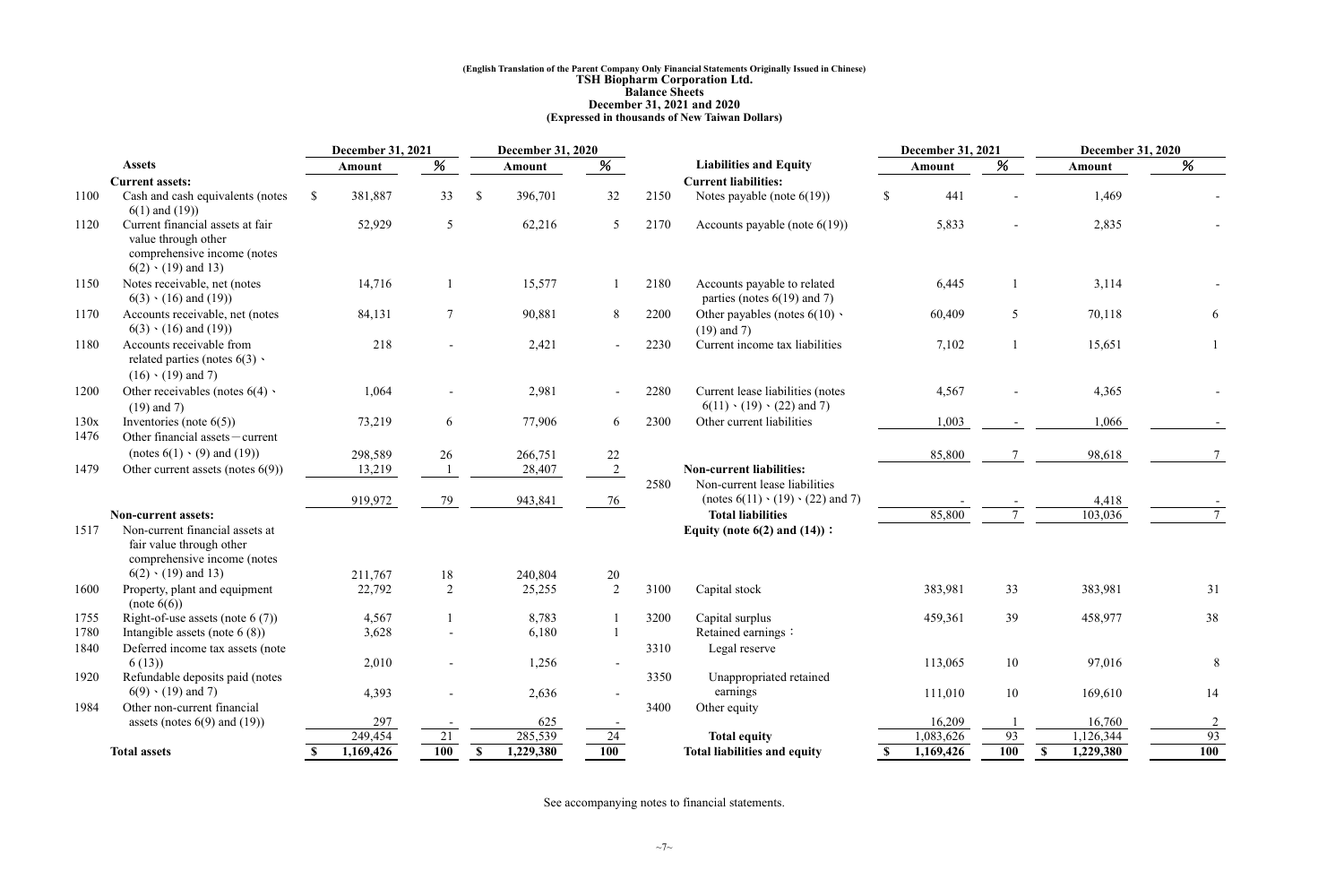#### **(English Translation of the Parent Company Only Financial Statements Originally Issued in Chinese) TSH Biopharm Corporation Ltd. Statements of Comprehensive Income For the years ended December 31, 2021 and 2020**

**(Expressed in Thousands of New Taiwan Dollars, Except for Earnings Per Share)**

|              |                                                                                                                                                                                                                           |                 | 2021          |                |               | 2020          |                |
|--------------|---------------------------------------------------------------------------------------------------------------------------------------------------------------------------------------------------------------------------|-----------------|---------------|----------------|---------------|---------------|----------------|
|              |                                                                                                                                                                                                                           |                 | <b>AMOUNT</b> | $\frac{0}{0}$  |               | <b>AMOUNT</b> | $\frac{0}{0}$  |
|              | 4000 <b>Operating revenue</b> (notes $6(16)$ and 7)                                                                                                                                                                       | \$              | 413,483       | 100            | $\mathcal{S}$ | 447,862       | 100            |
|              | 5000 Operating costs (notes 6(5) and 7)                                                                                                                                                                                   |                 | 166,125       | 40             |               | 162,670       | 36             |
|              | <b>Gross profit</b>                                                                                                                                                                                                       |                 | 247,358       | 60             |               | 285,192       | 64             |
|              | 6000 Operating expenses (notes $6(3) \cdot (12) \cdot (17)$ )                                                                                                                                                             |                 |               |                |               |               |                |
|              | 7 and 12):                                                                                                                                                                                                                |                 |               |                |               |               |                |
| 6100         | Selling expenses                                                                                                                                                                                                          |                 | 120,215       | 29             |               | 124,836       | 28             |
| 6200         | Administrative expenses                                                                                                                                                                                                   |                 | 48,113        | 12             |               | 57,474        | 13             |
| 6300         | Research and development expenses                                                                                                                                                                                         |                 | 23,515        | 6              |               | 28,681        | 6              |
| 6450         | Expected credit loss (gain)                                                                                                                                                                                               |                 | 100)          |                |               | 103)          |                |
|              |                                                                                                                                                                                                                           |                 | 191,743       | 47             |               | 210,888       | 47             |
|              | <b>Operating income</b>                                                                                                                                                                                                   |                 | 55,615        | 13             |               | 74,304        | 17             |
|              | Non-operating income and expenses (notes<br>$6(11) \cdot (18)$ and 7):                                                                                                                                                    |                 |               |                |               |               |                |
| 7100         | Interest income                                                                                                                                                                                                           |                 | 2,099         | 1              |               | 2,238         |                |
| 7010         | Other income                                                                                                                                                                                                              |                 | 48            |                |               | 57            |                |
| 7020         | Other gains and losses                                                                                                                                                                                                    |                 | 3,867         | $\mathbf{1}$   |               | 660           |                |
| 7050         | Finance costs                                                                                                                                                                                                             |                 | 80)           |                |               | 27)           |                |
|              |                                                                                                                                                                                                                           |                 | 5,934         | $\overline{2}$ |               | 2,928         |                |
|              | Profit before tax                                                                                                                                                                                                         |                 | 61,549        | 15             |               | 77,232        | 17             |
|              | 7950 Income tax expense (note 6(13))                                                                                                                                                                                      |                 | 14,441        | 3)             |               | 15,662)       | 3)             |
|              | Profit for the year                                                                                                                                                                                                       | \$              | 47,108        | 12             | \$            | 61,570        | 14             |
|              | 8300 Other comprehensive income                                                                                                                                                                                           |                 |               |                |               |               |                |
| 8310<br>8316 | <b>Components of other comprehensive</b><br>income that will not be reclassified to<br>profit or loss<br>Unrealized gains (losses) from<br>investments in equity instruments at<br>fair value through other comprehensive |                 |               |                |               |               |                |
| 8349         | income<br>Income tax related to components of<br>other comprehensive income that will<br>not be reclassified to profit or loss                                                                                            |                 | $21,094$ (    | 5)             |               | 8,928         | 2              |
|              | <b>Components of other</b>                                                                                                                                                                                                |                 |               |                |               |               |                |
|              | comprehensive income that will                                                                                                                                                                                            |                 |               |                |               |               |                |
|              | not be reclassified to profit or loss                                                                                                                                                                                     |                 | 21,094)       | 5)             |               | 8,928         | $\overline{c}$ |
|              | 8300 Other comprehensive income                                                                                                                                                                                           |                 | 21,094)       | 5)             |               | 8,928         | $\overline{2}$ |
|              | <b>Total comprehensive income</b>                                                                                                                                                                                         |                 | 26,014        | 7              | \$            | 70,498        | 16             |
|              | Earnings per share (note $6(15)$ )                                                                                                                                                                                        |                 |               |                |               |               |                |
|              | 9750 Basic earnings per share<br>9850 Diluted earnings per share                                                                                                                                                          | <u>\$</u><br>\$ |               | 1.23<br>1.23   | \$<br>\$      |               | 1.60<br>1.60   |
|              |                                                                                                                                                                                                                           |                 |               |                |               |               |                |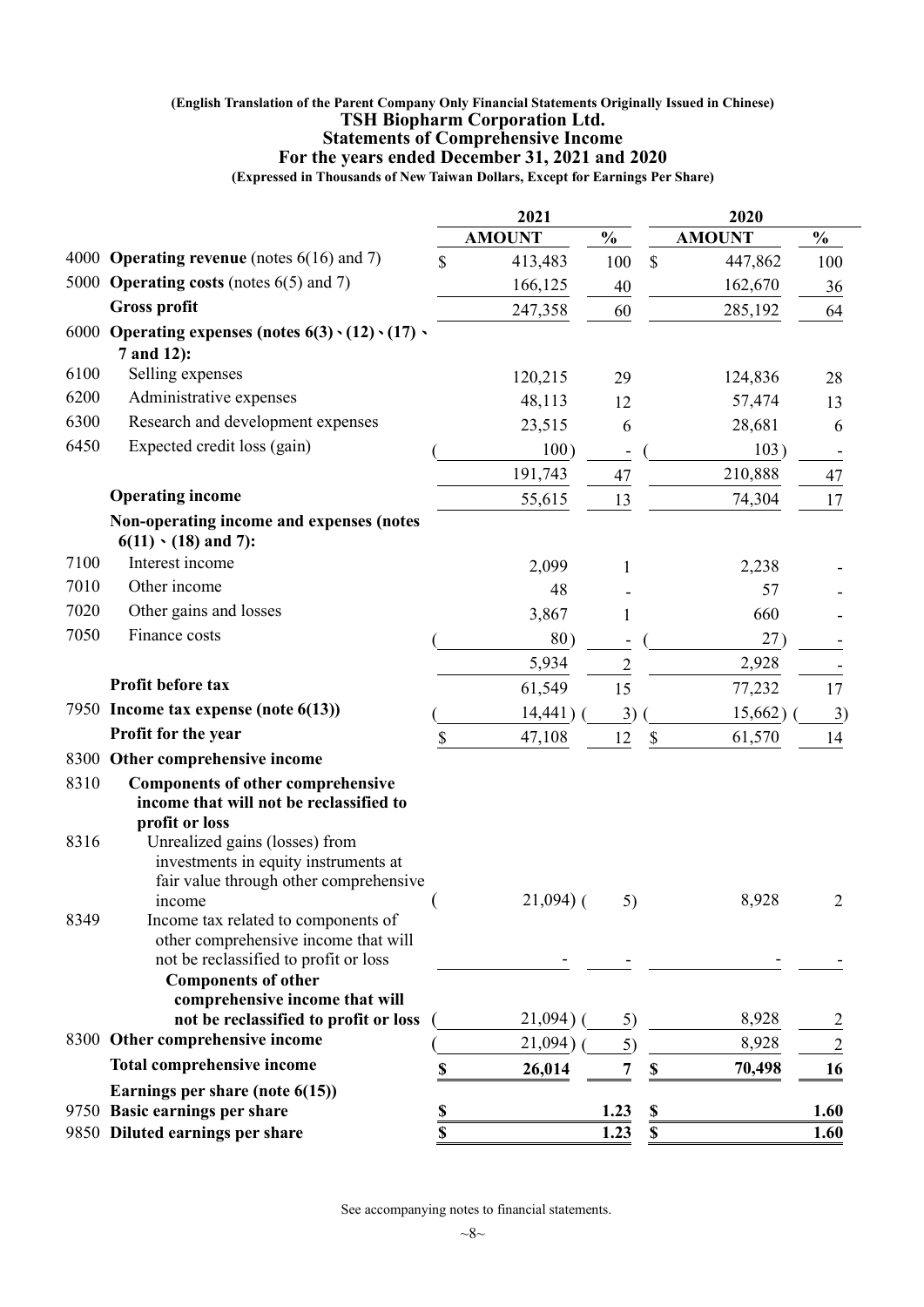#### **(English Translation of the Parent Company Only Financial Statements Originally Issued in Chinese) TSH Biopharm Corporation Ltd. Statements of Changes in Equity For the years ended December 31, 2021 and 2020 (Expressed in Thousands of New Taiwan Dollars)**

|                                                                                         |    |                           |   |                    |              | Retained earnings |          |                                        | Other equity interest                                                                                                 |                 |
|-----------------------------------------------------------------------------------------|----|---------------------------|---|--------------------|--------------|-------------------|----------|----------------------------------------|-----------------------------------------------------------------------------------------------------------------------|-----------------|
|                                                                                         |    | Ordinary<br>share capital |   | Capital<br>surplus |              | Legal<br>reserve  |          | Unappropriated<br>retained<br>earnings | Unrealized gains (losses)<br>from financial assets<br>measured at fair value<br>through other<br>comprehensive income | Total equity    |
| <b>Balance as of January 1, 2020</b>                                                    |    | 383,981                   |   | 458,977            | \$           | 88,483            | \$       | 86,773                                 | $\boldsymbol{\mathsf{S}}$<br>106,749                                                                                  | 1,124,963       |
| Net income for the year                                                                 |    |                           |   |                    |              |                   |          | 61,570                                 |                                                                                                                       | 61,570          |
| Other comprehensive income for the year                                                 |    |                           |   |                    |              |                   |          |                                        | 8,928                                                                                                                 | 8,928           |
| Total comprehensive income for the year                                                 |    |                           |   |                    |              |                   |          | 61,570                                 | 8,928                                                                                                                 | 70,498          |
| Appropriation and distribution of retained earnings:                                    |    |                           |   |                    |              |                   |          |                                        |                                                                                                                       |                 |
| Appropriation for legal reserve                                                         |    |                           |   |                    |              | 8,533 (           |          | 8,533)                                 |                                                                                                                       |                 |
| Cash dividends of ordinary share distributed                                            |    |                           |   |                    |              |                   |          | 69,117)                                | $\sim$                                                                                                                | 69,117)         |
| Disposal of investments in equity instruments<br>designated at fair value through other |    |                           |   |                    |              |                   |          |                                        |                                                                                                                       |                 |
| comprehensive income                                                                    |    |                           |   |                    |              |                   |          | 98,917                                 | 98,917)                                                                                                               |                 |
| <b>Balance as of December 31, 2020</b>                                                  |    | 383,981                   |   | 458,977            |              | 97,016            |          | 169,610                                | 16,760                                                                                                                | 1,126,344       |
| Net income for the year                                                                 |    |                           |   |                    |              |                   |          | 47,108                                 |                                                                                                                       | 47,108          |
| Other comprehensive income for the year                                                 |    |                           |   |                    |              |                   |          |                                        | 21,094)                                                                                                               | 21,094)         |
| Total comprehensive income for the year                                                 |    |                           |   |                    |              |                   |          | 47,108                                 | 21,094)                                                                                                               | 26,014          |
| Appropriation and distribution of retained earnings:                                    |    |                           |   |                    |              |                   |          |                                        |                                                                                                                       |                 |
| Appropriation for legal reserve                                                         |    |                           |   |                    |              | $16,049$ (        |          | 16,049)                                |                                                                                                                       |                 |
| Cash dividends of ordinary share distributed                                            |    |                           |   |                    |              | $\blacksquare$    |          | 69,116)                                |                                                                                                                       | 69,116)         |
| Other changes in capital surplus                                                        |    |                           |   | 384                |              |                   |          |                                        |                                                                                                                       | 384             |
| Disposal of investments in equity instruments<br>designated at fair value through other |    |                           |   |                    |              |                   |          |                                        |                                                                                                                       |                 |
| comprehensive income                                                                    |    |                           |   |                    |              |                   |          | 20,543                                 | 20,543                                                                                                                |                 |
| <b>Balance as of December 31, 2021</b>                                                  | S. | 383,981                   | S | 459,361            | $\mathbb{S}$ | 113,065           | <b>S</b> | 111,010                                | 16,209<br>-S                                                                                                          | \$<br>1,083,626 |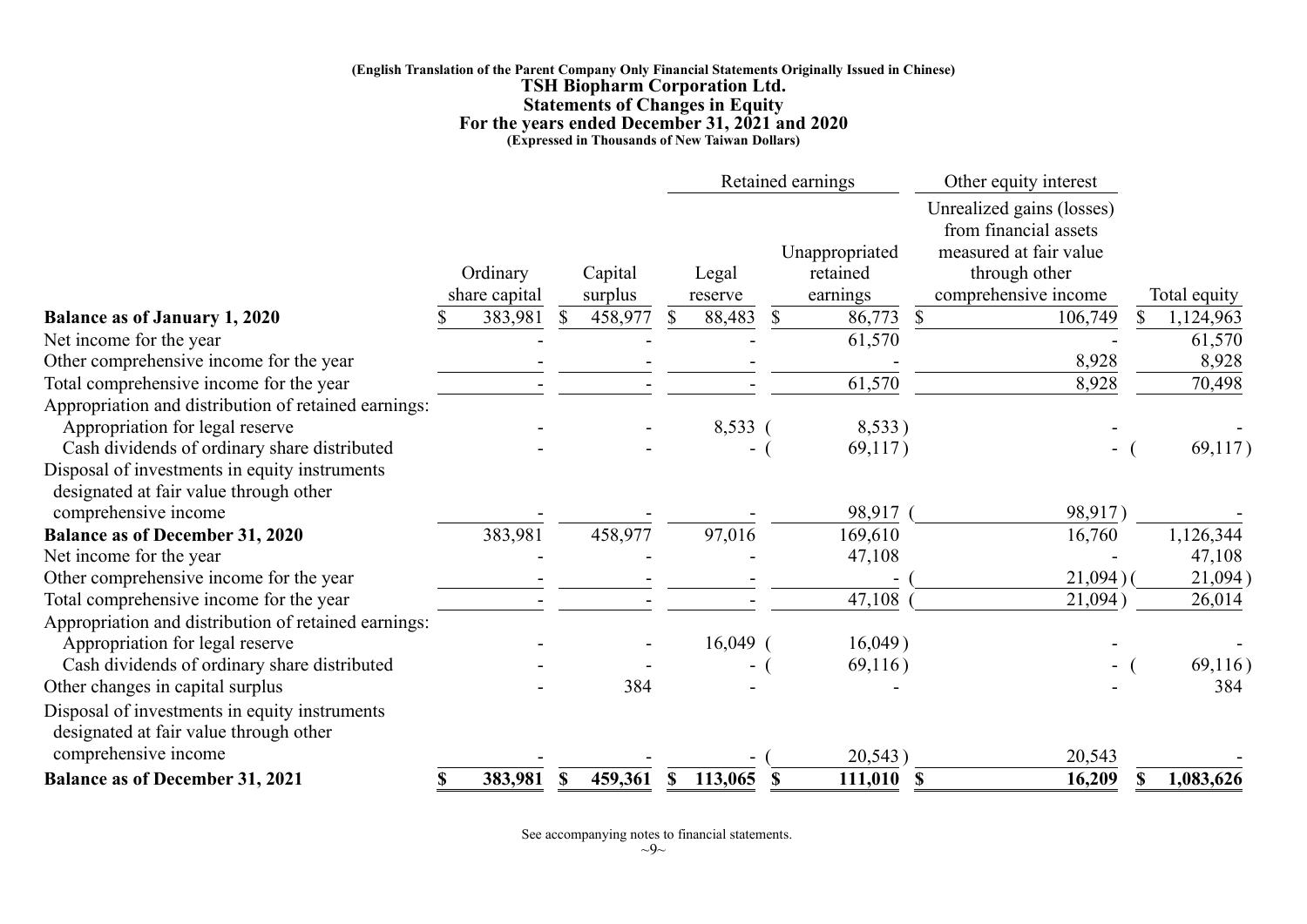## **(English Translation of the Parent Company Only Financial Statements Originally Issued in Chinese) TSH Biopharm Corporation Ltd. Statements of Cash Flows For the years ended December 31, 2021 and 2020**

**(Expressed in Thousands of New Taiwan Dollars)**

|                                                                                      |              | 2021        |                           | 2020    |
|--------------------------------------------------------------------------------------|--------------|-------------|---------------------------|---------|
| <b>Cash flows from operating activities:</b>                                         |              |             |                           |         |
| Profit before tax                                                                    | $\mathbb{S}$ | 61,549      | $\boldsymbol{\mathsf{S}}$ | 77,232  |
| <b>Adjustments:</b>                                                                  |              |             |                           |         |
| Adjustments to reconcile profit (loss)                                               |              |             |                           |         |
| Depreciation                                                                         |              | 7,233       |                           | 7,127   |
| Amortization                                                                         |              | 2,552       |                           | 2,522   |
| Expected credit loss                                                                 |              | $100)$ (    |                           | 103)    |
| Net loss on financial assets and liabilities at fair value<br>through profit or loss |              |             |                           | 1,558   |
| Interest expense                                                                     |              | 80          |                           | 27      |
| Interest income                                                                      |              | $2,099$ ) ( |                           | 2,238)  |
| Dividend income                                                                      |              | $6,360$ ) ( |                           | 6,420)  |
| Loss on disposal of property, plant and equipment                                    |              | 4           |                           |         |
| Impairment loss from non - financial assets                                          |              | 4,146       |                           | 4,583   |
| Gain on lease modification                                                           |              | 47)         |                           |         |
| Total adjustment to reconcile profit                                                 |              | 5,409       |                           | 7,056   |
| Changes in operating assets and liabilities:                                         |              |             |                           |         |
| Decrease in notes receivable                                                         |              | 861         |                           | 4,060   |
| Decrease in accounts receivable (including related parties)                          |              | 9,053       |                           | 5,136   |
| (Increase) decrease in other receivables                                             |              | 1,851       |                           | 1,603)  |
| (Increase) decrease in inventories                                                   |              | 4,687       |                           | 18,851) |
| (Increase) decrease in other current assets                                          |              | 11,042      |                           | 8,110)  |
| Decrease in contract liabilities                                                     |              |             |                           | 2,483)  |
| Increase (decrease) in notes payable (including related                              |              |             |                           |         |
| parties)<br>Increase (Decrease) in accounts payable (including related               |              | 1,028)      |                           | 969     |
| parties)                                                                             |              | $6,329$ (   |                           | 34,659) |
| Decrease in other payables                                                           | €            | $9,709$ ) ( |                           | 11,171) |
| Increase in other current liabilities                                                |              | 322         |                           | 117     |
| Total changes in operating assets and liabilities                                    |              | 23,408      |                           | 66,595) |
| Total adjustments                                                                    |              | 28,817      |                           | 59,539) |
| Cash flows from operations                                                           |              | 90,366      |                           | 17,693  |
| Interest received                                                                    |              | 2,165       |                           | 2,238   |
| Interest paid                                                                        |              | $80)$ (     |                           | 27)     |
| Income tax paid                                                                      |              | 23,744)     |                           | 8,293)  |
| Net cash flows from operating activities                                             |              | 68,707      |                           | 11,611  |

(Continued)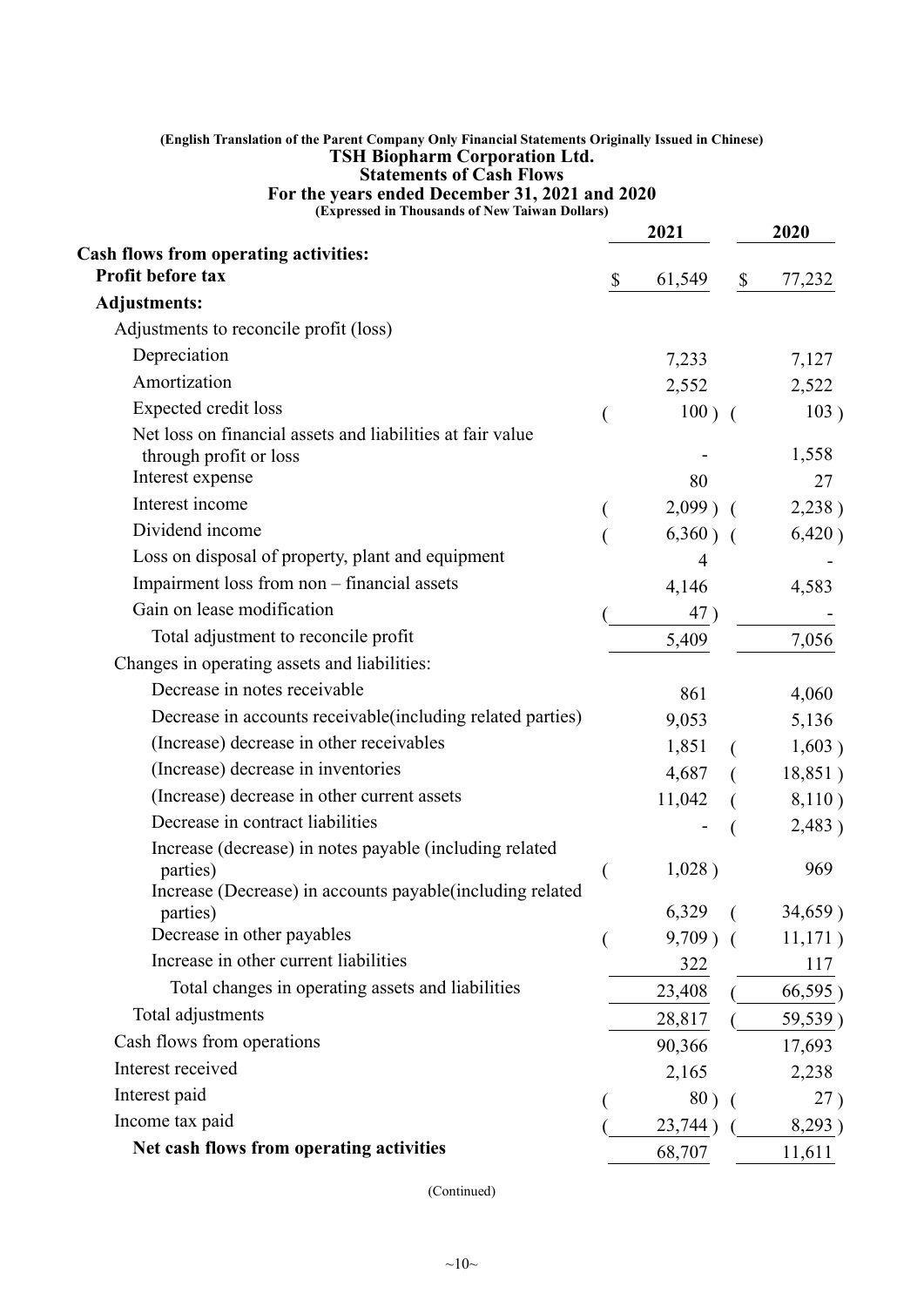| (English Translation of the Parent Company Only Financial Statements Originally Issued in Chinese)<br><b>TSH Biopharm Corporation Ltd.</b><br><b>Statements of Cash Flows</b> |              |             |               |         |
|-------------------------------------------------------------------------------------------------------------------------------------------------------------------------------|--------------|-------------|---------------|---------|
| For the years ended December 31, 2021 and 2020<br>(Expressed in Thousands of New Taiwan Dollars)                                                                              |              |             |               |         |
|                                                                                                                                                                               |              | 2021        |               | 2020    |
| Cash flows from (used in) investing activities:                                                                                                                               |              |             |               |         |
| Acquisition of financial assets at fair value through other                                                                                                                   |              |             |               |         |
| comprehensive income                                                                                                                                                          | (            | 3,478)      | $\mathcal{S}$ |         |
| Proceeds from disposal of financial assets at fair value through                                                                                                              |              |             |               |         |
| other comprehensive income                                                                                                                                                    |              | 20,707      |               | 182,784 |
| Proceeds from disposal of financial assets at fair value through<br>profit or loss                                                                                            |              |             |               | 4,316   |
| Acquisition of property, plant and equipment                                                                                                                                  |              | $382)$ (    |               | 1,916)  |
| Decrease (increase) in guarantee deposits paid                                                                                                                                |              | 1,757)      |               | 739     |
| Acquisition of intangible assets                                                                                                                                              |              |             |               | 463)    |
| Decrease (increase) in other financial assets - current                                                                                                                       |              | 31,838)     |               | 41,909  |
| Decrease in other financial assets - non-current                                                                                                                              |              | 328         |               | 421     |
| Dividends received                                                                                                                                                            |              | 6,360       |               | 6,420   |
| Net cash flows from (used in) investing activities                                                                                                                            |              | 10,060)     |               | 234,210 |
| Cash flows used in financing activities:                                                                                                                                      |              |             |               |         |
| Payments of lease liabilities                                                                                                                                                 |              | $4,345$ ) ( |               | 4,215)  |
| Cash dividends paid                                                                                                                                                           |              | 69,116)     |               | 69,117) |
| Net cash flows used in financing activities                                                                                                                                   |              | $73,461$ (  |               | 73,332) |
| Net (decrease) increase in cash and cash equivalents                                                                                                                          |              | 14,814)     |               | 172,489 |
| Cash and cash equivalents at beginning of year                                                                                                                                |              | 396,701     |               | 224,212 |
| Cash and cash equivalents at end of year                                                                                                                                      | $\mathbb{S}$ | 381,887     | $\mathbb{S}$  | 396,701 |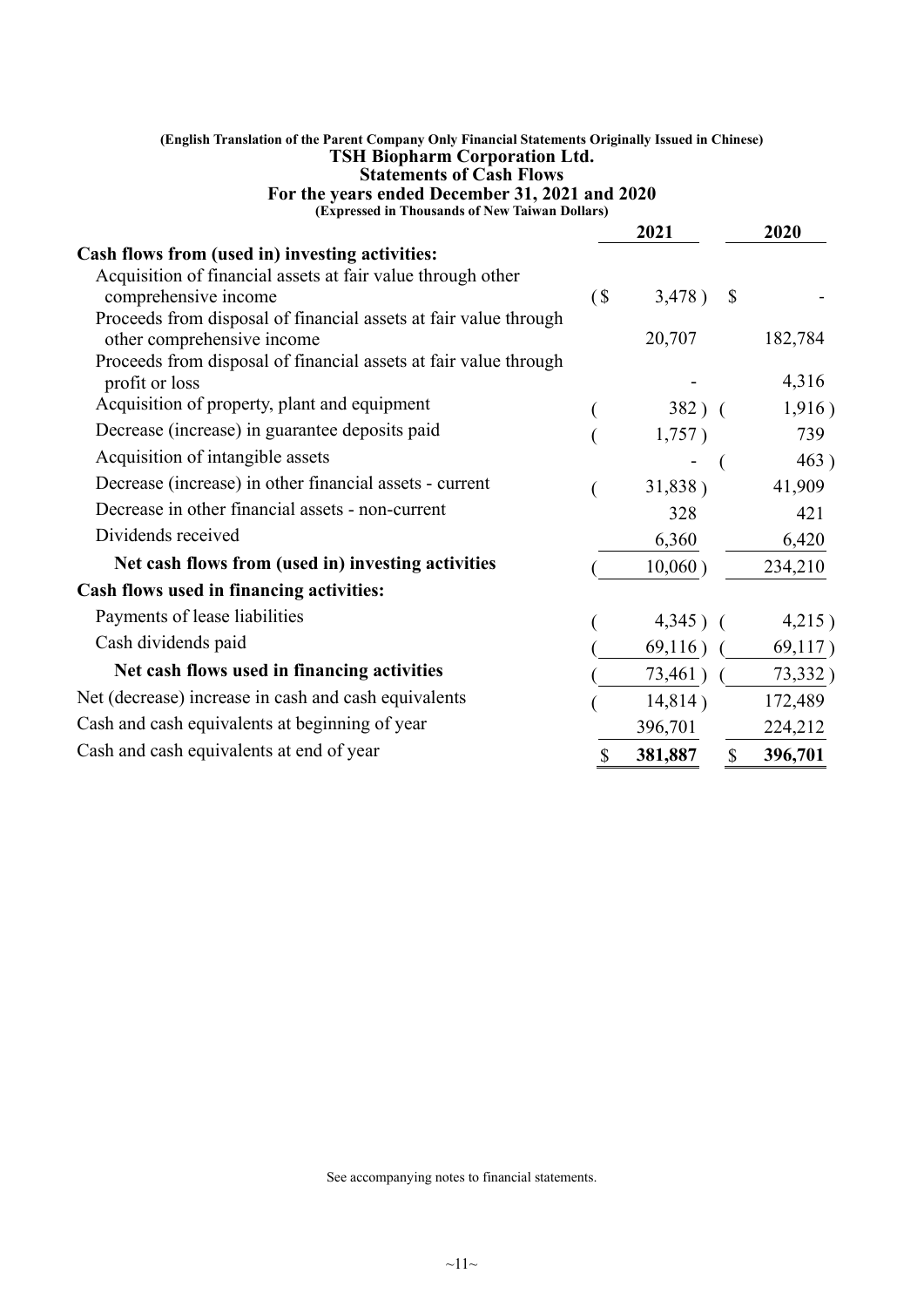## **(English Translation of the Parent Company Only Financial Statements Originally Issued in Chinese) TSH BIOPHARM CORPORATION LTD.**

# **Notes to the Parent Company Only Financial Statements**

**December 31, 2021 and 2020**

# **(Amounts expressed in thousands of New Taiwan Dollars unless otherwise specified)**

## **1**. **History and organization**

TSH Biopharm Corporation Ltd. (the"Company") was incorporated on September 21, 2010. The Company's registered office address is 3F.-1, No. 3-1, Park St., Nangang Dist., Taipei City 115, Taiwan (R.O.C.). The shares of the Company have been listed on the Taipei Exchange ("TPEx") since April 2012. The main activity of the Company is in sale of a variety of pharmaceuticals, chemical drugs and engaged in biotechnology services.

## **2. Approval date and procedures of the financial statements**

The accompanying parent company only financial statements were authorized for issue by the Board of Directors on March 4, 2022.

## **3. Application of new standards, amendments and interpretations**

- (1) The impact of the International Financial Reporting Standards ("IFRSs") endorsed by the Financial Supervisory Commission, R.O.C. ("FSC") which have already been adopted. The Company believes that the adoption of the following IFRSs would not have any material impact on its parent-company-only financial statements.
	- Amendments to IFRS 4, "Extension of the temporary exemption from applying IFRS 9"
	- Amendments to IFRS 9, IAS 39, IFRS 7, IFRS 4 and IFRS 16 "Interest Rate Benchmark Reform- Phase 2"

The Company assesses that the adoption of the following new standards, effective from April 1, 2021 would not have any material impact on the financial statements.

- Amendments to IFRS 16 "Covid-19-Related Rent Concessions beyond June 30, 2021"
- (2) The impact of IFRS endorsed by the FSC but not yet effective

The Company assesses that the adoption of the following standards would not have any material impact on its parent-company-only financial statements.

- Amendments to IAS 16 "Property, Plant and Equipment Proceeds before Intended  $Use''$
- Amendments to IAS 37 "Onerous Contracts–Cost of Fulfilling a Contract"
- Annual Improvements to IFRS Standards 2018-2020
- Amendments to IFRS 3 "Reference to the Conceptual Framework"

(3) The impact of IFRS issued by IASB but not yet endorsed by the FSC

The Company believes that the adoption of the following standards would not have any significant impact on its parent-company-only financial statements.t.

- Amendments to IFRS 10 and IAS 28 "Sale or Contribution of Assets Between an Investor and Its Associate or Joint Venture"
- IFRS 17 "Insurance Contracts"
- Amendments to IAS 1 "Classification of Liabilities as Current or Non-current"
- Amendments to IAS 1 "Disclosure of Accounting Policies"
- Amendments to IAS 8 "Definition of Accounting Estimates"
- Amendments to IAS 12"Deferred Tax related to Assets and Liabilities arising from a Single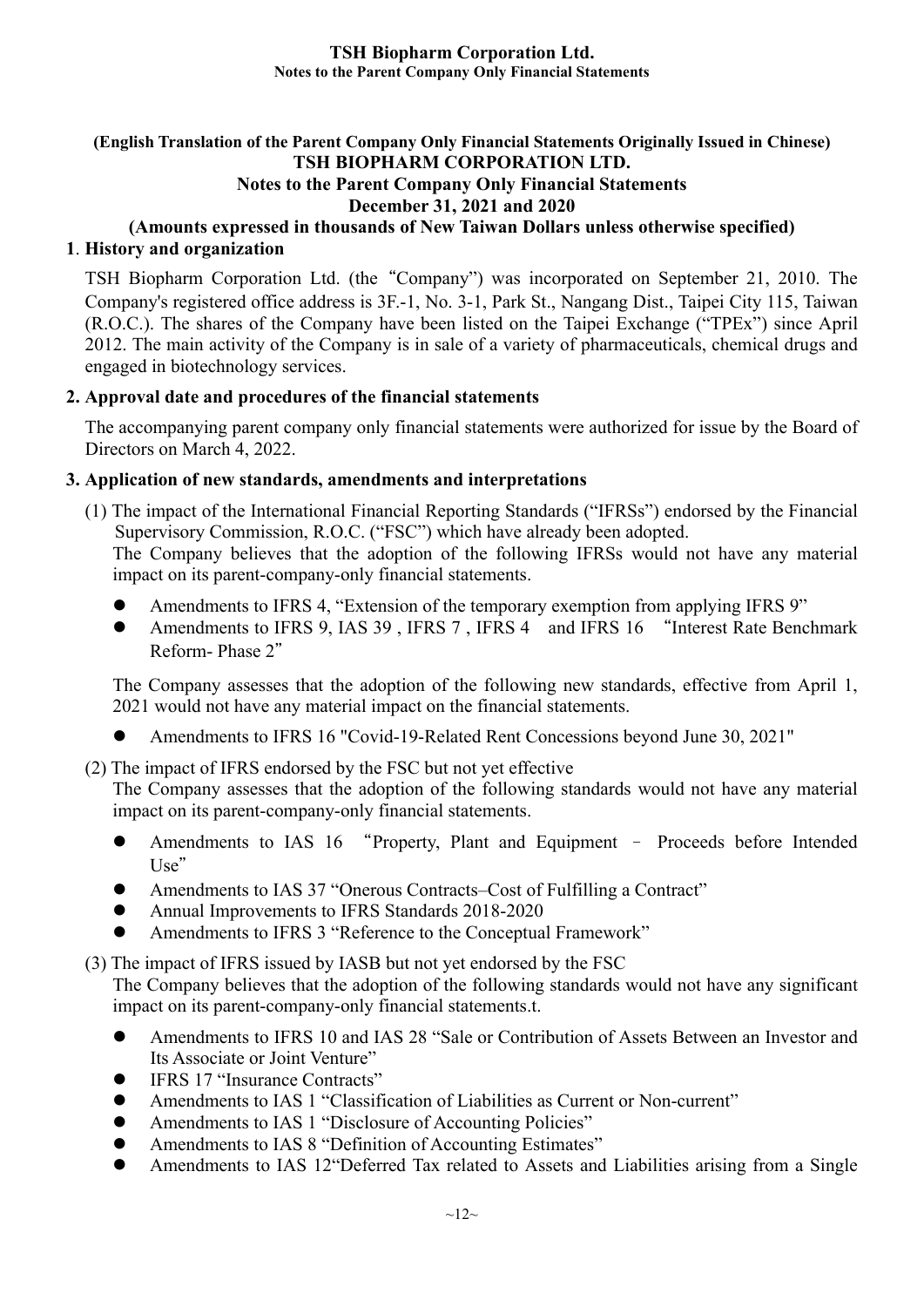## Transaction"

#### **4. Summary of significant accounting policies**

The significant accounting policies applied in the preparation of these parent company only financial statements are summarized as follows. Except for those described individually, the significant accounting policies have been applied consistently to all periods presented in these parent company only financial statements.

(1) Statement of compliance

These parent company only financial statements have been prepared in accordance with the Regulations Governing the Preparation of Financial Reports by Securities Issuers (hereinafter referred to as "the Regulations") and the International Financial Reporting Standards, International Accounting Standards, IFRIC Interpretations, and SIC Interpretations endorsed and issued into effect by the Financial Supervisory Commission, R.O.C..

- (2) Basis of preparation
	- A. Basis of measurement

The parent company only financial statements have been prepared on a historical cost basis except for financial assets at fair value through profit or loss and financial assets at fair value through other comprehensive income are measured at fair value.

B. Functional and presentation currency

The functional currency of the Company is determined based on the primary economic environment in which the entity operates. The parent company only financial statements are presented in New Taiwan Dollars (NTD), which is the Company's functional currency. All financial information presented in NTD has been rounded to the nearest thousand unless otherwise stated.

(3) Foreign currency

Transactions in foreign currencies are translated into the respective functional currencies of Company at the exchange rates at the dates of the transactions. At the end of each subsequent reporting period, monetary items denominated in foreign currencies are translated into the functional currencies using the exchange rate at that date. Non-monetary items denominated in foreign currencies that are measured at fair value are translated into the functional currencies using the exchange rate at the date that the fair value was determined. Non-monetary items denominated in foreign currencies that are measured based on historical cost are translated using the exchange rate at the date of the transaction.

Exchange differences are generally recognized in profit or loss, except for those differences relating to the following, which are recognized in other comprehensive income:

- A. an investment in equity securities designated as at fair value through other comprehensive income;
- B. a financial liability designated as a hedge of the net investment in a foreign operation to the extent that the hedge is effective; or
- C. qualifying cash flow hedges to the extent that the hedges are effective.
- (4) Classification of current and non-current assets and liabilities

The Company classifies an asset as current when any one of the following requirements is met. Assets that are not classified as current are non-current assets.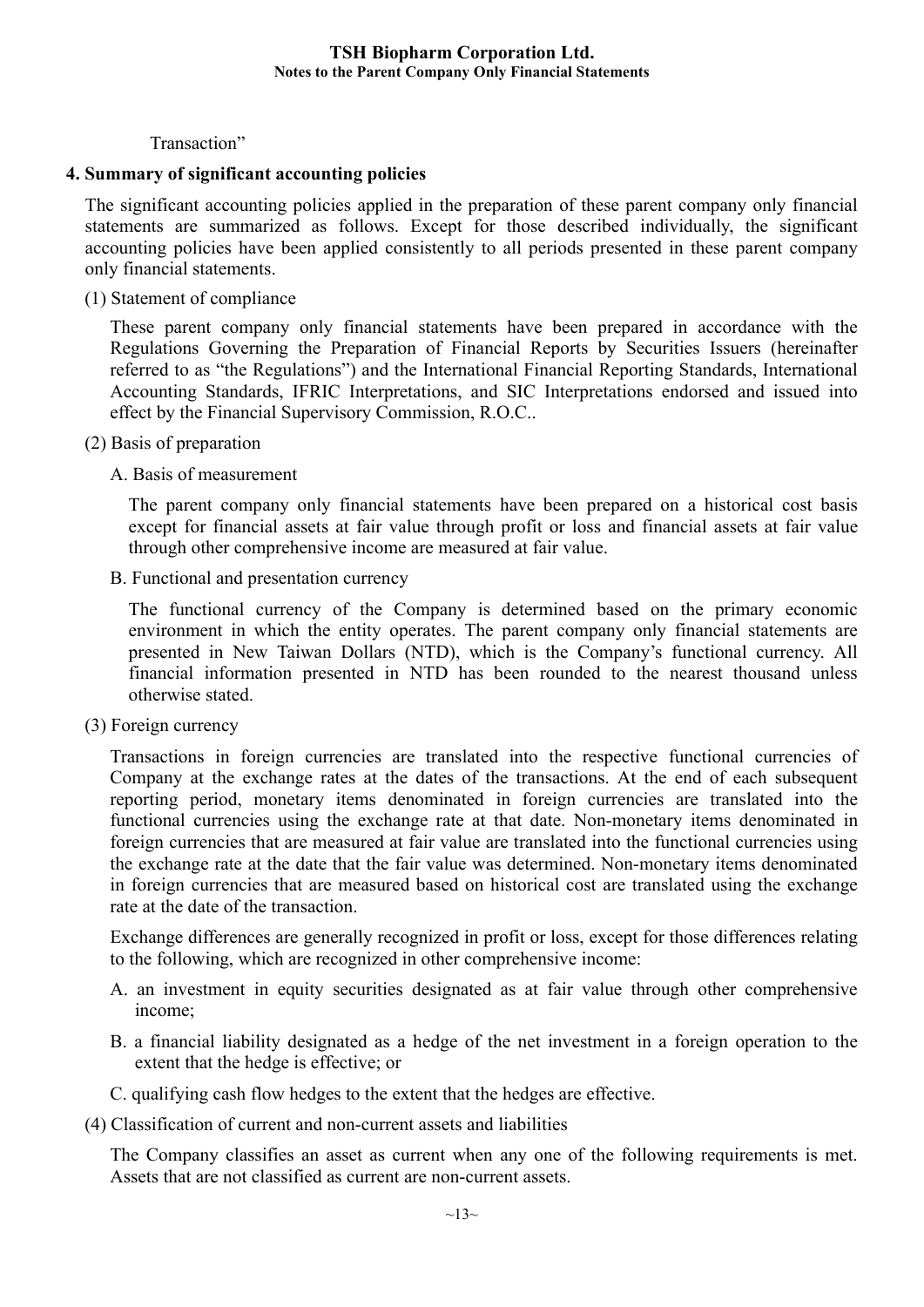- A. It expects to realize the asset, or intends to sell or consume it, in its normal operating cycle;
- B. It holds the asset primarily for the purpose of trading;
- C. It expects to realize the asset within twelve months after the reporting period; or
- D. The asset is cash or cash equivalent unless the asset is restricted from being exchanged or used to settle a liability for at least twelve months after the reporting period.

The Company classifies a liability as current when any one of the following requirements is met. Liabilities that are not classified as current are non-current liabilities.

A. It expects to settle the liability in its normal operating cycle;

- B. It holds the liability primarily for the purpose of trading;
- C. The liability is due to be settled within twelve months after the reporting period; or
- D. It does not have an unconditional right to defer settlement of the liability for at least twelve months after the reporting period. Terms of a liability that could, at the option of the counterparty, result in its settlement by issuing equity instruments do not affect its classification.

(5) Cash and cash equivalents

Cash comprise cash and cash in bank. Cash equivalents are short-term and highly liquid investments that are readily convertible to known amounts of cash and which are subject to an insignificant risk of changes in value. Time deposits which meet the above definition and held for the purpose of meeting short-term cash commitments rather than for investment or other purposes are classified as cash equivalents.

Bank overdrafts that are repayable on demand and form an integral part of the Group's cash management are included as a component of cash and cash equivalents for the purpose of the consolidated statement of cash flows.

(6) Financial instruments

Accounts receivables are initially recognized when they are originated. All other financial assets and financial liabilities are initially recognized when the Company becomes a party to the contractual provisions of the instrument. A financial asset (unless it is a trade receivable without a significant financing component) or financial liability is initially measured at fair value plus, for an item not at fair value through profit or loss (FVTPL), transaction costs that are directly attributable to its acquisition or issue. A trade receivable without a significant financing component is initially measured at the transaction price.

#### A. Financial assets

All regular way purchases or sales of financial assets are recognized and derecognized on a trade date basis.

On initial recognition, a financial asset is classified as measured at: amortized cost; Fair value through other comprehensive income (FVOCI) – equity investment; or FVTPL. Financial assets are not reclassified subsequent to their initial recognition unless the Company changes its business model for managing financial assets, in which case all affected financial assets are reclassified on the first day of the first reporting period following the change in the business model.

(A) Financial assets measured at amortized cost

A financial asset is measured at amortized cost if it meets both of the following conditions and is not designated as measured at FVTPL: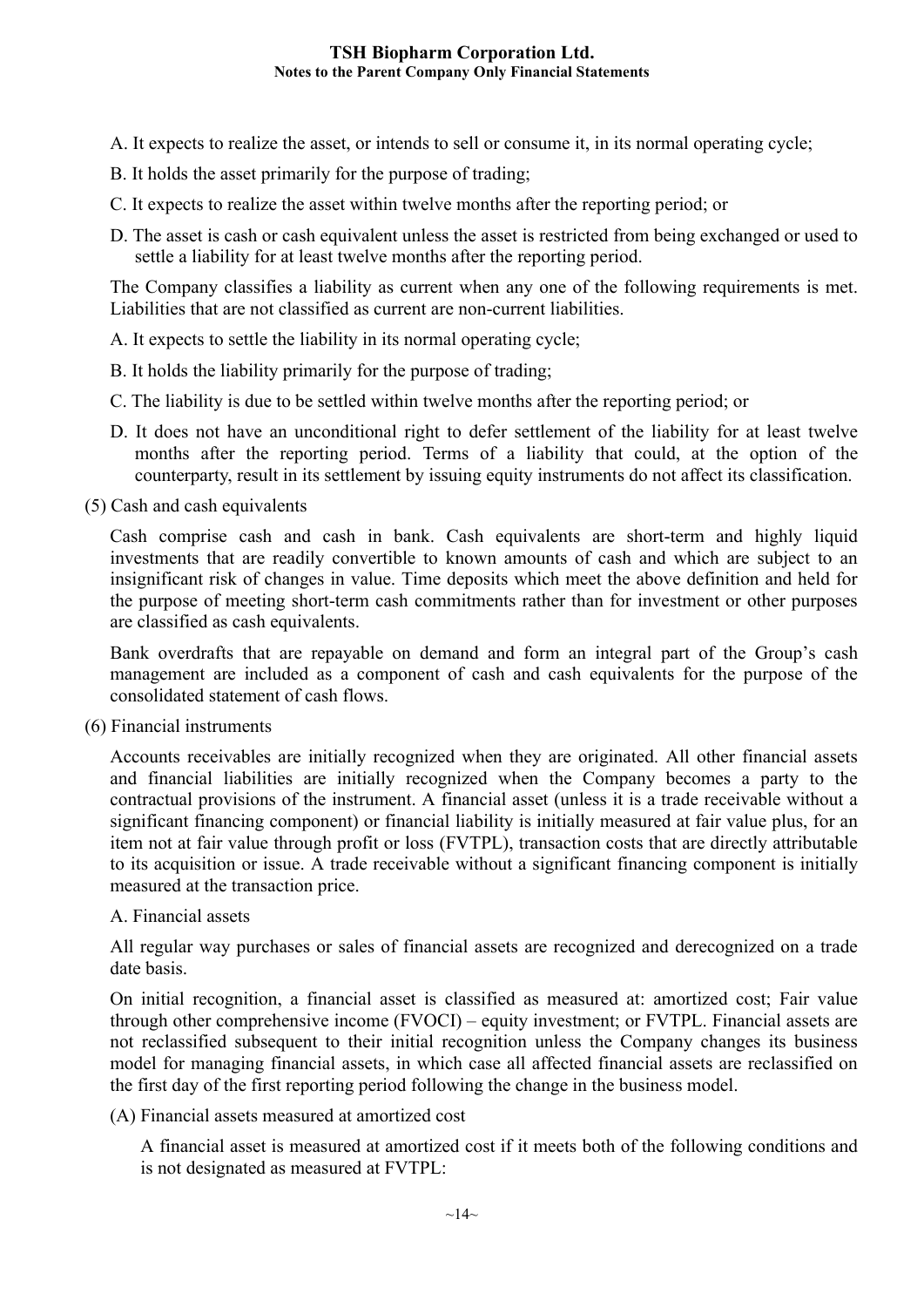- it is held within a business model whose objective is to hold financial assets to collect contractual cash flows; and
- its contractual terms give rise on specified dates to cash flows that are solely payments of principal and interest on the principal amount outstanding.

These assets are subsequently measured at amortized cost, which is the amount at which the financial asset is measured at initial recognition, plus/minus, the cumulative amortization using the effective interest method, adjusted for any loss allowance. Interest income, foreign exchange gains and losses, as well as impairment, are recognized in profit or loss. Any gain or loss on derecognition is recognized in profit or loss.

(B) Fair value through other comprehensive income (FVOCI)

On initial recognition of an equity investment that is not held for trading, the Company may irrevocably elect to present subsequent changes in the investment' s fair value in other comprehensive income. This election is made on an instrument-by-instrument basis.

Equity investments at FVOCI are subsequently measured at fair value. Dividends are recognized as income in profit or loss unless the dividend clearly represents a recovery of part of the cost of the investment. Other net gains and losses are recognized in other comprehensive income and are never reclassified to profit or loss.

Dividend income is recognized in profit or loss on the date on which the Company's right to receive payment is established.

(C) Business model assessment

The Company makes an assessment of the objective of the business model in which a financial asset is held at portfolio level because this best reflects the way the business is managed and information is provided to management. The information considered includes:

- the stated policies and objectives for the portfolio and the operation of those policies in practice. These include whether management' s strategy focuses on earning contractual interest income, maintaining a particular interest rate profile, matching the duration of the financial assets to the duration of any related liabilities or expected cash outflows or realizing cash flows through the sale of the assets;
- how the performance of the portfolio is evaluated and reported to the Company's management;
- the risks that affect the performance of the business model (and the financial assets held within that business model) and how those risks are managed;
- how managers of the business are compensated e.g. whether compensation is based on the fair value of the assets managed or the contractual cash flows collected; and
- the frequency, volume and timing of sales of financial assets in prior periods, the reasons for such sales and expectations about future sales activity.

Transfers of financial assets to third parties in transactions that do not qualify for derecognition are not considered sales for this purpose, and are consistent with the Company's continuing recognition of the assets.

Financial assets that are held for trading or are managed and whose performance is evaluated on a fair value basis are measured at FVTPL.

(D) Assessment whether contractual cash flows are solely payments of principal and interest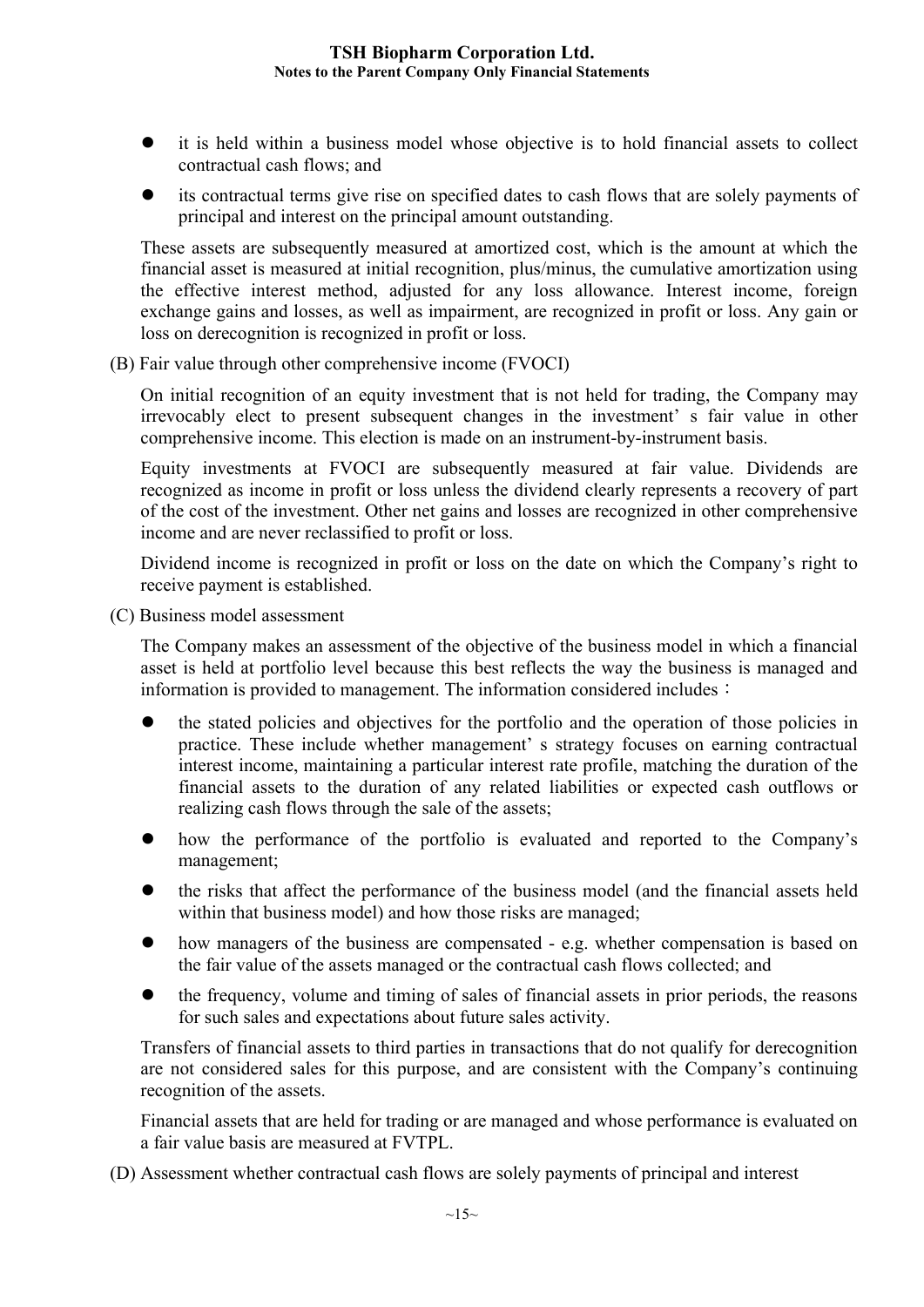For the purposes of this assessment, ' principal' is defined as the fair value of the financial assets on initial recognition. 'Interest' is defined as consideration for the time value of money and for the credit risk associated with the principal amount outstanding during a particular period of time and for other basic lending risks and costs, as well as a profit margin.

In assessing whether the contractual cash flows are solely payments of principal and interest, the Company considers the contractual terms of the instrument. This includes assessing whether the financial asset contains a contractual term that could change the timing or amount of contractual cash flows such that it would not meet this condition. In making this assessment, the Company considers:

- contingent events that would change the amount or timing of cash flows;
- terms that may adjust the contractual coupon rate, including variable rate features;
- prepayment and extension features; and
- terms that limit the Company's claim to cash flows from specified assets( e.g. nonrecourse features)

## (E) Impairment of financial assets

The Company recognizes its loss allowances for expected credit losses (ECL) on financial assets measured at amortized cost (including cash and cash equivalents, notes and accounts receivable, other receivables, guarantee deposit paid and other financial assets).

The Company measures its loss allowances at an amount equal to lifetime ECL, except for the following which are measured as 12-month ECL:

- debt securities that are determined to have low credit risk at the reporting date; and
- other debt securities and bank balances for which the credit risk (i.e. the risk of default occurring over the expected life of the financial instrument) has not increased significantly since initial recognition.

Loss allowance for trade receivables and contract assets are always measured at an amount equal to lifetime ECL.

When determining whether the credit risk of a financial asset has increased significantly since initial recognition and when estimating ECL, the Company considers reasonable and supportable information that is relevant and available without undue cost or effort. This includes both quantitative and qualitative information and analysis based on the Company' s historical experience and informed credit assessment, as well as forward looking information.

Lifetime ECLs are the ECLs that result from all possible default events over the expected life of a financial instrument.

12-month ECLs are the portion of ECLs resulting from default events that are possible within the 12 months after the reporting date (or a shorter period if the expected life of the instrument is less than 12 months).

The maximum period considered when estimating ECLs is the maximum contractual period over which the Company is exposed to credit risk.

ECLs are a probability-weighted estimate of credit losses. Credit losses are measured as the present value of all cash shortfalls (i.e. the difference between the cash flows due to the Company in accordance with the contract and the cash flows that the Company expects to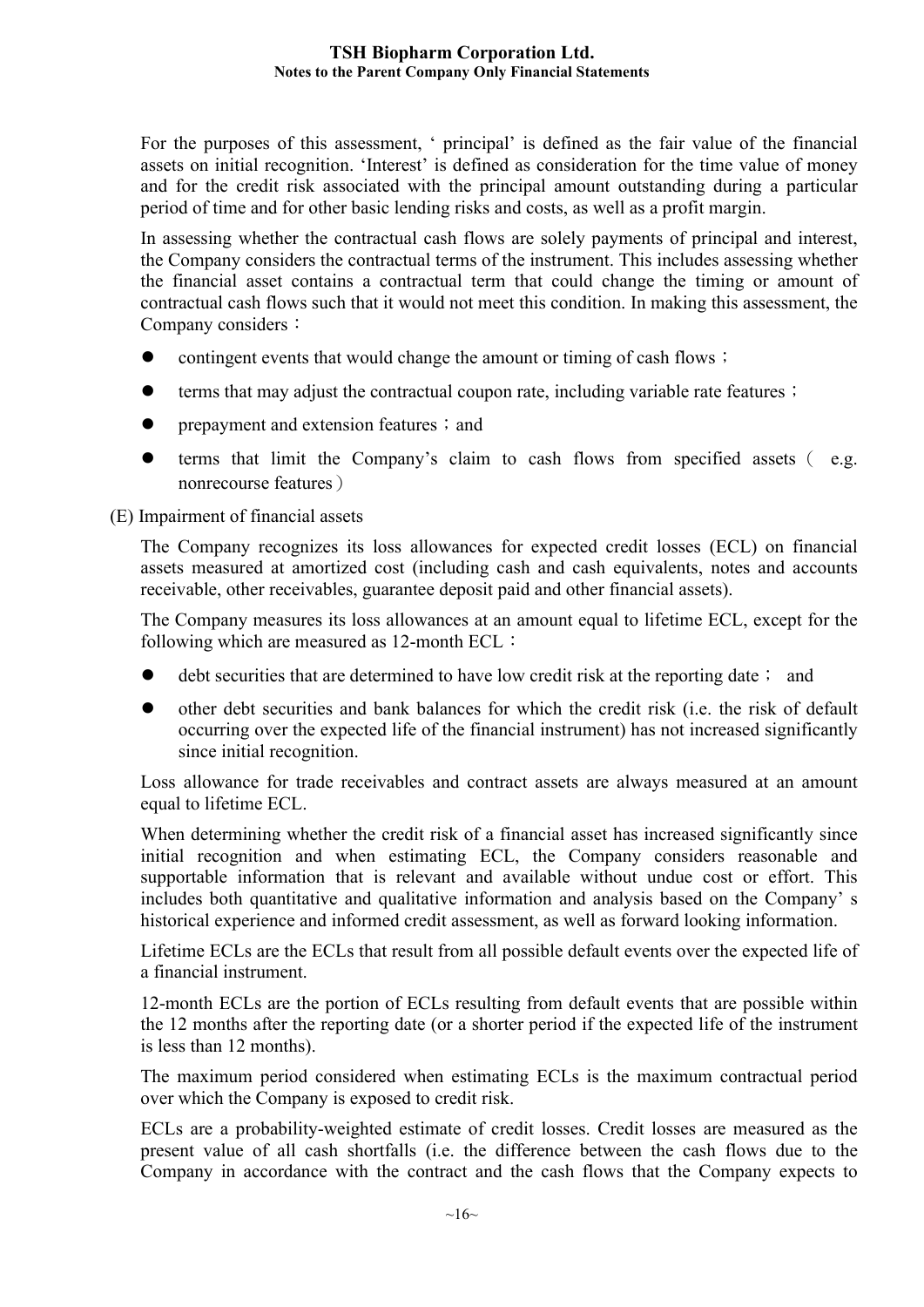receive). ECLs are discounted at the effective interest rate of the financial asset.

At each reporting date, the Company assesses whether financial assets carried at amortized cost are credit-impaired. A financial asset is "credit-impaired" when one or more events that have a detrimental impact on the estimated future cash flows of the financial asset have occurred. Evidence that a financial asset is credit-impaired includes the following observable data:

- significant financial difficulty of the borrower or issuer;
- a breach of contract such as a default or being more than 90 days past due;
- the lender of the borrower, for economic or contractual reasons relating to the borrower's financial difficulty, having granted to the borrower a concession that the lender would not otherwise consider;
- it is probable that the borrower will enter bankruptcy or other financial reorganization; or
- the disappearance of an active market for a security because of financial difficulties.

Loss allowances for financial assets measured at amortized cost are deducted from the gross carrying amount of the assets.

The gross carrying amount of a financial asset is written off when the Company has no reasonable expectations of recovering a financial asset in its entirety or a portion thereof. For corporate customers, the Company individually makes an assessment with respect to the timing and amount of write-off based on whether there is a reasonable expectation of recovery. The Company expects no significant recovery from the amount written off. However, financial assets that are written off could still be subject to enforcement activities in order to comply with the Company' s procedures for recovery of amounts due.

(F) Derecognition of financial assets

The Company derecognizes a financial asset when the contractual rights to the cash flows from the financial asset expire, or it transfers the rights to receive the contractual cash flows in a transaction in which substantially all of the risks and rewards of ownership of the financial asset are transferred or in which the Group neither transfers nor retains substantially all of the risks and rewards of ownership and it does not retain control of the financial asset.

The Company enters into transactions whereby it transfers assets recognized in its statement of balance sheet, but retains either all or substantially all of the risks and rewards of the transferred assets. In these cases, the transferred assets are not derecognized.

- B. Financial liabilities and equity instrument
- (A) Classification of debt or equity

Debt and or equity instruments issued by the Company are classified as financial liabilities or equity in accordance with the substance of the contractual arrangements and the definitions of a financial liability and an equity instrument.

(B) Equity instrument

An equity instrument is any contract that evidences residual interest in the assets of an entity after deducting all of its liabilities. Equity instruments issued are recognized as the amount of consideration received, less the direct cost of issuing.

(C) Derecognition of financial liabilities

The Company derecognizes a financial liability when its contractual obligations are discharged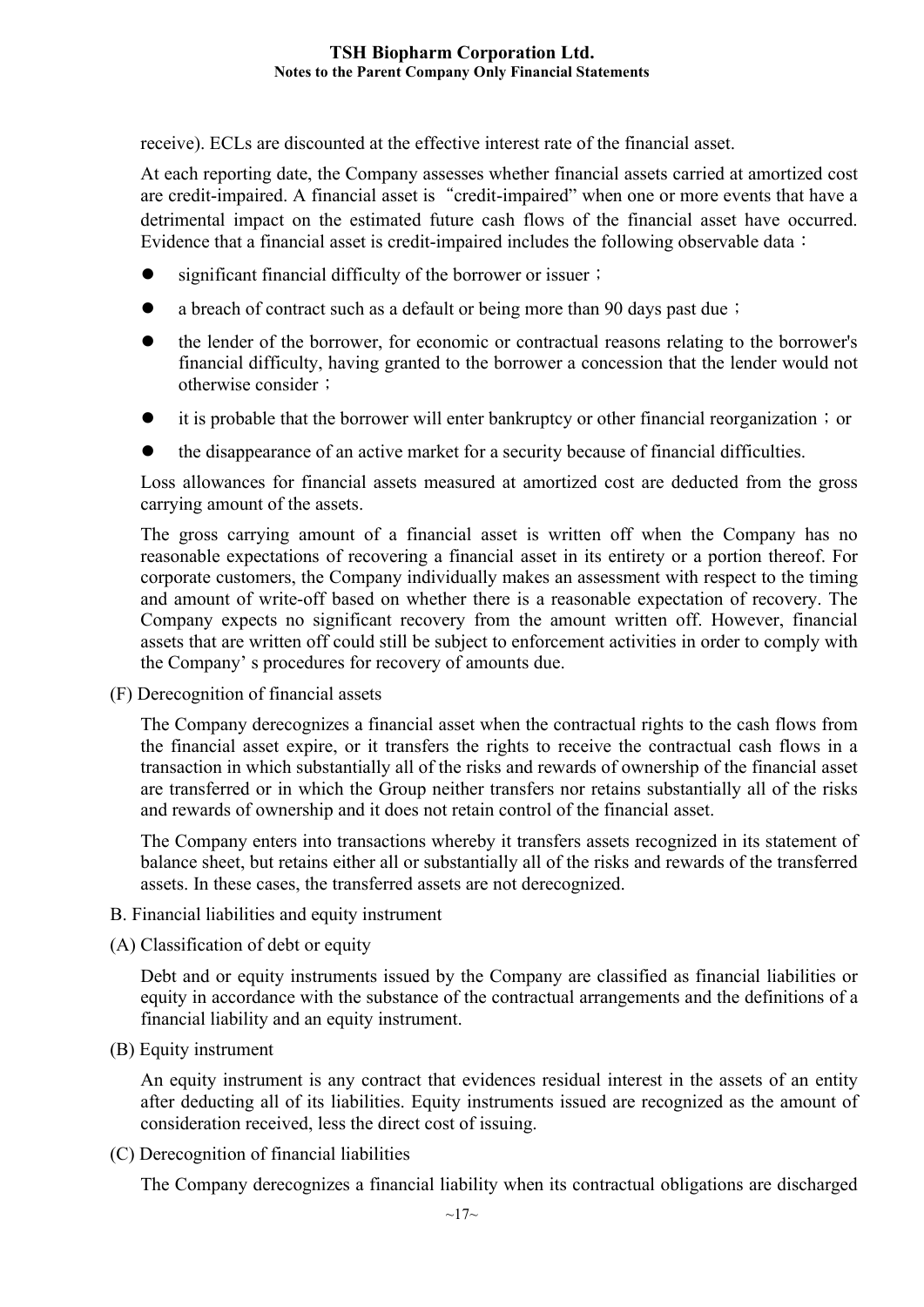or cancelled, or expire. The Company also derecognizes a financial liability when its terms are modified and the cash flows of the modified liability are substantially different, in which case a new financial liability based on the modified terms is recognized at fair value.

On derecognition of a financial liability, the difference between the carrying amount of a financial liability extinguished and the consideration paid (including any non-cash assets transferred or liabilities assumed) is recognized in profit or loss.

(D) Offsetting of financial assets and liabilities

Financial assets and financial liabilities are offset and the net amount presented in the statement of balance sheet when, and only when, the Company currently has a legally enforceable right to set off the amounts and it intends either to settle them on a net basis or to realize the asset and settle the liability simultaneously.

(7) Inventories

Inventories are measured at the lower of cost and net realizable value. The cost of inventories is based on the weighted-average method and includes expenditure incurred in acquiring the inventories, production or conversion costs, and other costs incurred in bringing them to their present location and condition.

Net realizable value is the estimated selling price in the ordinary course of business, less the estimated costs of completion and selling expenses.

(8) Property, plant and equipment

A. Recognition and measurement

Items of property, plant and equipment are measured at cost, which includes capitalized borrowing costs, less accumulated depreciation and any accumulated impairment losses.

If significant parts of an item of property, plant and equipment have different useful lives, they are accounted for as separate items (major components) of property, plant and equipment.

Any gain or loss on disposal of an item of property, plant and equipment is recognized in profit or loss.

B. Subsequent cost

Subsequent expenditure is capitalized only if it is probable that the future economic benefits associated with the expenditure will flow to the Company.

C. Depreciation

Depreciation is calculated on the cost of an asset less its residual value and is recognized in profit or loss on a straight-line basis over the estimated useful lives of each component of an item of property, plant and equipment.

Land is not depreciated.

The estimated useful lives for the current and comparative years of significant items of property, plant and equipment are as follows:

| (a) Buildings and structures | $14 - 20$ years   |
|------------------------------|-------------------|
| (b) Machinery and equipment  | $3 \sim 10$ years |
| (c) Furniture and fixtures   | $3 \sim 10$ years |
| (d) Other equipment          | $3 \sim 10$ years |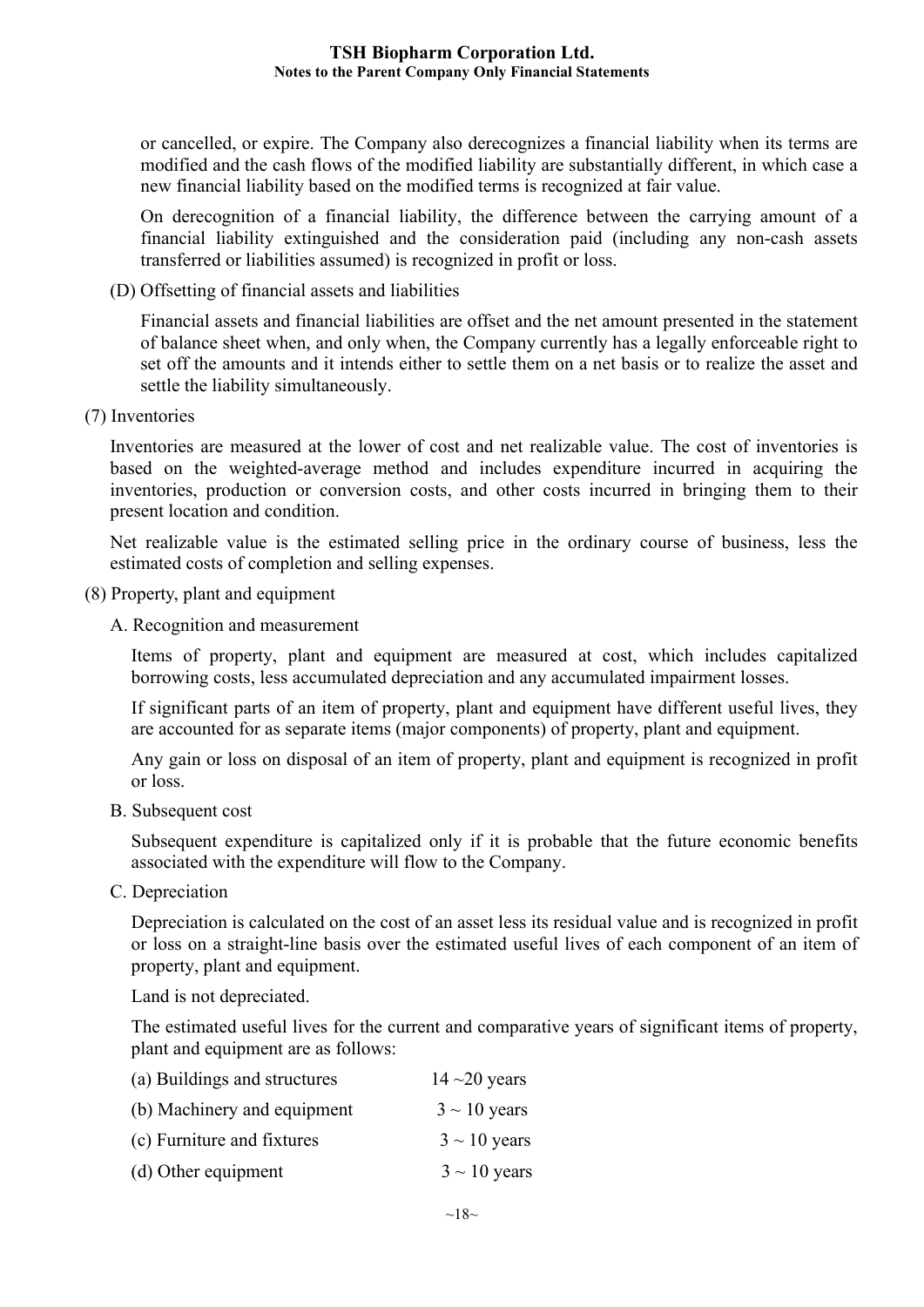Depreciation methods, useful lives, and residual values are reviewed at each reporting date and adjusted if appropriate.

(9) Leases

At inception of a contract, the Company assesses whether a contract is, or contains, a lease. A contract is, or contains, a lease if the contract conveys the right to control the use of an identified asset for a period of time in exchange for consideration.

A. As a lessee

The Company recognizes a right-of-use asset and a lease liability at the lease commencement date. The right-of-use asset is initially measured at cost, which comprises the initial amount of the lease liability adjusted for any lease payments made at or before the commencement date, plus any initial direct costs incurred and an estimate of costs to dismantle and remove the underlying asset or to restore the underlying asset or the site on which it is located, less any lease incentives received.

The right-of-use asset is subsequently depreciated using the straight-line method from the commencement date to the earlier of the end of the useful life of the right-of-use asset or the end of the lease term. In addition, the right-of-use asset is periodically reduced by impairment losses, if any, and adjusted for certain remeasurements of the lease liability.

The lease liability is initially measured at the present value of the lease payments that are not paid at the commencement date, discounted using the interest rate implicit in the lease or, if that rate cannot be reliably determined, the Company's incremental borrowing rate. Generally, the Company uses its incremental borrowing rate as the discount rate.

Lease payments included in the measurement of the lease liability comprise the following:

- (A) fixed payments, including in-substance fixed payments;
- (B) variable lease payments that depend on an index or a rate, initially measured using the index or rate as at the commencement date;
- (C) amounts expected to be paid under a residual value guarantee; and
- (D) payments for purchase or termination options that are reasonably certain to be exercised.

The lease liability is measured at amortized cost using the effective interest method. It is remeasured when:

- (A) there is a change in future lease payments arising from the change in an index or rate; or
- (B) there is a change in the Company's estimate of the amount expected to be paid under a residual value guarantee; or
- (C) there is a change of its assessment on whether it will exercise an option to purchase the underlying asset, or
- (D) there is a change in the lease term resulting from a change of its assessment on whether it will exercise an extension or termination option; or
- (E) there are any lease modifications

When the lease liability is remeasured, other than lease modifications, a corresponding adjustment is made to the carrying amount of the right-of-use asset, or in profit and loss if the carrying amount of the right-of-use asset has been reduced to zero.

When the lease liability is remeasured to reflect the partial or full termination of the lease for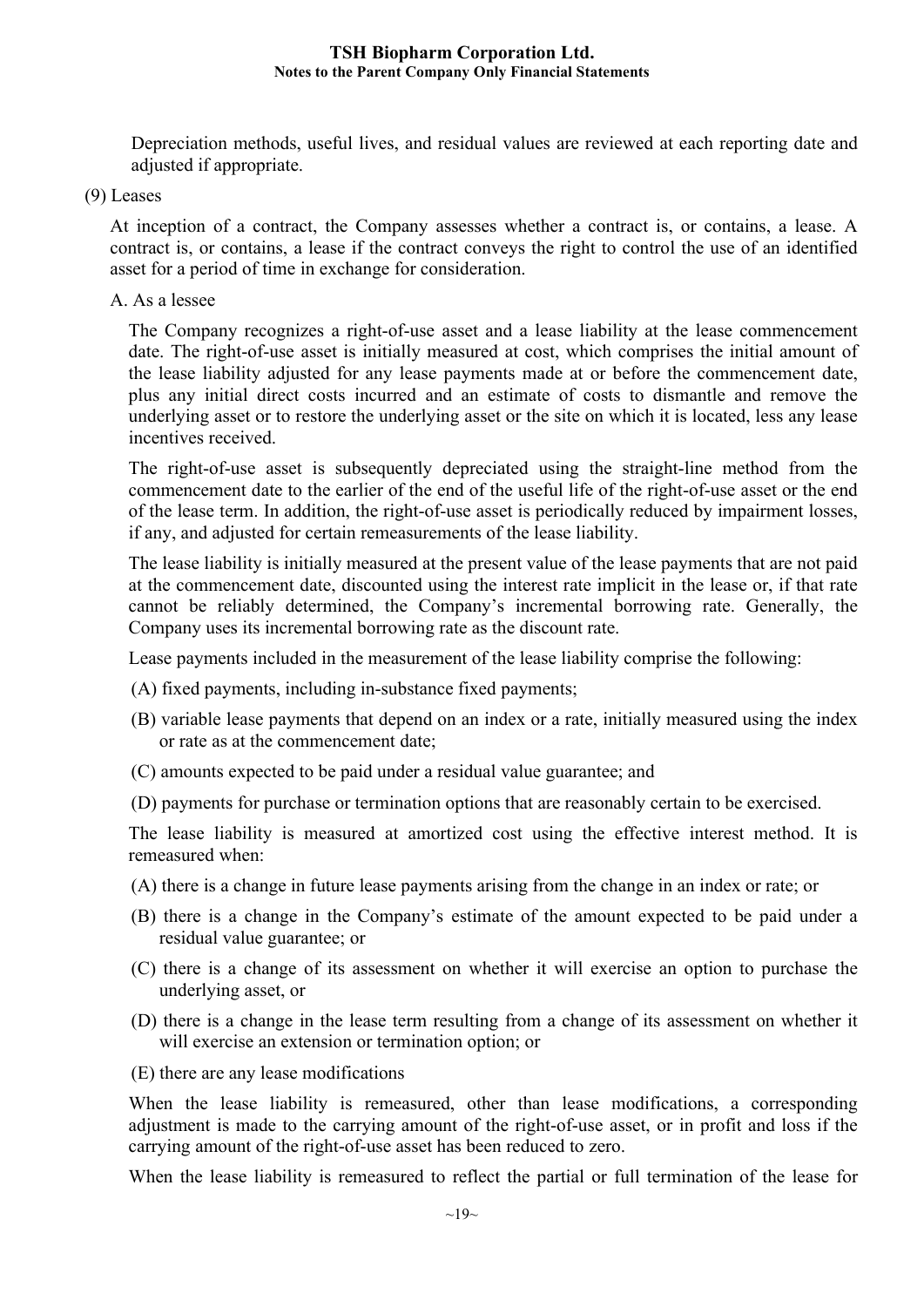lease modifications that decrease the scope of the lease, the Company accounts for the remeasurement of the lease liability by decreasing the carrying amount of the right-of-use asset to reflect the partial or full termination of the lease, and recognize in profit or loss.

The Company presents right-of-use assets that do not meet the definition of investment and lease liabilities as a separate line item respectively in the statement of financial position.

The Company has elected not to recognize right-of-use assets and lease liabilities for leases of low-value assets, transportation equipment, furniture and fixtures equipment. The Company recognizes the lease payments associated with these leases as an expense on a straight-line basis over the lease term.

B. As a lessee

When the Company acts as a lessor, it determines at lease commencement whether each lease is a finance lease or an operating lease. To classify each lease, the Company makes an overall assessment of whether the lease transfers to the lessee substantially all of the risks and rewards of ownership incidental to the underlying asset. If this is the case, then the lease is a finance lease; if not, then the lease is an operating lease. As part of this assessment, the Company considers certain indicators such as whether the lease is for the major part of the economic life of the asset.

When the Company is an intermediate lessor, it accounts for its interests in the head lease and the sub-lease separately. It assesses the lease classification of a sub-lease with reference to the right-of-use asset arising from the head lease. If a head lease is a short-term lease to which the Company applies the exemption described above, then it classifies the sub-lease as an operating lease.

If an arrangement contains lease and non-lease components, the Company applies IFRS 15 to allocate the consideration in the contract.

- (10) Intangible assets
	- A. Recognition and measurement

Expenditure on research activities is recognized in profit or loss as incurred.

Development expenditure is capitalized only if the expenditure can be measured reliably, the product or process is technically and commercially feasible, future economic benefits are probable and the Company intends to, and has sufficient resources to, complete development and to use or sell the asset. Otherwise, it is recognized in profit or loss as incurred. Subsequent to initial recognition, development expenditure is measured at cost, less accumulated amortization and any accumulated impairment losses.

Other intangible assets that are acquired by the Company including patents, computer software and drug permit licenses and have finite useful lives are measured at cost less accumulated amortization and any accumulated impairment losses.

B. Subsequent expenditure

Subsequent expenditure is capitalized only when it increases the future economic benefits embodied in the specific asset to which it relates. All other expenditure, including expenditure on internally generated goodwill and brands, is recognized in profit or loss as incurred.

C. Amortization

Amortization is calculated over the cost of the asset, less its residual value, and is recognized in profit or loss on a straight-line basis over the estimated useful lives of intangible assets from the date that they are available for use.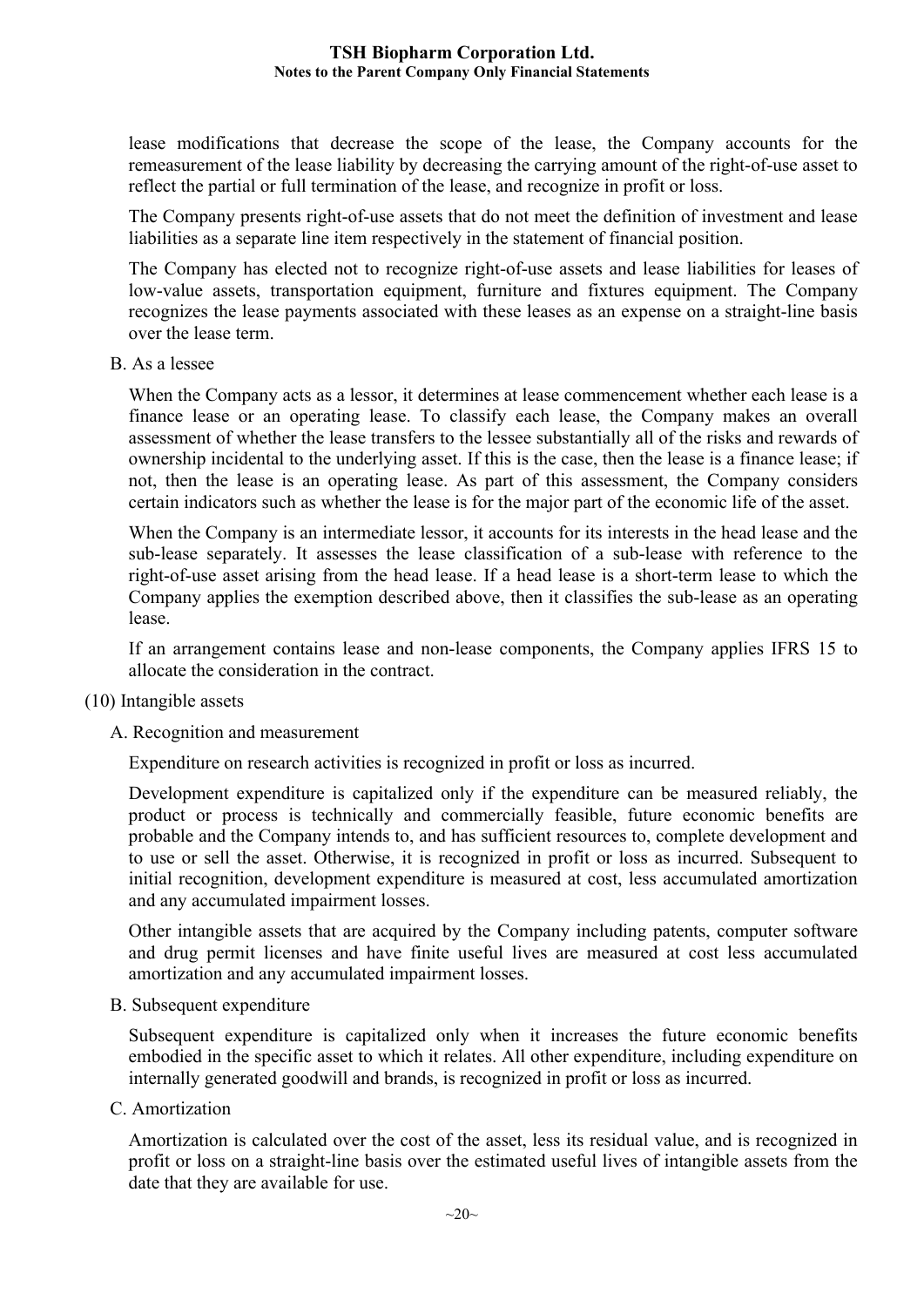The estimated useful lives for current and comparative periods are as follows:

| (A) Patents and drug permit licenses | $3 \sim 10$ years |
|--------------------------------------|-------------------|
| (B) Computer software cost           | $5 \sim 10$ years |

Amortization methods, useful lives and residual values are reviewed at each annual reporting date and adjusted if appropriate.

(11) Impairment of non-financial assets

At each reporting date, the Company reviews the carrying amounts of its non-financial assets (other than inventories and deferred tax assets) to determine whether there is any indication of impairment. If any such indication exists, then the asset's recoverable amount is estimated.

For impairment testing, assets are grouped together into the smallest group of assets that generates cash inflows from continuing use that are largely independent of the cash inflows of other assets or CGUs.

The recoverable amount of an asset or CGU is the greater of its value in use and its fair value less costs to sell. Value in use is based on the estimated future cash flows, discounted to their present value using a pre-tax discount rate that reflects current market assessments of the time value of money and the risks specific to the asset or CGU.

An impairment loss is recognized if the carrying amount of an asset or CGU exceeds its recoverable amount. Impairment losses are recognized in profit or loss.

For other assets, an impairment loss is reversed only to the extent that the asset's carrying amount does not exceed the carrying amount that would have been determined, net of depreciation or amortization, if no impairment loss had been recognized.

(12) Revenue recognition

Revenue is measured based on the consideration to which the Company expects to be entitled in exchange for transferring goods or services to a customer. The Company recognizes revenue when it satisfies a performance obligation by transferring control of a good or a service to a customer. The accounting policies for the Company' s main types of revenue are explained below.

A. Sale of goods

The Company recognizes revenue when control of the products has transferred, being when the products are delivered to the customer, the customer has full discretion over the channel and price to sell the products, and there is no unfulfilled obligation that could affect the customer's acceptance of the products. Delivery occurs when the products have been shipped to the specific location, the risks of obsolescence and loss have been transferred to the customer, and either the customer has accepted the products in accordance with the sales contract, the acceptance provisions have lapsed, or the Company has objective evidence that all criteria for acceptance have been satisfied.

A receivable is recognized when the goods are delivered as this is the point in time that the Company has a right to an amount of consideration that is unconditional.

B. Testing revenue

The company provides blood tests and other related services. This service is priced separately. When the service is provided according to the contract and has the right to collect the consideration unconditionally, the Company recognized revenue and accounts receivable.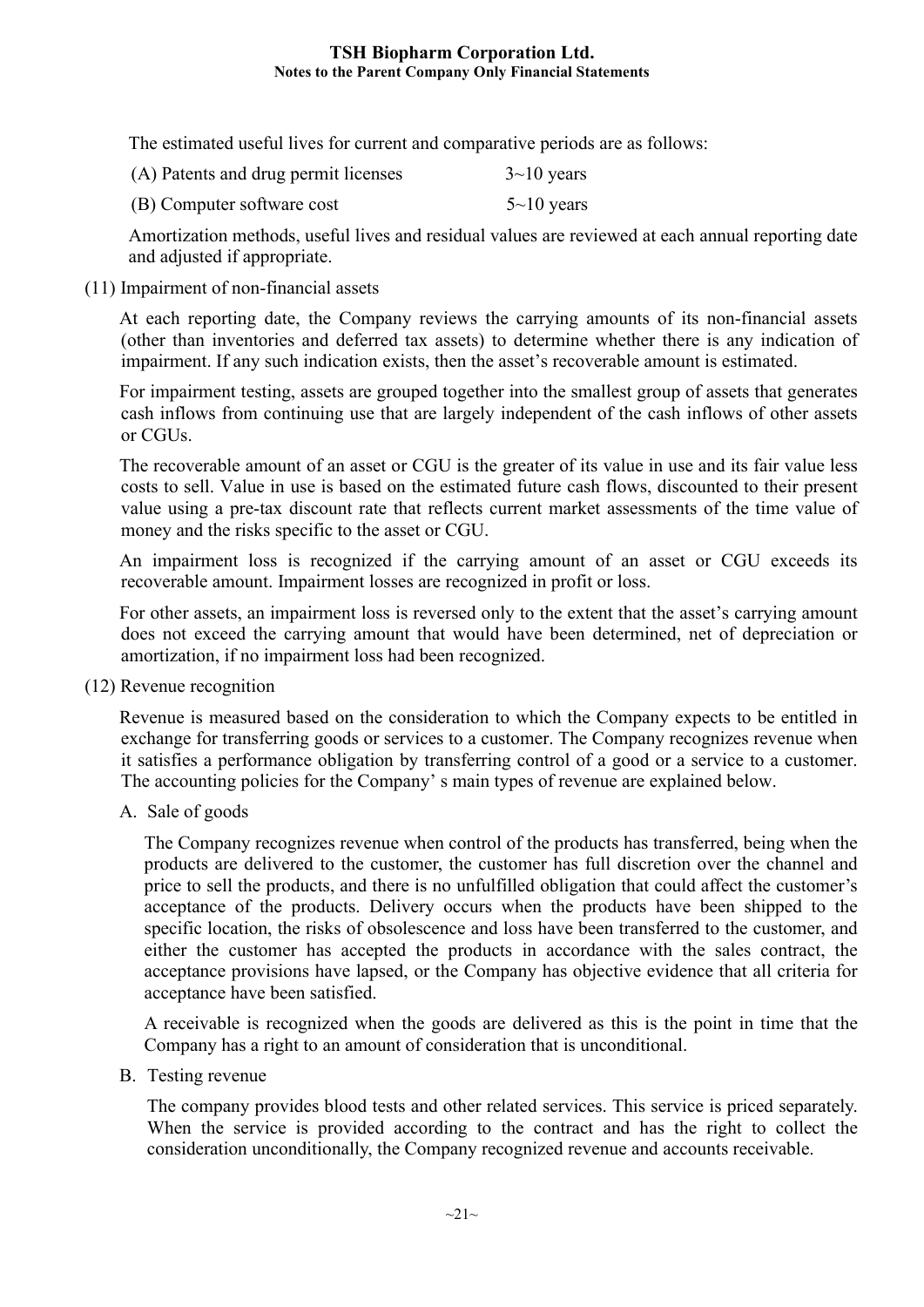C. Services revenue

When the Company acts in the capacity of an agent rather than as the principal in a transaction, the revenue recognized is the net amount of commission made by the Company.

The Company provides consulting and related management services to its customers. Revenue from providing services is recognized based on the actual service provided to the reporting date as a proportion of the total services to be provided. The proportion of services provided is determined based on the rendered services to date as a proportion of the total estimated rendered services of the transaction.

- (13) Employee benefits
	- A. Defined contribution plans

Obligations for contributions to the defined contribution pension plans are recognized as an employee benefit expense in profit or loss in the periods during which services are provided by employees.

B. Defined benefit plans

Short-term employee benefits are expensed as the related service is provided. A liability is recognized for the amount expected to be paid if the Company has a present legal or constructive obligation to pay this amount as a result of past service provided by the employee and the obligation can be estimated reliably.

(14) Income taxes

Income taxes include both current taxes and deferred taxes. Except for items related to business combinations or recognized directly in equity or other comprehensive income, all current and deferred taxes are recognized in profit or loss.

Current taxes include tax payables and tax deduction receivables on taxable profits (losses) for the year calculated using the statutory tax rate on the reporting date, tax payables that are calculated based on the part of the prior-year's earnings that have been decided during the shareholders' meeting in the current year which have not been distributed to the shareholders using the statutory tax rate, as well as and the tax adjustments related to prior years.

Deferred taxes will be recognized in respect of temporary differences between the carrying amounts of assets and liabilities for financial purposes and their tax base, and will not be recognized for:

- A. temporary differences on the initial recognized of assets or liabilities in a transaction that is not a business combination and that affects neither accounting nor taxable profits or losses;
- B. temporary differences related the investments in subsidiaries, associates and joint arrangement to the extent that the Company is able to control the timing of the reverse of the temporary differences and its probable that they will not reverse in the foreseeable future; and
- C. taxable temporary differences arising on the initial recognization of goodwill.

Deferred tax assets are recognized for the carry forward of unused tax losses, unused tax credits, and deductible temporary differences to the extent that it is probable that future taxable profits will be available against which they can be utilized. Deferred tax assets are reviewed at each reporting date and are reduced to the extent that it is no longer probable that the related tax benefits will be realized; such reductions are reversed when the probability of future taxable profits improves.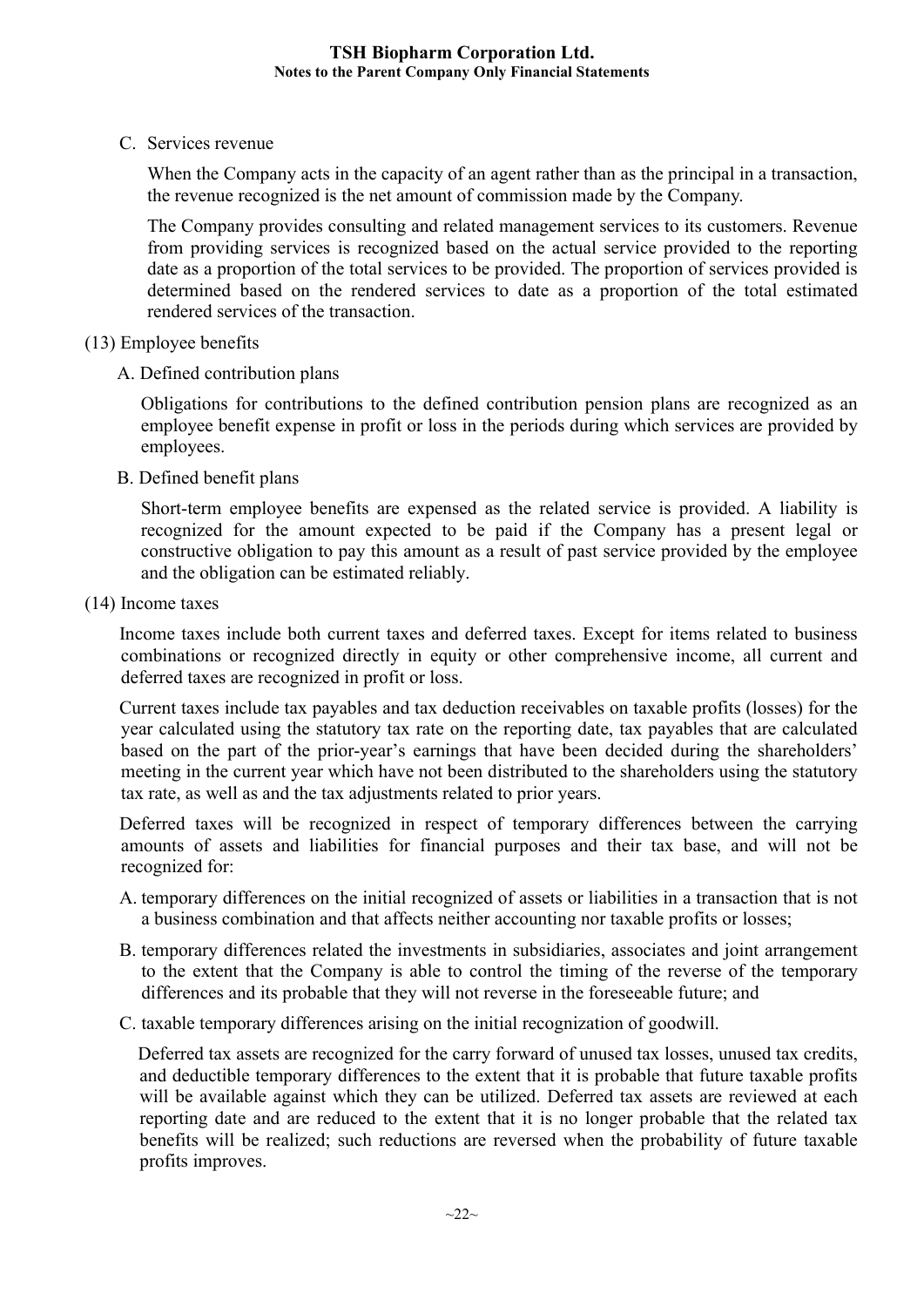Deferred tax assets and liabilities are measured at tax rates that are expected to apply to the period when the asset is realized or the liability is settled, which is the tax rate that had been enacted by the end of the reporting period.

Deferred tax assets and liabilities are offset if the following criteria are met:

- A. the Company has a legally enforceable right to set off current tax assets against current tax liabilities; and
- B. the deferred tax assets and the deferred tax liabilities relate to income taxes levied by the same taxation authority on either:
	- (A) the same taxable entity; or
	- (B) different taxable entities which intend to settle current tax assets and liabilities on a net basis, or to realize the assets and liabilities simultaneously, in each future period in which significant amounts of deferred tax liabilities or assets are expected to be settled or recovered.
- (15) Earnings per share

The Company discloses the Company's basic and diluted earnings per share attributable to ordinary shareholders of the Company. Basic earnings per share is calculated as the profit attributable to ordinary shareholders of the Company divided by the weighted average number of ordinary shares outstanding. Diluted earnings per share is calculated as the profit attributable to ordinary shareholders of the Company divided by the weighted average number of ordinary shares outstanding after adjustment for the effects of all potentially dilutive ordinary shares, such as employee bonus.

(16) Operating segment information

The Company has one reportable segment. The information of segment revenue, profit or loss and assets are in line with the parent company only financial statements. Operating results of the operating segment are regularly reviewed by the Company's chief operating decision maker to make decisions about resources to be allocated to the segment and to assess its performance.

#### **5. Significant accounting assumptions and judgments, and major sources of estimation uncertainty**

The preparation of the parent company only financial statements in conformity with the Regulations and the IFRSs endorsed by the FSC requires management to make judgments, estimates, and assumptions that affect the application of the accounting policies and the reported amount of assets, liabilities, income, and expenses. Actual results may differ from these estimates.

The management continues to monitor the accounting estimates and assumptions. The management recognizes any changes in accounting estimates during the period and the impact of those changes in accounting estimates in the following period.

Information about judgments made in applying accounting policies that have the most significant effects on the amounts recognized in the parent company only financial statements is as follows: None

Information about assumptions and estimation uncertainties that have a significant risk of resulting in a material adjustment to the carrying amounts of assets and liabilities within the next financial year is as follows. Those assumptions and estimation have been updated to reflect the impact of COVID-19 pandemic:

#### Valuation of inventories

As inventories are stated at the lower of cost and net realizable value, the Company estimates the net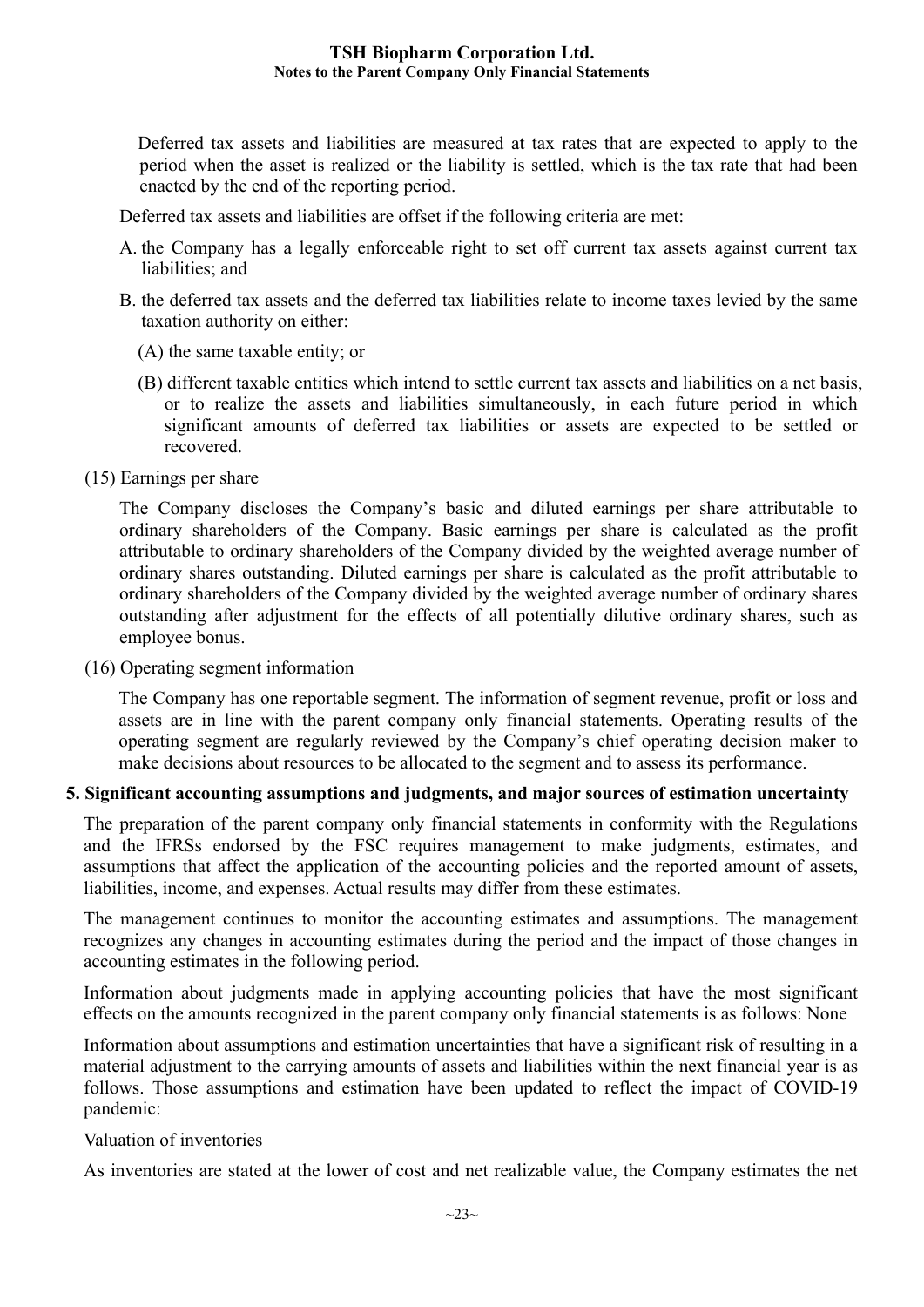realizable value of inventories for obsolescence and unmarketable items at the end of the reporting period and then writes down the cost of inventories to net realizable value. Please refer to note 6(5) for further description of the valuation of inventories.

## **6. Explanation of significant accounts**

(1) Cash and cash equivalents

|               | <b>December 31, 2021</b> | <b>December 31, 2020</b> |
|---------------|--------------------------|--------------------------|
| Petty cash    | 140 S                    | 230                      |
| Cash in banks | 381,747                  | 396,471                  |
|               | 381,887                  | 396,701                  |

A. The above cash and cash equivalents were not pledged as collateral.

- B. Time deposits which do not meet the definition of cash equivalents are accounted for under other financial assets-current. As of December 31, 2021 and 2020, the amount of time deposits were \$298,589 and \$266,751, respectively.
- C. Please refer to note 6(19) for the foreign currency risk and sensitivity analysis of the financial assets of the Company.
- (2) Financial assets at fair value through other comprehensive income

| Items                                          | December 31,<br>2021 | December 31,<br>2020 |
|------------------------------------------------|----------------------|----------------------|
| Equity instruments at fair value through other |                      |                      |
| comprehensive income :                         |                      |                      |
| Current                                        | 52,929               | 62,216               |
| Non - current                                  | 211,767              | 240,804              |
|                                                | 264,696              | 303,020              |

A. Equity instruments at fair value through other comprehensive income

The Company holds such equity investments as long-term strategic investment that is not held for trading purposes; thus, they are designated as equity investment measured at fair value through other comprehensive income.

The Company sold some financial assets at fair value through other comprehensive income for the year ended December 31, 2021. The shares sold had a fair value of \$35,478 and the Company realized a loss of \$20,543, which is already included in other comprehensive income. The loss has been transferred to retained earnings.

The Company sold some financial assets at fair value through other comprehensive income for the year ended December 31, 2020. The shares sold had a fair value of \$182,784 and the Company realized a gain of \$98,917, which is already included in other comprehensive income. The gain has been transferred to retained earnings.

B. Please refer to note 6(19) for credit and market risk information.

C. The above financial assets were not pledged as collateral.

(3) Notes receivable and accounts receivable (including related parties)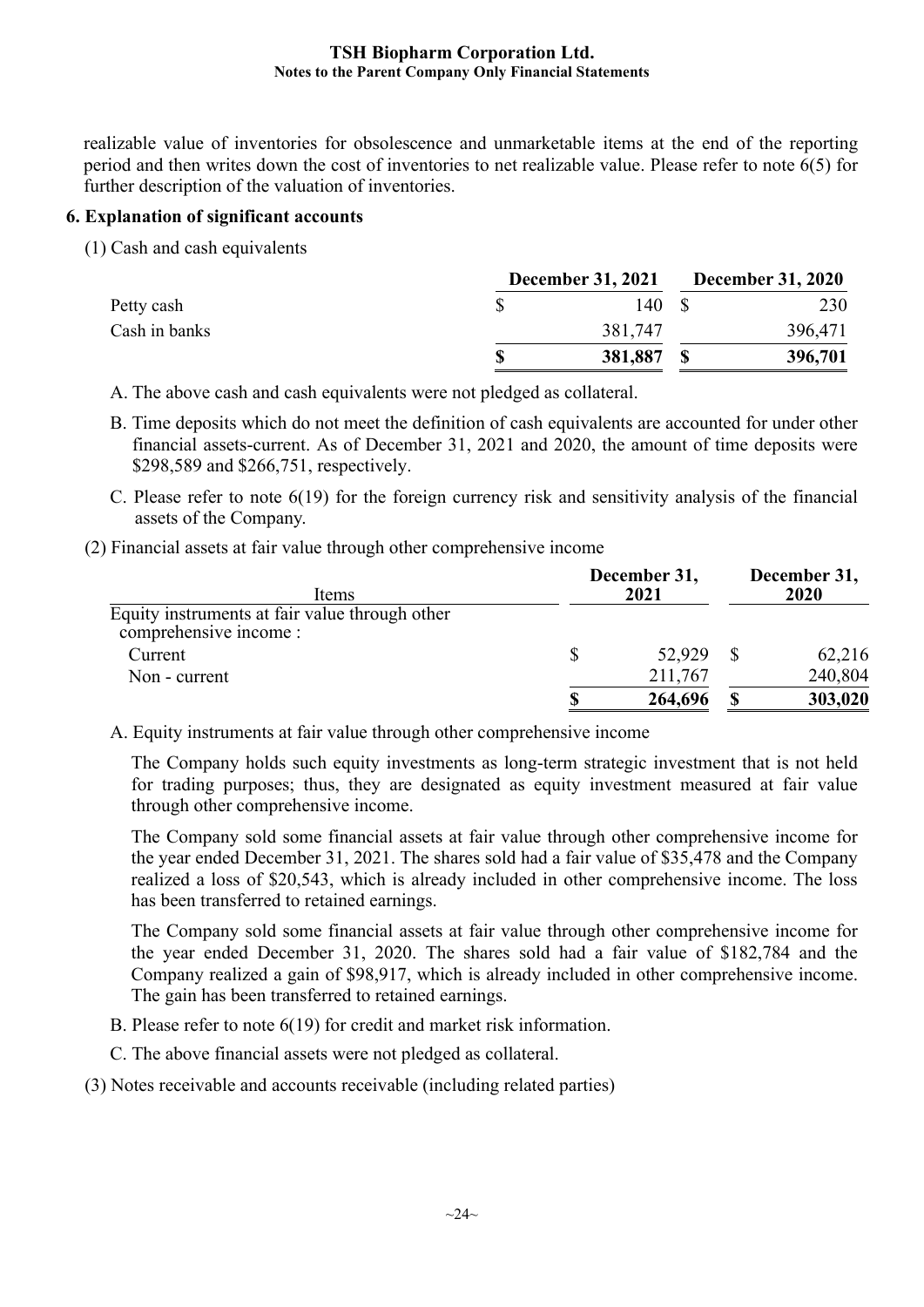|                                                | <b>December 31, 2021</b> | <b>December 31, 2020</b> |
|------------------------------------------------|--------------------------|--------------------------|
| Notes receivable                               | 14.716                   | 15,577                   |
| Accounts receivable-measured at amortized cost | 85,350                   | 94,403                   |
| Less: Allowance for expected credit losses     | 1,001                    | 1,101)                   |
|                                                | 99,065                   | 108,879                  |

The Company applies the simplified approach to provide for its expected credit losses, which permit the use of lifetime expected loss provision for all receivables. To measure the expected credit losses, notes and accounts receivable have been grouped based on shared credit risk characteristics and the days past due, as well as forward looking information. The loss allowance provision was determined as follows:

|                              | <b>December 31, 2021</b>        |                               |  |                                    |  |  |
|------------------------------|---------------------------------|-------------------------------|--|------------------------------------|--|--|
|                              | <b>Gross carrying</b><br>amount | Weighted-average<br>loss rate |  | <b>Loss allowance</b><br>provision |  |  |
| Not past due                 | 99,677                          | $1\%$                         |  | 997                                |  |  |
| Past due $1 \sim 60$ days    | 314                             | $1\%$                         |  | 3                                  |  |  |
| Past due $61 \sim 120$ days  | 20                              | $1\%$                         |  |                                    |  |  |
| Past due $121 - 180$ days    |                                 | $2\%$                         |  |                                    |  |  |
| Past due $181 \sim 365$ days | 48                              | $2\%$                         |  |                                    |  |  |
|                              | 100,066                         |                               |  | 1,001                              |  |  |

|                              |                                 | <b>December 31, 2020</b>      |                                    |
|------------------------------|---------------------------------|-------------------------------|------------------------------------|
|                              | <b>Gross carrying</b><br>amount | Weighted-average<br>loss rate | <b>Loss allowance</b><br>provision |
| Not past due                 | 109,312                         | $1\%$                         | 1,093                              |
| Past due $1 \sim 60$ days    | 612                             | $1\%$                         | 6                                  |
| Past due $61~120$ days       | 24                              | $1\%$                         |                                    |
| Past due $121 - 180$ days    | 31                              | $2\%$                         |                                    |
| Past due $181 \sim 365$ days |                                 | $2\%$                         |                                    |
| Past due more than 365 days  |                                 | 100%                          |                                    |
|                              | 109,980                         |                               | 1,101                              |

The movement in the allowance for notes and accounts receivable was as follows:

|                            | For the years ended December 31, |       |      |  |  |  |  |
|----------------------------|----------------------------------|-------|------|--|--|--|--|
|                            |                                  | 2021  | 2020 |  |  |  |  |
| Balance on January 1       |                                  | 1.101 | .204 |  |  |  |  |
| Impairment losses reversed |                                  | 00)   |      |  |  |  |  |
| Balance on December 31     |                                  | 1.001 |      |  |  |  |  |

As of December 31, 2021 and 2020, the accounts receivable and notes receivable for the Company were not pledged as collateral.

## (4) Other receivables

|                                          | <b>December 31, 2021</b> | <b>December 31, 2020</b> |
|------------------------------------------|--------------------------|--------------------------|
| Other receivables - Tax receivables      | 501 \$                   | 700                      |
| Other receivables - Interest receivables | 495                      | 561                      |
| Other receivables - related parties      | ۰                        | 65                       |
| Others                                   | 68                       | 1,655                    |
|                                          | I.O64                    | 2,981                    |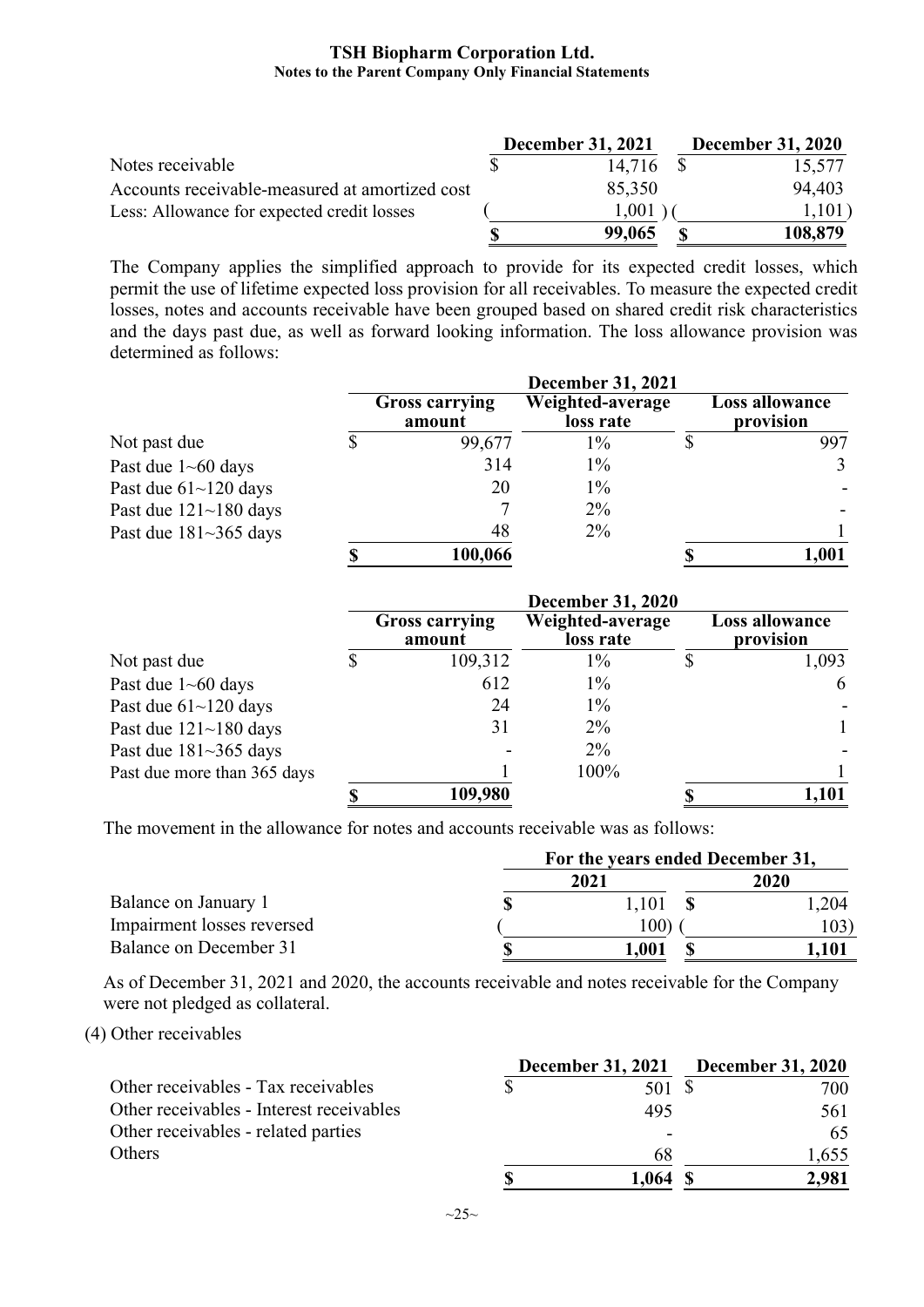A. On February 14, 2020, Belviq was considered to have a higher risk of getting cancer, according to the result of a clinical trial conducted by the US Food and Drug Administration (hereinafter FDA). Therefore, the US FDA requested that Eisai Taiwan Inc., the owner of Belviq drug permit license voluntarily withdraw the drug from the U.S. market. Taiwan FDA also requested the Company to cease the sales of Belviq drug on July 16, 2020.

According to the terms of the contract signed by the Company and Belviq supplier, Chuangyi Biotech Co., Ltd., the Company have the right to return the goods due to the abovementioned events, and the amount can reliably measure. Other receivables arising from the returned goods have been collected on September 25, 2020.

- B. For further credit risk information, please refer to note 6(19).
- (5) Inventories

|                                                  | <b>December 31, 2021</b> | <b>December 31, 2020</b> |
|--------------------------------------------------|--------------------------|--------------------------|
| Merchandise                                      | 35,567 \$                | 38,325                   |
| Raw materials and supplies<br>- drug             | 44,119                   | 41,234                   |
| - testing materials                              | 1,046                    | 869                      |
| Less: Allowance for inventory market decline and |                          |                          |
| obsolescence                                     | 7,513(                   | 2,522)                   |
|                                                  | 73,219                   | 77,906                   |

The cost of inventories recognized as operating cost for the years ended December 31, 2021 and 2020 amounted to \$166,125 and \$162,670, respectively. The cost of inventory for the year ended December 31, 2021 included the amount of \$4,991, which the company wrote down from cost to net realizable value. The cost for the year ended December 31, 2020 included the amount of \$496, resulting from the sale of goods or an increase of net realizable value.

As of December 31, 2021 and 2020, the aforesaid inventories were not pledge as collateral.

(6) Property, plant and equipment

The cost, depreciation, and impairment of the property, plant and equipment of the Company for the years ended December 31, 2021 and 2020, were as follows:

|                                                                              |    | Land     |      | <b>Building and</b><br>construction |    | <b>Machinery</b><br>equipment |   | Office<br>equipment | Other<br>equipment | <b>Total</b>  |
|------------------------------------------------------------------------------|----|----------|------|-------------------------------------|----|-------------------------------|---|---------------------|--------------------|---------------|
| Cost                                                                         |    |          |      |                                     |    |                               |   |                     |                    |               |
| Balance on January 1,<br>2021<br><b>Additions</b>                            | \$ | 5,846 \$ |      | 13,938 \$                           |    | $9,908$ \$<br>209             |   | 5,228 \$<br>173     | $6,974$ \$         | 41,894<br>382 |
| Disposals                                                                    |    |          |      |                                     |    | $\overline{\phantom{0}}$      |   | 17)                 |                    | 17)           |
| Balance on December 31,<br>2021                                              | S  | 5,846 \$ |      | 13,938 \$                           |    | $10,117$ \$                   |   | 5,384 \$            | $6,974$ \$         | 42,259        |
| Balance on January<br>1,2020                                                 | \$ | 5,846 \$ |      | 13,843 \$                           |    | 10,538 \$                     |   | 3,858 \$            | $6,974$ \$         | 41,059        |
| Additions                                                                    |    |          |      | 95                                  |    | 501                           |   | 1,370               |                    | 1,966         |
| Disposals                                                                    |    |          |      |                                     |    | 1,131)                        |   |                     |                    | 1,131)        |
| Balance on December 31,<br>2020                                              | \$ | 5,846 \$ |      | 13,938 \$                           |    | $9,908$ \$                    |   | 5,228 \$            | $6,974$ \$         | 41,894        |
| Accumulated depreciation<br>and impairment:<br>Balance on January 1,<br>2021 | \$ |          | - \$ | $3,079$ \$                          |    |                               |   | $2,913$ \$          |                    |               |
| Depreciation for the year                                                    |    |          |      | 845                                 |    | 5,266 \$<br>777               |   | 642                 | 5,381 \$<br>577    | 16,639        |
|                                                                              |    |          |      |                                     |    |                               |   |                     |                    | 2,841         |
| Disposals<br>Balance on December 31,                                         |    |          |      |                                     |    |                               |   | 13)                 |                    | 13)           |
| 2021                                                                         |    |          | \$   | 3,924                               | -S | 6,043                         | S | 3,542 \$            | 5,958 \$           | 19,467        |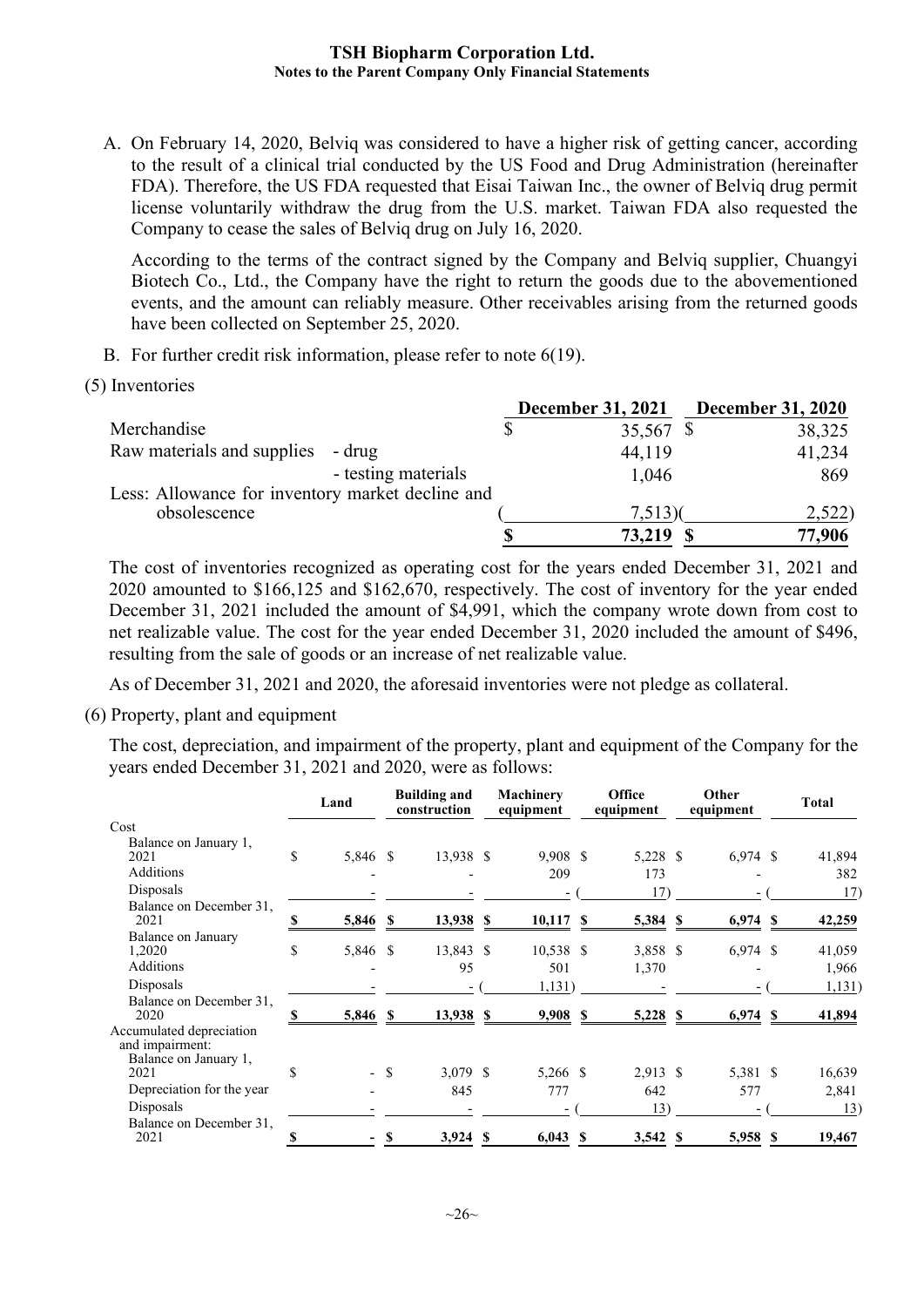|                                                      | Land           |        | <b>Building and</b><br>construction | <b>Machinery</b><br>equipment |    | Office<br>equipment | Other<br>equipment | <b>Total</b> |
|------------------------------------------------------|----------------|--------|-------------------------------------|-------------------------------|----|---------------------|--------------------|--------------|
| Balance on January                                   |                |        |                                     |                               |    |                     |                    |              |
| 1.2020                                               | \$             | $-$ \$ | 2.242S                              | 5,488 \$                      |    | 2,407 \$            | $4.697$ \$         | 14,834       |
| Depreciation for the year                            |                |        | 837                                 | 909                           |    | 506                 | 684                | 2,936        |
| Disposals                                            |                |        |                                     | 1,131)                        |    |                     |                    | 1,131)       |
| Balance on December 31,<br>2020                      |                |        | 3,079                               | 5,266                         |    | $2,913$ \$          | 5,381 \$           | 16,639       |
| Carrying amounts:<br>Balance on December 31.<br>2021 | 5,846 \$       |        | $10,014$ \$                         | 4,074                         | -S | $1,842 \text{ }$ \$ | $1,016$ \$         | 22,792       |
|                                                      |                |        |                                     |                               |    |                     |                    |              |
| Balance on January 1,<br>2020                        | \$<br>5,846 \$ |        | 11,601 \$                           | 5,050                         | S  | $1,451$ \$          | 2,277 \$           | 26,225       |
| Balance on December<br>31,2020                       | 5,846          |        | 10,859                              | 4,642                         | -8 | 2,315 \$            | $1,593$ \$         | 25,255       |

As of December 31, 2021 and 2020, the property, plant and equipment were not pledged as collateral.

## (7) Right-of-use assets

The movements in the cost and depreciation of the leased buildings and transportation equipment were as follows:

|                              |                           | <b>Building and</b><br>construction |                           | <b>Transportation</b><br>equipment |               | <b>Total</b> |
|------------------------------|---------------------------|-------------------------------------|---------------------------|------------------------------------|---------------|--------------|
| Costs:                       |                           |                                     |                           |                                    |               |              |
| Balance on January 1, 2021   | \$                        | 8,783                               | $\mathcal{S}$             |                                    | \$            | 8,783        |
| <b>Additions</b>             |                           | 4,567                               |                           |                                    |               | 4,567        |
| Decrease                     |                           | 8,783)                              |                           |                                    |               | 8,783)       |
| Balance on December 31,2021  | \$                        | 4,567                               | $\mathbb S$               |                                    | \$            | 4,567        |
| Balance on January 1, 2020   | $\mathbb{S}$              | 8,218                               | $\mathbb{S}$              | 183                                | $\mathbb{S}$  | 8,401        |
| <b>Additions</b>             |                           | 8,783                               |                           |                                    |               | 8,783        |
| Decrease                     |                           | 8,218)                              |                           | 183                                |               | 8,401)       |
| Balance on December 31,2020  | $\boldsymbol{\mathsf{S}}$ | 8,783                               | \$                        |                                    |               | 8,783        |
| Accumulated depreciation:    |                           |                                     |                           |                                    |               |              |
| Balance on January 1, 2021   | \$                        |                                     | \$                        |                                    | \$            |              |
| Depreciation for the year    |                           | 4,392                               |                           |                                    |               | 4,392        |
| Decrease                     |                           | 4,392)                              |                           |                                    |               | 4,392)       |
| Balance on December 31,2021  | $\mathbb S$               |                                     | \$                        |                                    | \$            |              |
| Balance on January 1, 2020   | $\mathbf S$               | 4,109                               | $\mathbf{\$}$             | 101                                | $\mathcal{S}$ | 4,210        |
| Depreciation for the year    |                           | 4,109                               |                           | 82                                 |               | 4,191        |
| Decrease                     |                           | 8,218)                              |                           | $183)$ (                           |               | 8,401)       |
| Balance on December 31,2020  | $\mathbf S$               |                                     | \$                        |                                    | \$            |              |
| Carrying amounts:            |                           |                                     |                           |                                    |               |              |
| Balance on December 31, 2021 | \$                        | 4,567                               | $\boldsymbol{\mathsf{S}}$ |                                    | \$            | 4,567        |
| Balance on December 31, 2020 | \$                        | 8,783                               | $\boldsymbol{\mathsf{S}}$ |                                    | \$            | 8,783        |
| Balance on January 1, 2020   | \$                        | 4,109                               | $\mathbb{S}$              | 82                                 | \$            | 4,191        |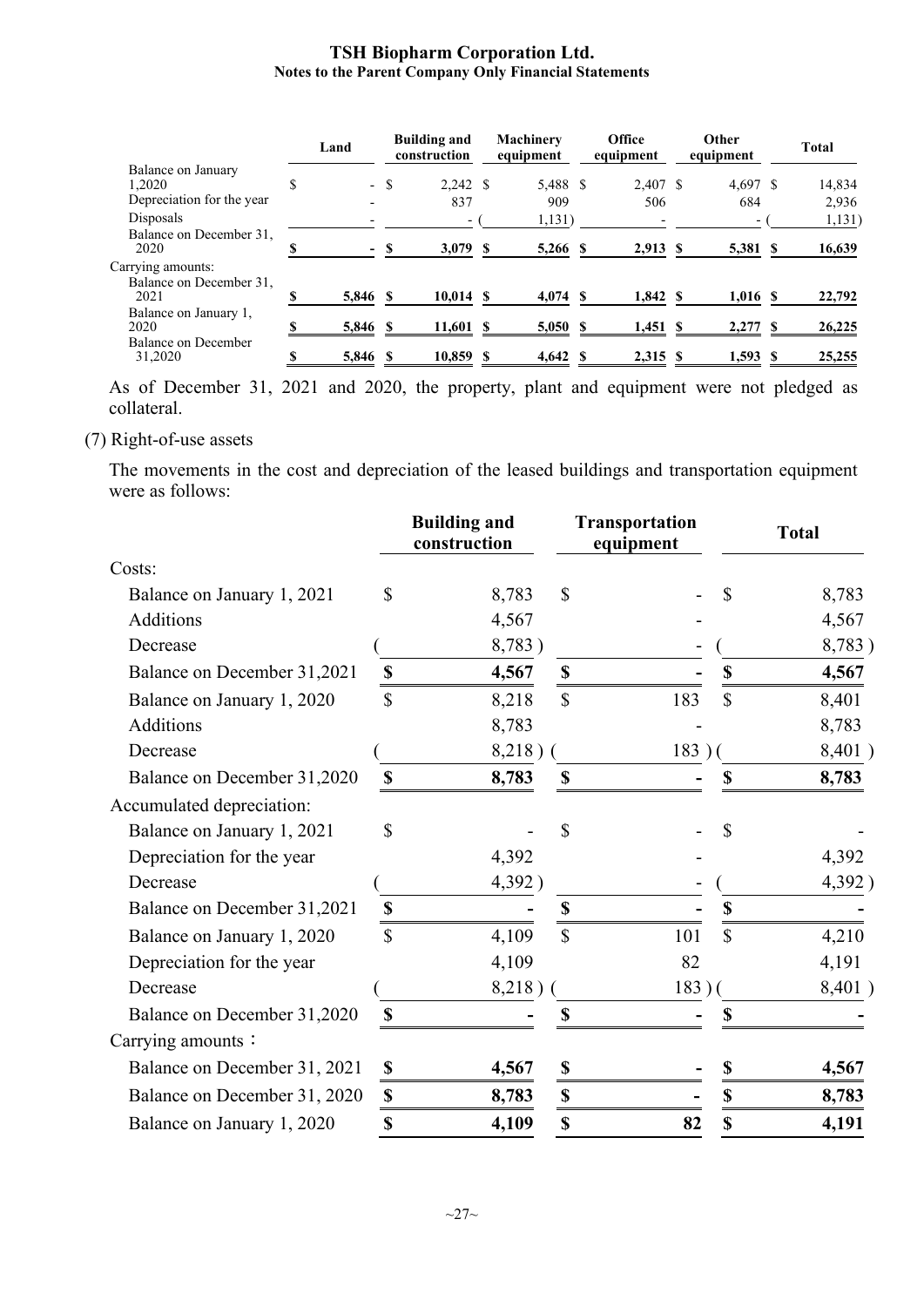#### (8) Intangible assets

The cost, amortization and impairment of the intangible assets of the Company for the years ended December 31, 2021 and 2020, were as follows:

|                                                             |                    | Computer<br>software |                           | Patent and drug<br>permit license | <b>Total</b>  |        |  |
|-------------------------------------------------------------|--------------------|----------------------|---------------------------|-----------------------------------|---------------|--------|--|
| Costs:                                                      |                    |                      |                           |                                   |               |        |  |
| Balance on December 31,2021<br>(The same balance on January |                    |                      |                           |                                   |               |        |  |
| 1, 2021                                                     | \$                 | 696                  | \$                        | 42,191                            | \$            | 42,887 |  |
| Balance on January 1, 2020                                  | \$                 | 233                  | $\mathbb{S}$              | 42,191                            | $\mathbb{S}$  | 42,424 |  |
| Additions                                                   |                    | 463                  |                           |                                   |               | 463    |  |
| Balance on December 31,2020                                 | \$                 | 696                  | $\boldsymbol{\mathsf{S}}$ | 42,191                            | \$            | 42,887 |  |
| Accumulated amortization and<br>impairment loss:            |                    |                      |                           |                                   |               |        |  |
| Balance on January 1, 2021                                  | \$                 | 155                  | $\mathbb{S}$              | 36,552                            | $\mathcal{S}$ | 36,707 |  |
| Amortization for the year                                   |                    | 136                  |                           | 2,416                             |               | 2,552  |  |
| Balance on December 31,2021                                 | $\pmb{\mathbb{S}}$ | 291                  | $\boldsymbol{\mathsf{S}}$ | 38,968                            | \$            | 39,259 |  |
| Balance on January 1, 2020                                  | \$                 | 50                   | $\mathbb{S}$              | 34,135                            | $\mathbb{S}$  | 34,185 |  |
| Amortization for the year                                   |                    | 105                  |                           | 2,417                             |               | 2,522  |  |
| Balance on December 31,2020                                 | \$                 | 155                  | $\boldsymbol{\mathsf{S}}$ | 36,552                            | \$            | 36,707 |  |
| Carrying amounts:                                           |                    |                      |                           |                                   |               |        |  |
| Balance on December 31, 2021                                | \$                 | 405                  | \$                        | 3,223                             | \$            | 3,628  |  |
| Balance on January 1, 2020                                  | \$                 | 183                  | \$                        | 8,056                             | \$            | 8,239  |  |
| Balance on December 31, 2020                                | \$                 | 541                  | \$                        | 5,639                             | \$            | 6,180  |  |

A. Amortization expenses

Amortization expenses for intangible assets for the years ended December 31, 2021 and 2020 were recognized in the statement of comprehensive income, were as follows:

|                    | For the years ended December 31 |       |  |             |  |  |
|--------------------|---------------------------------|-------|--|-------------|--|--|
|                    |                                 | 2021  |  | <b>2020</b> |  |  |
| Operating expenses |                                 | 2,552 |  | 2,522       |  |  |

B. Collateral

As of December 31, 2021 and 2020, the aforementioned intangible assets were not pledged as collateral.

(9) Other current assets and other non-current assets

|                                    | <b>December 31, 2021</b> | <b>December 31, 2020</b> |         |  |
|------------------------------------|--------------------------|--------------------------|---------|--|
| Other current financial assets     | 298,589                  | $\mathcal{R}$            | 266,751 |  |
| Other non-current financial assets | 297                      |                          | 625     |  |
| Other current assets               | 13,219                   |                          | 28,407  |  |
| Refundable deposits                | 4,393                    |                          | 2,636   |  |
|                                    | 316,498                  |                          | 298,419 |  |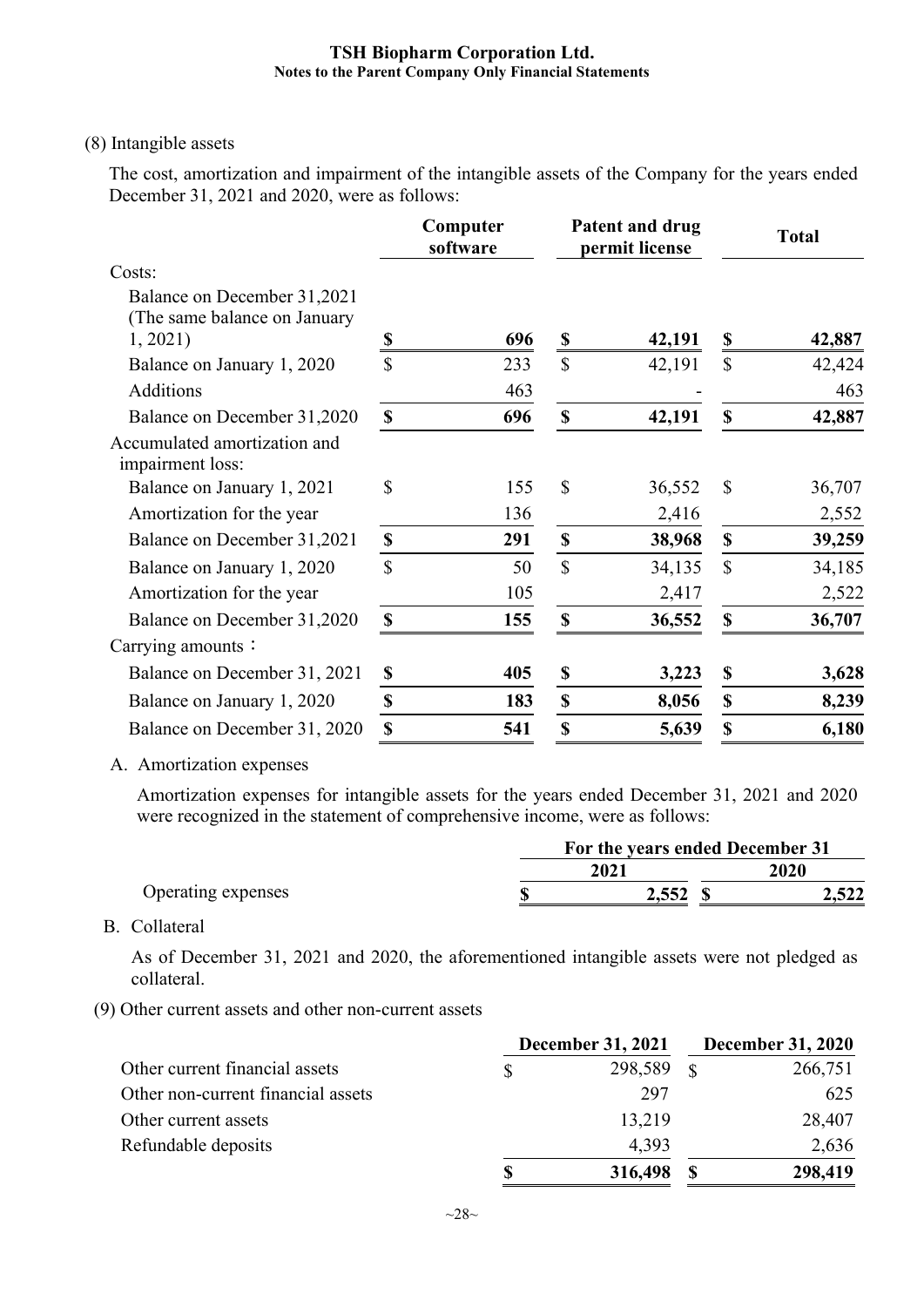- A. Other current financial assets were time deposits which did not meet the definition of cash equivalents. For further credit and market risk information, please refer to note 6(19).
- B. Major of other current assets were prepayments. As the testing business was not as expected, the Company took the future cash flow and recoverable amount into account, and recognized an impairment loss amounting to \$4,146 and \$4,583 for the year ended December 31, 2021 and 2020, respectively.

#### (10) Other payables

The nature of other payables was as follows:

|                   | <b>December 31, 2021</b> |        | <b>December 31, 2020</b> |        |  |
|-------------------|--------------------------|--------|--------------------------|--------|--|
| Salaries          |                          | 23,419 | $\mathcal{S}$            | 22,297 |  |
| Research expenses |                          | 17,103 |                          | 25,033 |  |
| Commission        |                          | 1,349  |                          | 1,465  |  |
| Others            |                          | 18,538 |                          | 21,323 |  |
|                   |                          | 60,409 | \$                       | 70,118 |  |

## (11) Lease liabilities

The carrying amounts of lease liabilities were as follows:

|             | December 31, 2021 | <b>December 31, 2020</b> |  |       |
|-------------|-------------------|--------------------------|--|-------|
| Current     |                   | 4.567                    |  | 4,365 |
| Non-current |                   | $\sim$                   |  | 4,418 |

For the maturity analysis, please refer to note 6(19).

The amounts recognized in profit or loss were as follows:

|                                                                                                     | For the years ended December 31 |            |  |      |  |
|-----------------------------------------------------------------------------------------------------|---------------------------------|------------|--|------|--|
|                                                                                                     |                                 | 2021       |  | 2020 |  |
| Interest on lease liabilities                                                                       |                                 | 80         |  |      |  |
| Variable lease payments not included in the<br>measurement of lease liabilities                     |                                 | <b>300</b> |  | 300  |  |
| Expenses relating to short-term leases                                                              |                                 | ٠          |  |      |  |
| Expenses relating to leases of low-value assets,<br>excluding short-term leases of low-value assets |                                 | 245S       |  | 172  |  |

The amounts recognized in the statement of cash flows for the Company were as follows:

|                               | For the years ended December 31 |       |
|-------------------------------|---------------------------------|-------|
|                               | 2021                            | 2020  |
| Total cash outflow for leases | 4.970                           | 1 7EE |

A. Real estate leases

On January 1, 2019, the Company leased buildings for its office and plant. The leases of office typically run for a period of 2 years, and the 2 years lease was renewed on December 17, 2020. A supplementary agreement was signed in December 2021, and the new lease contract will be effective from December 1, 2021. Due to the early termination of some lease contracts, the Company reassessed lease period and decreased the lease liability by \$4,439.

On July 1, 2019, the Company leased buildings for its plant with a leases period of 13.5 years. Some leases include an option to renew the lease for an additional period of the same duration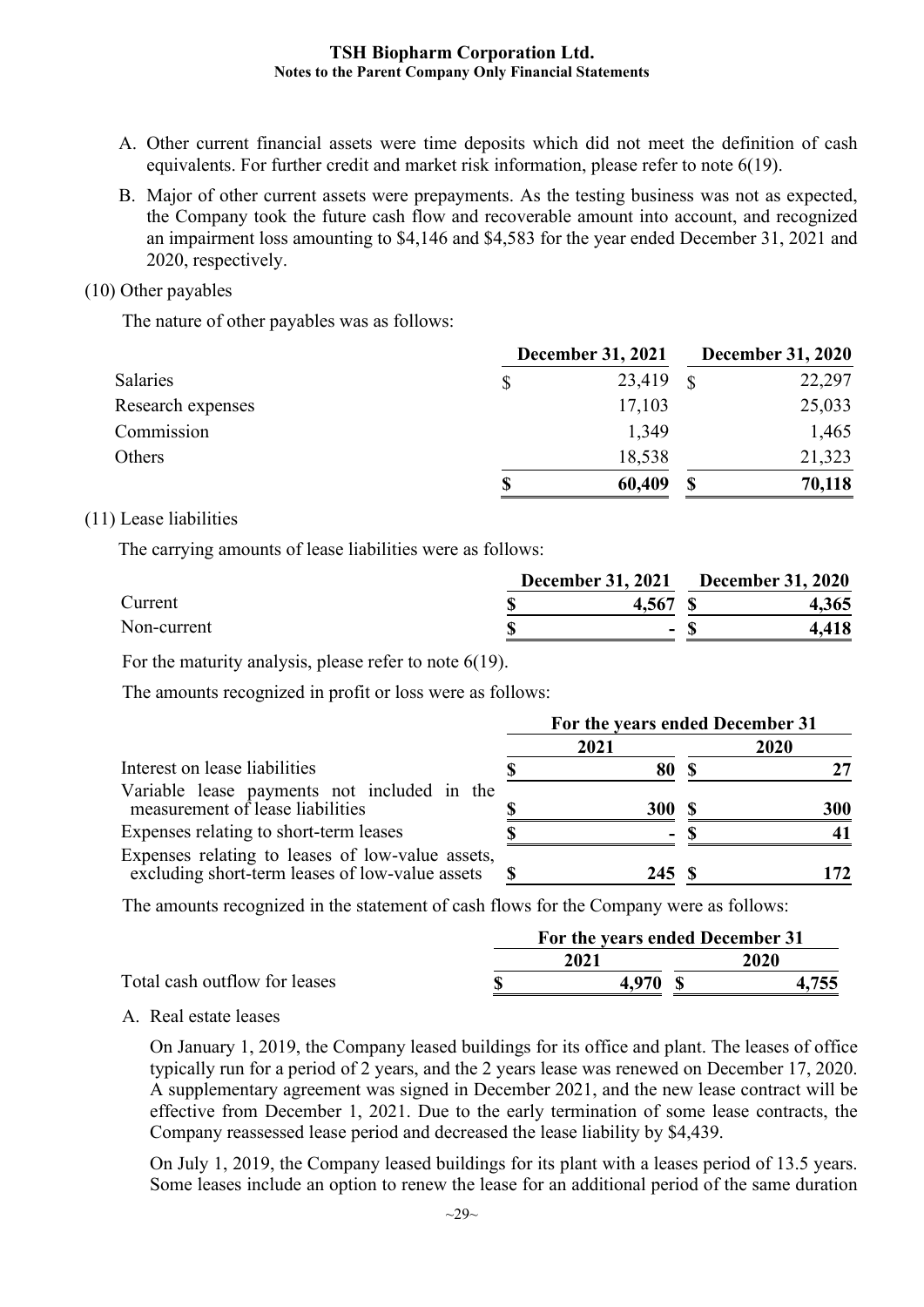after the end of the contract term.

The lease payment of the plant contract is calculated on basis of the purchase quantity of the plant leased by the Company during the lease period. It is a variable lease payment that is not included in the measurement of the lease liability. Therefore, the Company will pay the relevant lease payment during the lease period to recognize the expense.

B. Other leases

The Company leases transportation equipment, with lease term of 1.5 years. The lease contract has expired in August, 2020 and these is no further renewed.

In addition, the Company leases some of transportation equipment and office equipment, with lease terms of 1 to 5 years, these leases are leases of short-term or low-value items. The Company has elected not to recognize right-of-use assets and lease liabilities for these leases.

(12) Employee benefits

Defined contribution plans

The Company allocates 6% of each employee's monthly wages to the labor pension personal account at the Bureau of Labor Insurance in accordance with the provisions of the Labor Pension Act. Under these defined contribution plans, the Company allocates a fixed amount to the Bureau of Labor Insurance without additional legal or constructive obligation.

The pension costs incurred from the contributions to the Bureau of the Labor Insurance for the years ended December 31, 2021 and 2020 were as follows:

|                                   | For the years ended December 31 |          |  |       |  |
|-----------------------------------|---------------------------------|----------|--|-------|--|
|                                   |                                 | 2021     |  | 2020  |  |
| Selling expenses                  |                                 | 2,898 \$ |  | 2,970 |  |
| Administrative expenses           |                                 | 891      |  | 1,223 |  |
| Research and development expenses |                                 | 392      |  | 320   |  |
|                                   |                                 | 4,181    |  | 4,513 |  |

#### (13) Income taxes

#### A. Income tax expense

The components of income tax in the years 2021 and 2020 were as follows:

|                                       | For the years ended December 31 |           |        |  |  |
|---------------------------------------|---------------------------------|-----------|--------|--|--|
|                                       |                                 | 2021      | 2020   |  |  |
| Current income tax expense            |                                 |           |        |  |  |
| Current period                        | \$                              | 15,212 \$ | 15,786 |  |  |
| Adjustment for prior periods          |                                 |           | 641    |  |  |
| Deferred income tax expense           |                                 |           |        |  |  |
| Origination and reversal of temporary |                                 |           |        |  |  |
| differences                           |                                 | 754)      | 517    |  |  |
| Income tax expenses                   |                                 | 14,441    | 15,662 |  |  |

There was no income tax recognized directly in equity and other comprehensive income for 2021 and 2020.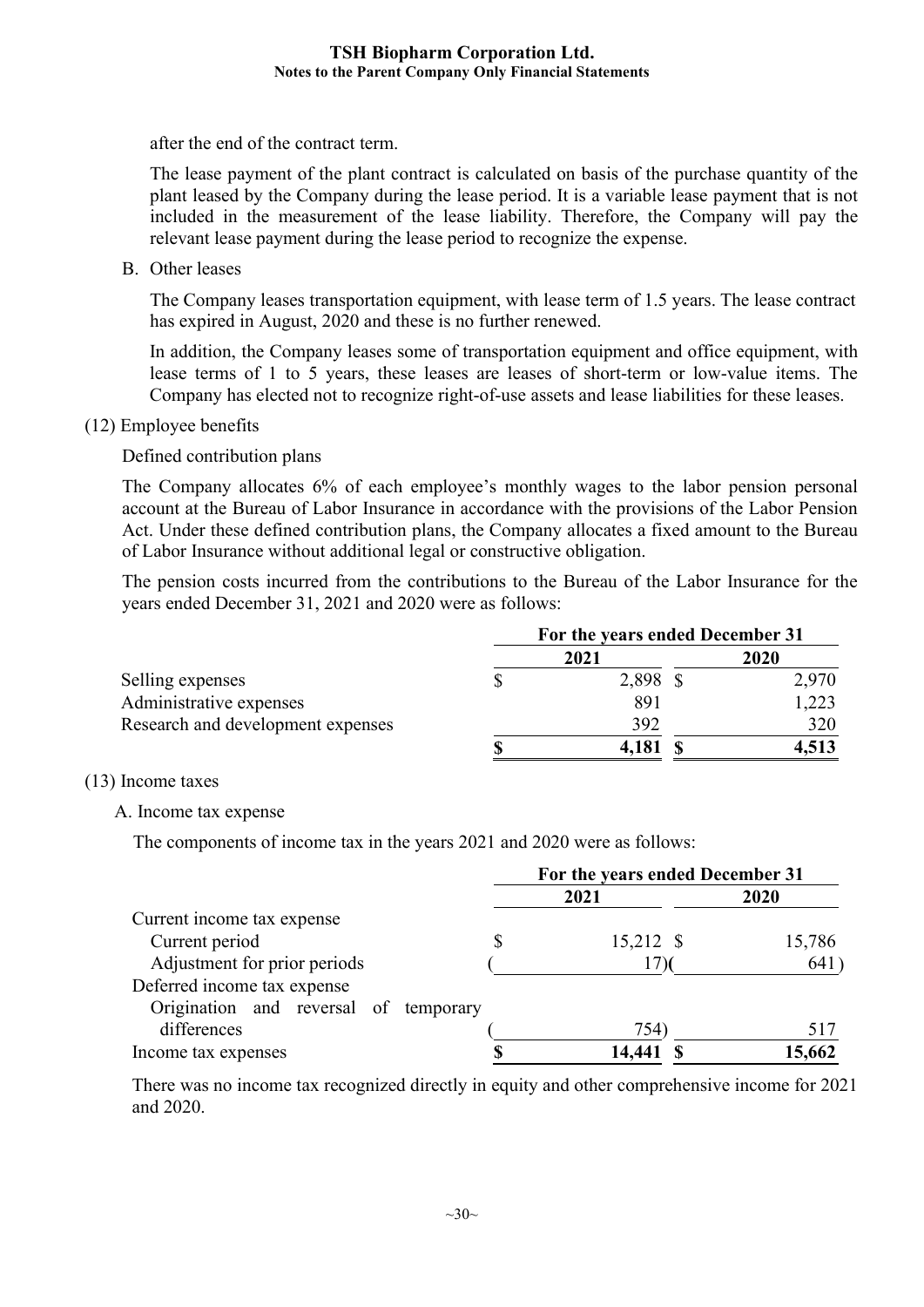|                                             | For the years ended December 31 |        |  |  |  |
|---------------------------------------------|---------------------------------|--------|--|--|--|
|                                             | 2021                            | 2020   |  |  |  |
| Profit before income tax                    | 61,549                          | 77,232 |  |  |  |
| Income tax using the Company's domestic tax |                                 |        |  |  |  |
| rate                                        | 12,310 \$                       | 15,446 |  |  |  |
| Tax-exempt income                           | $1,272$ )(                      | 1,284) |  |  |  |
| Tax incentives                              | $2,636$ )                       | 1,032) |  |  |  |
| Change in provision in prior periods        | 17 <sup>2</sup>                 | 641)   |  |  |  |
| Surtax on unappropriated retained earnings  | 3,766                           | 384    |  |  |  |
| Income basic tax                            |                                 | 467    |  |  |  |
| Others                                      | 2,290                           | 2,322  |  |  |  |
|                                             | 14,441                          | 15,662 |  |  |  |

Reconciliation of income tax and profit before tax for 2021 and 2020 is as follows:

#### B. Deferred tax assets

Changes in the amount of deferred tax assets and liabilities for 2021 and 2020 were as follows:

|                                 |                            | Impairment<br>loss | <b>Loss from</b><br>inventory<br>devaluation | <b>Others</b> | <b>Total</b> |
|---------------------------------|----------------------------|--------------------|----------------------------------------------|---------------|--------------|
| Deferred tax assets:            |                            |                    |                                              |               |              |
| Balance on January 1, 2021      | $\left( \text{\$} \right)$ | $494)(\$$          | $505)(\$$                                    | $257)(\$$     | 1,256)       |
| Recognized in profit or loss    |                            | 212                | 998)                                         | 32            | 754)         |
| Balance on December 31,2021     | $\sqrt{S}$                 | $282)(\$$          | $1,503$ )(\$                                 | $225)(\$$     | 2,010)       |
| Balance on January 1, 2020      | $\left( \text{\$} \right)$ | $706($ \$          | $604)(\$$                                    | 463(          | 1,773)       |
| Recognized in profit or loss    |                            | 212                | 99                                           | 206           | 517          |
| Balance on December 31,2020 (\$ |                            | $494)($ \$         | $505)(\$$                                    | $257)(\$$     | 1,256)       |

## C. Assessment of tax

The Company' s tax returns for the years through 2019 were assessed by the Taipei National Tax Administration.

#### (14) Capital and other equity

As of December 31, 2021 and 2020, the authorized capital of the Company amounted to \$1,000,000, with par value of \$10 per share, which consisting of 100,000 thousand shares of ordinary stock. The paid-in capital was \$383,981 which consisting of 38,398 thousand shares. All proceeds from shares issued have been collected.

#### A. Capital surplus

The balances of capital surplus as of December 31, 2021 and 2020 were as following:

|               | December 31, 2021 December 31, 2020 |         |
|---------------|-------------------------------------|---------|
| Share Capital | 458,977 \$                          | 458,977 |
| Others        | 384                                 |         |
|               | \$<br>459,361 \$                    | 458,977 |

According to the R.O.C. Company Act, capital surplus can only be used to offset a deficit, and only the realized capital surplus can be used to increase the common stock or be distributed as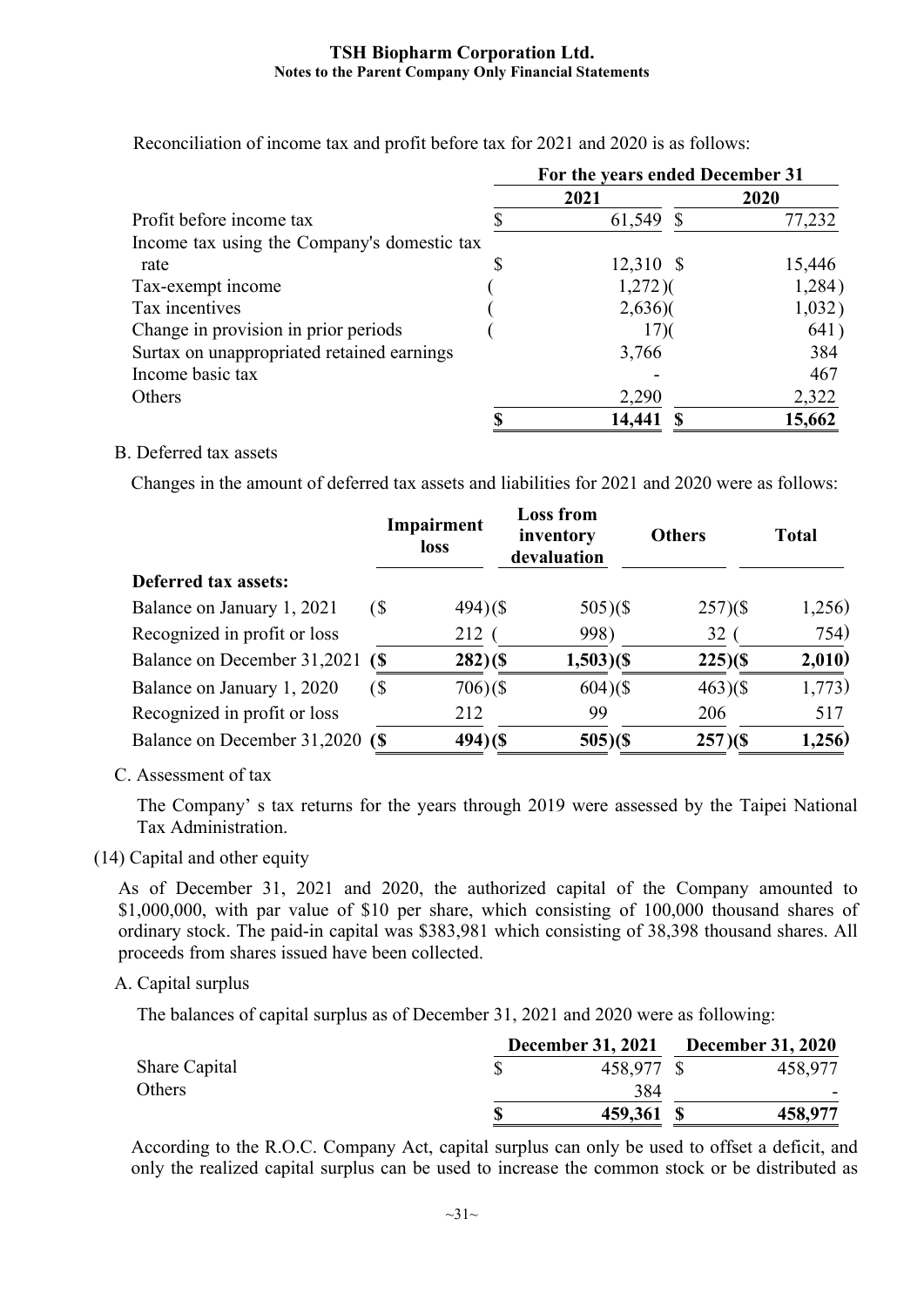cash dividends. The aforementioned realized capital surplus includes capital surplus resulting from premium on issuance of capital stock and earnings from donated assets received. According to the Regulations Governing the Offering and Issuance of Securities by Securities Issuers, capital increases by transferring capital surplus in excess of par value should not exceed 10% of the total common stock outstanding.

B. Retained earnings

The Company's article of incorporation stipulates that Company's net earnings should first be used to offset the prior years' deficits, if any, before paying any income taxes. Of the remaining balance, 10% is to be appropriated as legal reserve, until the accumulated legal reserve equals the Company's paid-in capital. In addition, a special reserve in accordance with applicable laws and regulations shall also be set aside. Then, any remaining profit, together with any undistributed retained earnings, shall be distributed according to the proposal by the Board of Directors and submitted to the stockholders' meeting for approval.

To enhance the Company's financial structure and maintain investors' equity, the Company adopts a stable dividends policy in which earnings distribution cannot be less than 50% of distributable earnings, and cash dividends payment has to be 50% of the distribution.

(A)Legal reserve

When a company incurs no loss, it may, pursuant to a resolution by a shareholders' meeting, distribute its legal reserve by issuing new shares or by distributing cash, and only the portion of legal reserve which exceeds 25% of capital may be distributed.

(B) Earnings distribution

Earnings distribution for 2020 and 2019 was decided by the resolution adopted, at the general meeting of shareholders held on August 20, 2021 and May 29, 2020, respectively. The relevant dividend distributions to shareholders were as follows:

|                                                                                                                                                            | For the years ended December 31, |                                         |  |                        |                                                                                                                  |       |                        |
|------------------------------------------------------------------------------------------------------------------------------------------------------------|----------------------------------|-----------------------------------------|--|------------------------|------------------------------------------------------------------------------------------------------------------|-------|------------------------|
|                                                                                                                                                            |                                  | 2020                                    |  |                        |                                                                                                                  | 2019  |                        |
|                                                                                                                                                            |                                  | <b>Amount</b><br>per share<br>(dollars) |  | <b>Total</b><br>amount | Amount<br>per share<br>(dollars)                                                                                 |       | <b>Total</b><br>amount |
| Dividends distributed to ordinary<br>shareholders:                                                                                                         |                                  |                                         |  |                        |                                                                                                                  |       |                        |
| Cash                                                                                                                                                       | S                                | 1.80S                                   |  | 69,116 \$              |                                                                                                                  | 1.80S | 69,117                 |
| C. Other equity interests                                                                                                                                  |                                  |                                         |  |                        |                                                                                                                  |       |                        |
|                                                                                                                                                            |                                  |                                         |  |                        | Unrealized gains (losses) on<br>financial assets measured at<br>fair value through other<br>comprehensive income |       |                        |
| Balance on January 1, 2021                                                                                                                                 |                                  |                                         |  | $\mathbb{S}$           |                                                                                                                  |       | 16,760                 |
| Unrealized gains on financial assets measured at fair value<br>through other comprehensive income<br>Disposal of equity instruments measured at fair value |                                  |                                         |  |                        |                                                                                                                  |       | 21,094)                |
| through other comprehensive income                                                                                                                         |                                  |                                         |  |                        |                                                                                                                  |       | 20,543                 |
| Balance on December 31, 2021                                                                                                                               |                                  |                                         |  | \$                     |                                                                                                                  |       | 16,209                 |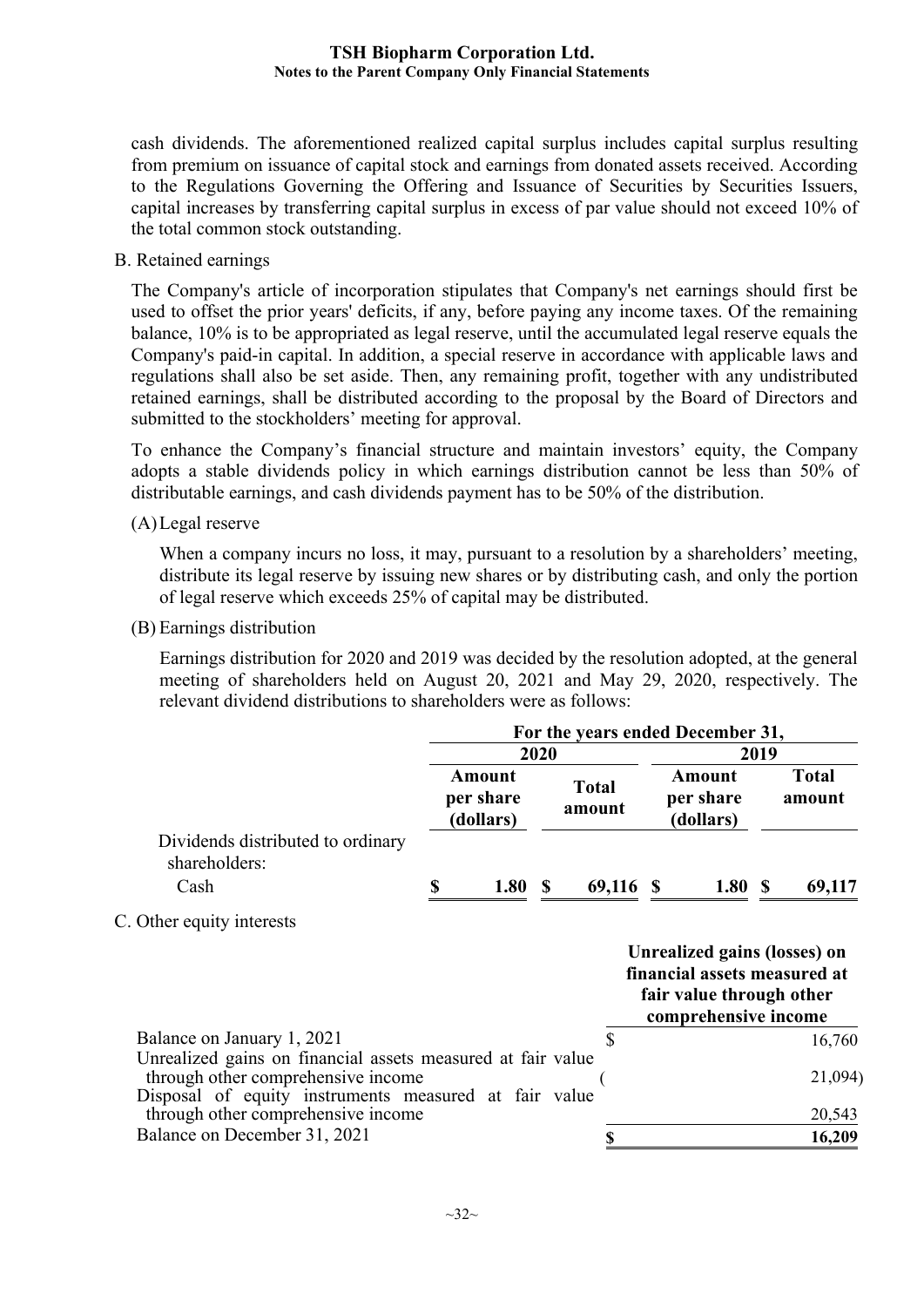| Balance on January 1, 2020                                   | 106,749 |
|--------------------------------------------------------------|---------|
| Unrealized losses on financial assets measured at fair value |         |
| through other comprehensive income                           | 8,928   |
| Disposal of equity instruments measured at fair value        |         |
| through other comprehensive income                           | 98,917  |
| Balance on December 31, 2020                                 | 16,760  |

## (15) Earnings per share

The calculation of basic earnings per share and diluted earnings per share were as follows:

|                                                         |           | For the years ended December 31, |                           |                        |
|---------------------------------------------------------|-----------|----------------------------------|---------------------------|------------------------|
|                                                         |           | 2021                             |                           | 2020                   |
| Basic earnings per share                                |           |                                  |                           |                        |
| Net income attributable to ordinary shareholders        | \$        | 47,108                           | $\mathcal{S}$             | 61,570                 |
| Weighted-average number of ordinary shares              |           | 38,398                           |                           | 38,398                 |
|                                                         | \$        | 1.23                             | $\mathbf S$               | 1.60                   |
| Diluted earnings per share                              |           |                                  |                           |                        |
| Net income attributable to ordinary shareholders (after |           |                                  |                           |                        |
| adjustment of dilutive potential ordinary shares)       | \$        | 47,108                           | $\boldsymbol{\mathsf{S}}$ | 61,570                 |
| Weighted-average number of ordinary shares              |           | 38,398                           |                           | 38,398                 |
| Effect of dilutive potential ordinary shares            |           |                                  |                           |                        |
| Effect of employee share bonus                          |           | 35                               |                           | 32                     |
| Weighted-average number of ordinary shares (after       |           |                                  |                           |                        |
| adjustment of dilutive potential ordinary shares)       |           | 38,433                           |                           | 38,430                 |
|                                                         | \$        | 1.23                             | $\boldsymbol{\mathsf{S}}$ | 1.60                   |
| A. Disaggregation of revenue                            |           | For the years ended December 31, |                           |                        |
|                                                         |           | 2021                             |                           | 2020                   |
| Major products/service lines:                           |           |                                  |                           |                        |
| Pharmaceuticals                                         | \$        | 387,192                          | $\mathbb{S}$              | 424,851                |
| Test                                                    |           | 24,188                           |                           | 20,898                 |
| Services                                                |           | 2,103                            |                           | 2,113                  |
|                                                         | \$        | 413,483                          | $\mathbb{S}$              | 447,862                |
| <b>B.</b> Contract balances                             |           |                                  |                           |                        |
| December 31,<br>2021                                    |           |                                  |                           |                        |
|                                                         |           | December 31,<br>2020             |                           | <b>January 1, 2020</b> |
| $\mathbb{S}$<br>Notes receivable                        | 14,716 \$ | 15,577                           | $\mathcal{S}$             |                        |
| Accounts receivable (included                           |           |                                  |                           |                        |
| related parties)<br>$\sim$                              | 85,350    | 94,403                           |                           | 19,637<br>99,539       |

| Less: Allowance for expected |                          |         |         |
|------------------------------|--------------------------|---------|---------|
| credit losses                | 1.001                    | 1.101   | ,204)   |
| Total                        | 99,065 \$                | 108,879 | 117.972 |
| Contract liabilities         | $\overline{\phantom{a}}$ | $\sim$  | 2,483   |

For details on notes receivable, accounts receivable and allowance for expected credit losses, please refer to note 6 (3)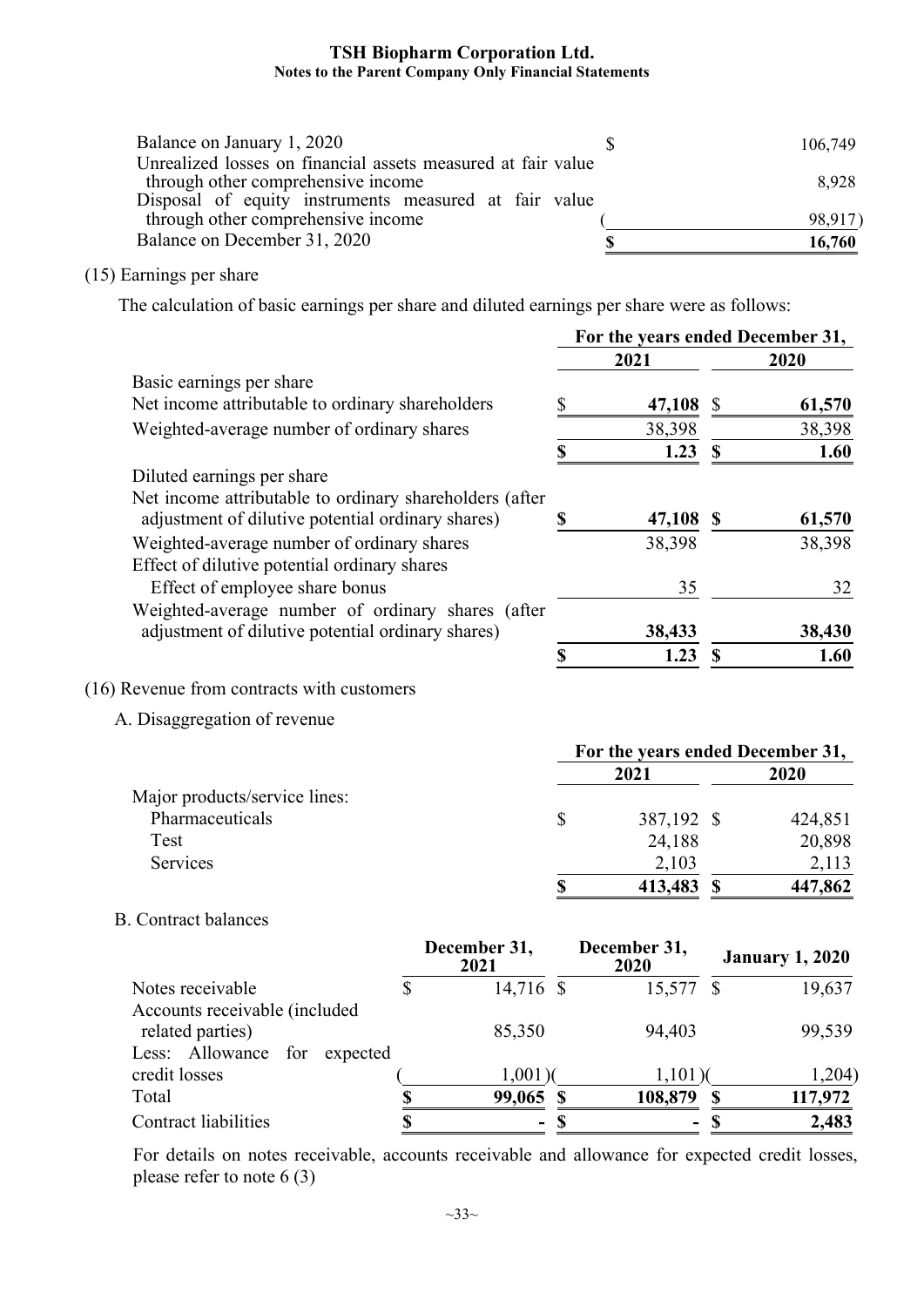The amounts of revenue recognized for the years ended December 31, 2020 that was included in the contract liability balance at the beginning of the period was \$2,483 .

Contract liabilities are mainly caused by receipts in advance due to sales contracts. Revenue will be recognized when the products are delivered to customers.

(17) Remuneration to employees and directors

According to the Company's articles of incorporation, the Company should contribute 2% to 8% of annual profits as employee compensation and no more than 2% of annual profits as directors' remuneration when there is profit for the year. Directors' remuneration can only be settled in the form of cash. However, if the Company has accumulated deficits, the profit should be reserved to offset the deficit. The amount of employee compensation and directors' remuneration is reported to shareholders' meeting. The recipients of employee compensation may include the employees of the Company's affiliated companies who meet certain conditions.

For the year ended December 31, 2021 and 2020, the Company estimated its employee compensation amounting to \$1,282 and \$1,282 and directors' remuneration amounting to \$1,609 and \$1,609, respectively. The estimated amounts mentioned above are calculated based on the net profit before tax, excluding the remuneration to employees and directors of each period, multiplied by the percentage of remuneration to employees, directors and supervisors as specified in the Company's articles. These compensation and remunerations recognized as operating expenses during 2021 and 2020. There was no difference between the amount of employees' and directors' remuneration resolved at the Board of Directors meeting and the amount stated in the parent company only financial statements for 2021 and 2020. Related information is available on the Market Observation Post System website.

- (18) Non-operating income and expenses
	- A. Interest income

The details of interest income for the years ended December 31, 2021 and 2020 were as follows:

|                                    |       | For the years ended December 31, |       |  |  |
|------------------------------------|-------|----------------------------------|-------|--|--|
|                                    | 2021  | 2020                             |       |  |  |
| Interest income from bank deposits | 2.099 |                                  | 2,238 |  |  |

B. Other income

The details of other income for the years ended December 31, 2021 and 2020 were as follows:

|             | For the years ended December 31, |      |  |             |  |  |  |
|-------------|----------------------------------|------|--|-------------|--|--|--|
|             |                                  | 2021 |  | <b>2020</b> |  |  |  |
| Rent income |                                  |      |  |             |  |  |  |

## C. Other gains and losses

The details of other gains and losses for the years ended December 31, 2021 and 2020 were as follows:

|                                 | For the year ended December 31, |              |       |  |  |  |  |
|---------------------------------|---------------------------------|--------------|-------|--|--|--|--|
|                                 |                                 | 2021         | 2020  |  |  |  |  |
| Foreign exchange gains (losses) |                                 | $1,255$ ) \$ | 406   |  |  |  |  |
| Dividend income                 |                                 | 6,360        | 6,420 |  |  |  |  |
| Gain on lease modification      |                                 | 47           |       |  |  |  |  |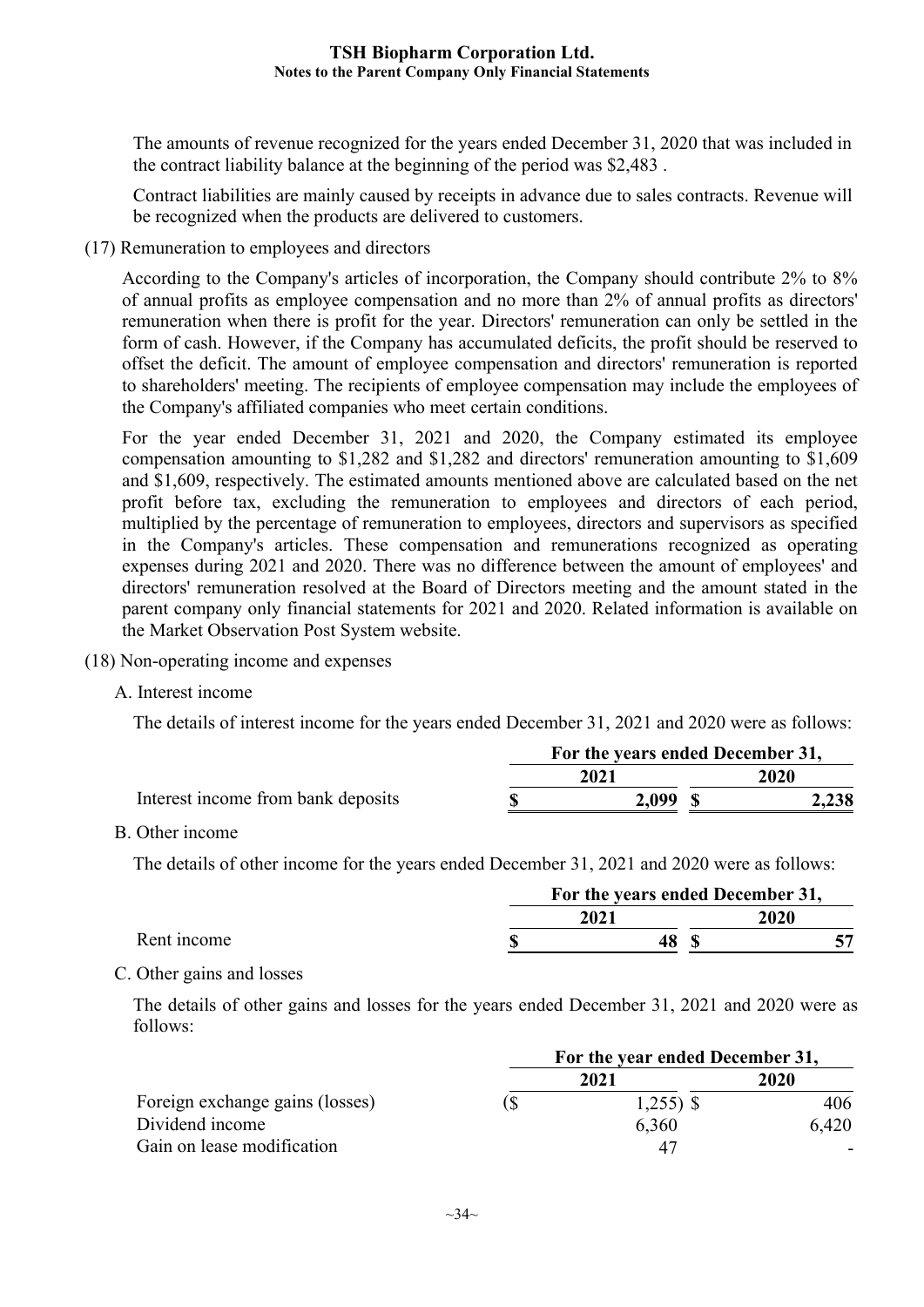| Losses on disposals of property, plant and       |           |        |
|--------------------------------------------------|-----------|--------|
| equipment                                        |           |        |
| Gains (losses) on financial assets at fair value |           |        |
| through profit or loss                           | - 1       | 1,558) |
| Impairment loss                                  | $4,146$ ) | 4,583  |
| Others                                           | 2,865     | 25)    |
|                                                  | 3,867 \$  | 660    |

D. Finance costs

The details of finance costs for the years ended December 31, 2021 and 2020 were as follows:

|                                         | For the year ended December 31, |      |  |             |  |  |  |
|-----------------------------------------|---------------------------------|------|--|-------------|--|--|--|
|                                         |                                 | 2021 |  | <b>2020</b> |  |  |  |
| Other finance costs - Interest expenses |                                 | 80   |  |             |  |  |  |

#### (19) Financial instruments

#### A. Credit risk

(A) Credit risk exposure

The carrying amount of financial assets represents the maximum amount exposed to credit risk.

(B) Concentration of credit risk

The Company's concentration of credit risk on the top one customer accounted for 12% and 16% of the total receivables as of December 31, 2021 and 2020, respectively. The concentration of credit risk accounted for 35% and 19% from the other top 10 customers of the Company of total receivables, respectively.

(C) Credit risk of accounts receivables and debt securities

For credit risk exposure of notes and accounts receivables, please refer to note 6 (3).

Other financial assets at amortized cost includes other receivables and time deposits. All of these financial assets are considered to have low risk, and thus, the impairment provision recognized during the period was limited to 12 months expected losses. Regarding how the financial instruments are considered to have low credit risk, please refer to note 4 (6). There were no recognition and reversal of impairment losses for the years ended December 31, 2021 and 2020. The balance as of December 31, 2021 and 2020 are both zero.

B. Liquidity risk

The following table shows the contractual maturities of financial liabilities, including estimated interest payments.

|                                | Carrying<br>amount |  | Contractual<br>cash flows | Within a<br>vear |  | $2 - 3$ years            | $4-5$ years |                |
|--------------------------------|--------------------|--|---------------------------|------------------|--|--------------------------|-------------|----------------|
| <b>December 31, 2021</b>       |                    |  |                           |                  |  |                          |             |                |
| Non-derivative financial       |                    |  |                           |                  |  |                          |             |                |
| liabilities                    |                    |  |                           |                  |  |                          |             |                |
| Notes and accounts payable     |                    |  |                           |                  |  |                          |             |                |
| (including related parties) \$ | 12,719 \$          |  | 12,719 \$                 | 12,719 \$        |  |                          | $-$ \$      |                |
| Other payables                 | 60,409             |  | 60,409                    | 60,409           |  | $\overline{\phantom{0}}$ |             |                |
| Lease liabilities              | 4,567              |  | 4,597                     | 4,597            |  | $\overline{\phantom{a}}$ |             | $\overline{a}$ |
|                                | 77,695 \$          |  | 77,725 \$                 | 77,725 \$        |  |                          | $-$ \$      |                |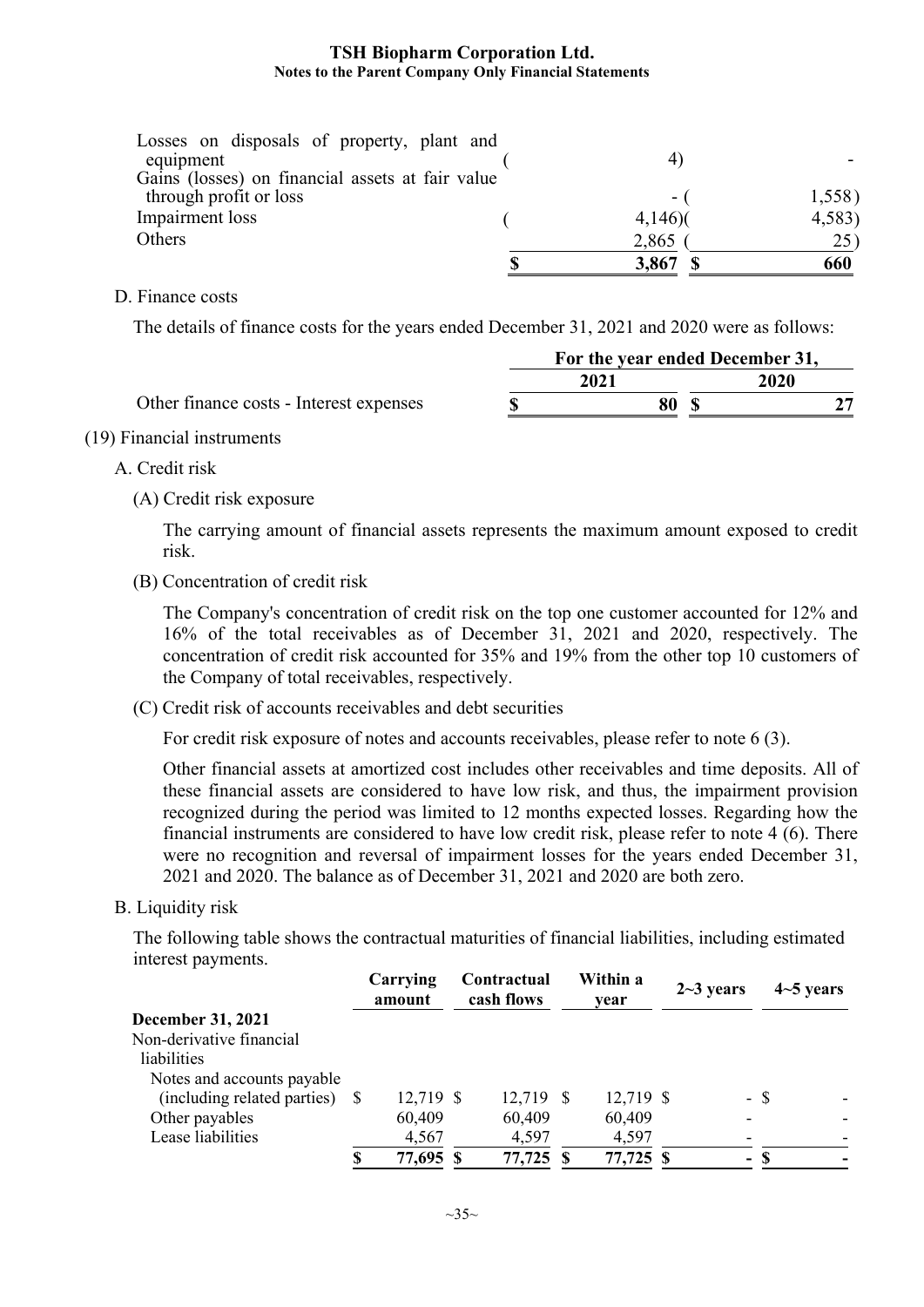|                                | Carrying<br>amount | Contractual<br>cash flows | Within a<br>year | $2 - 3$ years |      | $4-5$ years |
|--------------------------------|--------------------|---------------------------|------------------|---------------|------|-------------|
| <b>December 31, 2020</b>       |                    |                           |                  |               |      |             |
| Non-derivative financial       |                    |                           |                  |               |      |             |
| liabilities                    |                    |                           |                  |               |      |             |
| Notes and accounts payable     |                    |                           |                  |               |      |             |
| (including related parties) \$ | 7,418 \$           | 7,418 \$                  | 7,418 \$         |               | - \$ |             |
| Other payables                 | 70,118             | 70,118                    | 70,118           |               |      |             |
| Lease liabilities              | 8,783              | 8,892                     | 4,446            | 4,446         |      |             |
|                                | 86,319 \$          | 86,428                    | 81,982 \$4,446   |               | S.   |             |

The Company does not expect the cash flows included in the maturity analysis to occur significantly earlier or at significantly different amounts.

#### C. Currency risk

(A) Exposure to foreign currency risk

The Company's significant exposure to foreign currency risk were as follows:

|                  | December 31, 2021   |                  |  |            |  | December 31, 2020   |                  |       |  |  |
|------------------|---------------------|------------------|--|------------|--|---------------------|------------------|-------|--|--|
|                  | Foreign<br>currency | Exchange<br>rate |  | <b>TWD</b> |  | Foreign<br>currency | Exchange<br>rate | TWD   |  |  |
| Financial assets |                     |                  |  |            |  |                     |                  |       |  |  |
| Monetary items   |                     |                  |  |            |  |                     |                  |       |  |  |
| USD              | 1,890               | 27.68 \$         |  | 52,306 \$  |  | 251                 | 28.48 \$         | 7,135 |  |  |
| CNY              | 2,265               | 4.344            |  | 9,838      |  | 2,247               | 4.377            | 9,788 |  |  |
| <b>EUR</b>       | 104                 | 31.32            |  | 3,262      |  | 104                 | 35.02            | 4,061 |  |  |

(B) Sensitivity analysis

The Company's exposure to foreign currency risk arises from the translation of the foreign currency exchange gains and losses on cash and cash equivalents that is denominated in foreign currency. A strengthening (weakening) 1% of the TWD against the USD, CNY, and EUR as of December 31, 2021 and 2020 would have increased (decreased) the net profit after tax by \$523 and \$168, respectively. The analysis assumes that all other variables remain constant and ignores any impact of forecasted sales and purchases. The analysis is performed on the same basis for both periods.

(C) Foreign exchange gain and loss on monetary items

Information on the foreign exchange gains or losses, including these realized and unrealized by significant foreign currency, were as follows:

|            | For the years ended December 31,      |                             |                                       |                             |  |  |  |  |  |  |  |
|------------|---------------------------------------|-----------------------------|---------------------------------------|-----------------------------|--|--|--|--|--|--|--|
|            | 2021                                  |                             | 2020                                  |                             |  |  |  |  |  |  |  |
|            | Foreign<br>exchange<br>gains (losses) | Average<br>exchange<br>rate | Foreign<br>exchange<br>gains (losses) | Average<br>exchange<br>rate |  |  |  |  |  |  |  |
| <b>USD</b> | 796)                                  | $\sim$                      | 458)                                  |                             |  |  |  |  |  |  |  |
| <b>CNY</b> | 73)                                   |                             | 109                                   |                             |  |  |  |  |  |  |  |
| <b>EUR</b> | 386)                                  |                             | 755                                   |                             |  |  |  |  |  |  |  |

D. Interest rate analysis: None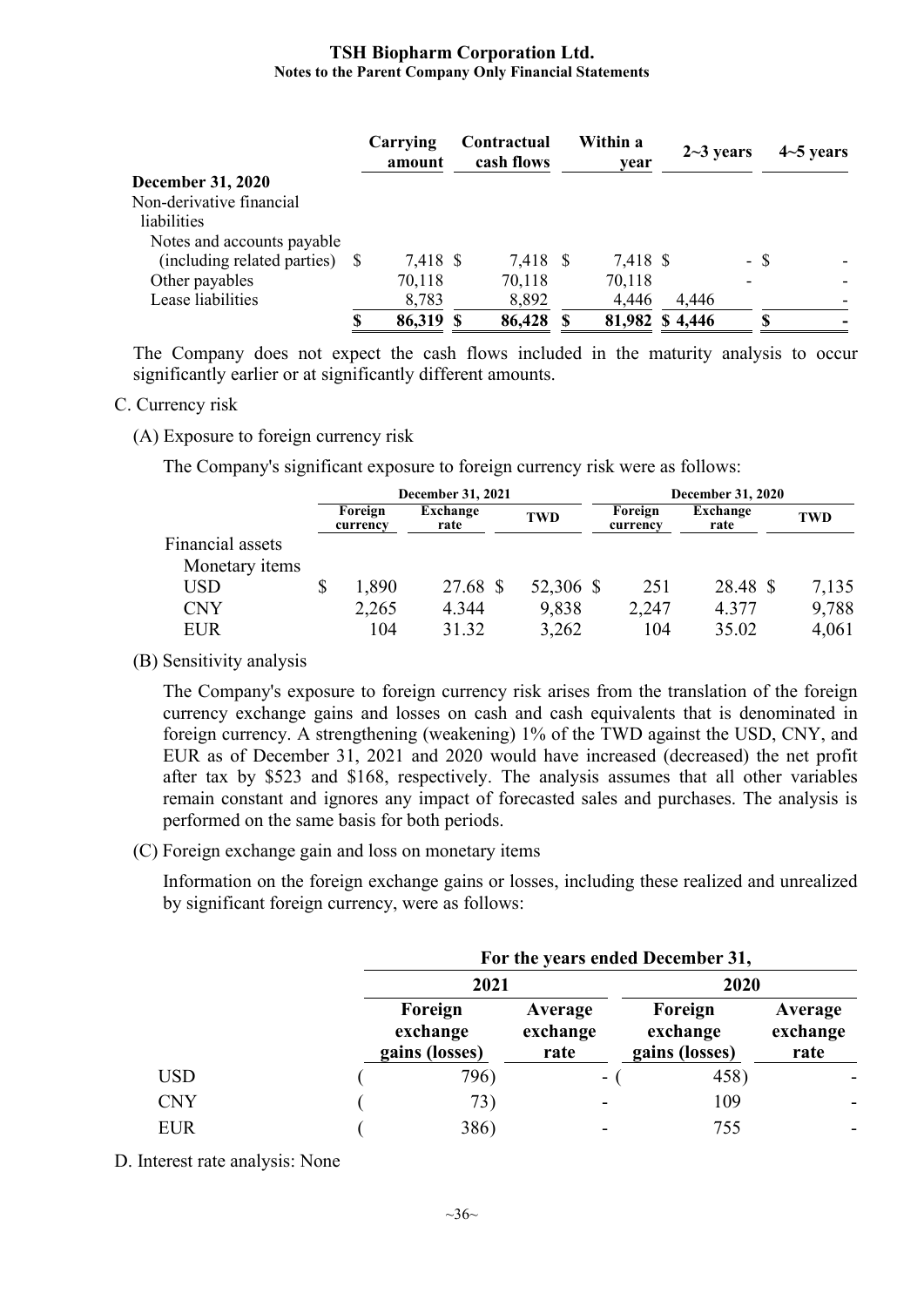## E. Other market price risk

For the years ended December 31, 2021 and 2020, the sensitivity analysis for the changes in the securities price at the reporting date were performed using the same basis for the profit and loss with all other variable factors remaining constant as illustrated below:

|                                                      | For the years ended December 31, |                                        |            |          |                                        |            |  |  |  |  |  |  |
|------------------------------------------------------|----------------------------------|----------------------------------------|------------|----------|----------------------------------------|------------|--|--|--|--|--|--|
|                                                      |                                  | 2021                                   |            |          | 2020                                   |            |  |  |  |  |  |  |
| <b>Prices of securities at</b><br>the reporting date |                                  | Other<br>comprehensive<br>income after |            |          | Other<br>comprehensive<br>income after |            |  |  |  |  |  |  |
|                                                      |                                  | tax                                    | Net income |          | tax                                    | Net income |  |  |  |  |  |  |
| Increasing 10%                                       |                                  | 26,470                                 |            | -8<br>Ξ. | 30,302                                 | -SS        |  |  |  |  |  |  |
| Decreasing 10%                                       | ۰D                               | 26,470) \$                             |            | - (\$    | $30,302)$ \$                           |            |  |  |  |  |  |  |

F. Fair value of financial instruments

(A) Categories of financial instruments and fair value hierarchy

The fair value of financial assets at fair value through other comprehensive income is measured on a recurring basis. The carrying amount and fair value of the Company's financial assets and liabilities, including the information on fair value hierarchy, were as follows; however, except as described in the following paragraphs, for financial instruments not measured at fair value whose carrying amount is reasonably close to the fair value, and lease liabilities, disclosure of fair value information is not required:

|                                                |    |                   |   |                   |               | <b>December 31, 2021</b> |                           |                   |        |              |
|------------------------------------------------|----|-------------------|---|-------------------|---------------|--------------------------|---------------------------|-------------------|--------|--------------|
|                                                |    |                   |   | <b>Fair Value</b> |               |                          |                           |                   |        |              |
|                                                |    | <b>Book Value</b> |   | Level 1           |               | Level 2                  |                           | Level 3           |        | <b>Total</b> |
| <b>Financial assets at fair value</b>          |    |                   |   |                   |               |                          |                           |                   |        |              |
| through other comprehensive                    |    |                   |   |                   |               |                          |                           |                   |        |              |
| income                                         |    |                   |   |                   |               |                          |                           |                   |        |              |
| Domestic listed stocks                         | \$ | 182,433 \$        |   | 182,433 \$        |               |                          | - \$                      |                   | $-$ \$ | 182,433      |
| Domestic OTC stocks                            |    | 52,929            |   | 52,929            |               |                          |                           |                   |        | 52,929       |
| Domestic emerging stocks                       |    | 14,563            |   |                   |               |                          |                           | 14,563            |        | 14,563       |
| Foreign unlisted stocks                        |    | 14,771            |   |                   |               |                          |                           | 14,771            |        | 14,771       |
| Subtotal                                       |    | 264,696           |   | 235,362           |               |                          |                           | 29,334            |        | 264,696      |
|                                                |    |                   |   |                   |               | <b>December 31, 2021</b> |                           |                   |        |              |
|                                                |    |                   |   |                   |               |                          |                           | <b>Fair Value</b> |        |              |
|                                                |    | <b>Book Value</b> |   | Level 1           |               | Level 2                  |                           | Level 3           |        | <b>Total</b> |
| Financial assets measured at<br>amortized cost |    |                   |   |                   |               |                          |                           |                   |        |              |
| Cash and cash equivalents                      | S  | 381,887 \$        |   |                   | <sup>\$</sup> |                          | - \$                      |                   | - \$   |              |
| Notes and accounts receivable                  |    |                   |   |                   |               |                          |                           |                   |        |              |
| (including related parties)                    |    | 99,065            |   |                   |               |                          |                           |                   |        |              |
| Other receivables                              |    | 1,064             |   |                   |               |                          |                           |                   |        |              |
| Other financial assets                         |    | 298,886           |   |                   |               |                          |                           |                   |        |              |
| Refundable deposits                            |    | 4,393             |   |                   |               |                          |                           |                   |        |              |
| Subtotal                                       |    | 785,295           |   |                   |               |                          |                           |                   |        |              |
| Total                                          | \$ | 1,049,991         | S | 235,362           | S             | ÷,                       | $\boldsymbol{\mathsf{S}}$ | 29,334 \$         |        | 264,696      |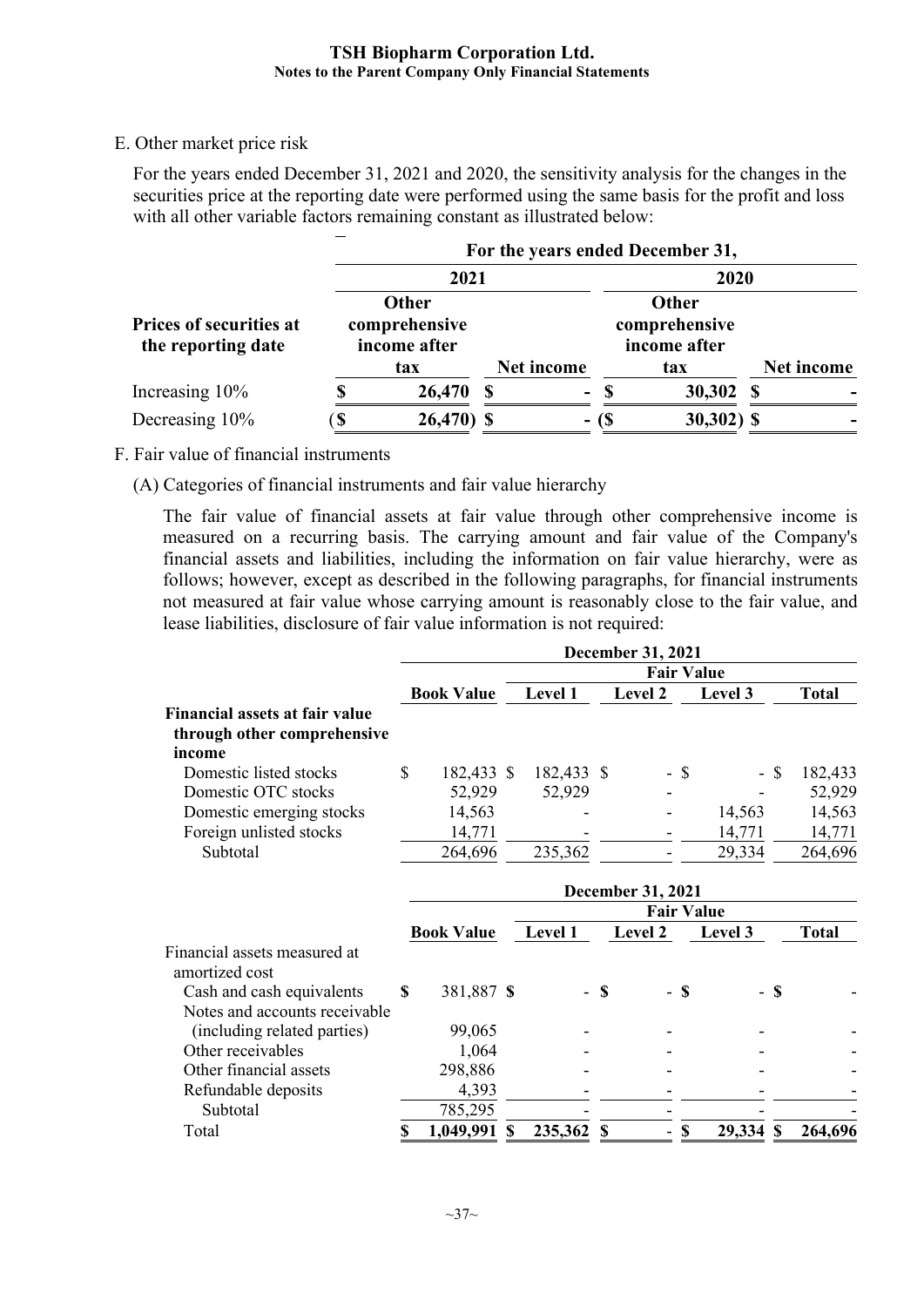|                                                                                |              |                   | <b>Fair Value</b>        |                          |               |                          |                           |                   |                           |              |
|--------------------------------------------------------------------------------|--------------|-------------------|--------------------------|--------------------------|---------------|--------------------------|---------------------------|-------------------|---------------------------|--------------|
|                                                                                |              | <b>Book Value</b> |                          | Level 1                  |               | Level 2                  |                           | Level 3           |                           | <b>Total</b> |
| Financial liabilities at amortized                                             |              |                   |                          |                          |               |                          |                           |                   |                           |              |
| cost                                                                           |              |                   |                          |                          |               |                          |                           |                   |                           |              |
| Notes and accounts payable<br>(including related parties)                      | \$           | 12,719 \$         |                          |                          | \$            |                          | - \$                      |                   | <b>S</b>                  |              |
| Other payables                                                                 |              | 60,409            |                          |                          |               |                          |                           |                   |                           |              |
| Lease liabilities                                                              |              | 4,567             |                          |                          |               |                          |                           |                   |                           |              |
| Subtotal                                                                       |              | 77,695            |                          |                          |               |                          |                           |                   |                           |              |
| Total                                                                          | \$           | 77,695 \$         |                          | ÷.                       | $\mathbf S$   | $\overline{\phantom{0}}$ | $\boldsymbol{\mathsf{S}}$ | $\mathbf{r}$      | $\boldsymbol{\mathsf{S}}$ |              |
|                                                                                |              |                   |                          |                          |               |                          |                           |                   |                           |              |
|                                                                                |              |                   | <b>December 31, 2020</b> |                          |               |                          |                           |                   |                           |              |
|                                                                                |              |                   |                          |                          |               |                          |                           | <b>Fair Value</b> |                           |              |
|                                                                                |              | <b>Book Value</b> |                          | Level 1                  |               | Level 2                  |                           | Level 3           |                           | <b>Total</b> |
| <b>Financial assets at fair value</b><br>through other comprehensive<br>income |              |                   |                          |                          |               |                          |                           |                   |                           |              |
| Domestic listed stocks                                                         | $\mathbb{S}$ | 176,970 \$        |                          | 176,970 \$               |               |                          | $-$ \$                    |                   | - \$                      | 176,970      |
| Domestic OTC stocks                                                            |              | 62,216            |                          | 62,216                   |               |                          |                           |                   |                           | 62,216       |
| Domestic emerging stocks                                                       |              | 14,563            |                          |                          |               |                          |                           | 14,563            |                           | 14,563       |
| Foreign unlisted stocks                                                        |              | 49,271            |                          |                          |               |                          |                           | 49,271            |                           | 49,271       |
| Subtotal                                                                       |              | 303,020           |                          | 239,186                  |               |                          |                           | 63,834            |                           | 303,020      |
| Financial assets measured at                                                   |              |                   |                          |                          |               |                          |                           |                   |                           |              |
| amortized cost                                                                 |              |                   |                          |                          |               |                          |                           |                   |                           |              |
| Cash and cash equivalents                                                      | \$           | 396,701 \$        |                          |                          | <sup>\$</sup> |                          | $-$ \$                    |                   | $-$ \$                    |              |
| Notes and accounts receivable                                                  |              |                   |                          |                          |               |                          |                           |                   |                           |              |
| (including related parties)                                                    |              | 108,879           |                          |                          |               |                          |                           |                   |                           |              |
| Other receivables                                                              |              | 2,981             |                          |                          |               |                          |                           |                   |                           |              |
| Other financial assets                                                         |              | 267,376           |                          |                          |               |                          |                           |                   |                           |              |
| Refundable deposits                                                            |              | 2,636             |                          |                          |               |                          |                           |                   |                           |              |
| Subtotal                                                                       |              | 778,573           |                          |                          |               |                          |                           |                   |                           |              |
| Total                                                                          | \$           | 1,081,593 \$      |                          | 239,186 \$               |               |                          | $-$ \$                    | 63,834 \$         |                           | 303,020      |
| Financial liabilities at amortized<br>cost                                     |              |                   |                          |                          |               |                          |                           |                   |                           |              |
| Notes and accounts payable                                                     |              |                   |                          |                          |               |                          |                           |                   |                           |              |
| (including related parties)                                                    | \$           | 7,418 \$          |                          |                          | \$            |                          | $\mathcal{S}$             |                   | $\boldsymbol{\mathsf{S}}$ |              |
| Other payables                                                                 |              | 70,118            |                          |                          |               |                          |                           |                   |                           |              |
| Lease liabilities                                                              |              | 8,783             |                          |                          |               |                          |                           |                   |                           |              |
| Subtotal                                                                       |              | 86,319            |                          |                          |               |                          |                           |                   |                           |              |
| Total                                                                          | \$           | 86,319 \$         |                          | $\overline{\phantom{0}}$ | $\mathbb S$   | $\blacksquare$           | $\mathbb S$               | $\blacksquare$    | $\boldsymbol{\mathsf{S}}$ |              |
|                                                                                |              |                   |                          |                          |               |                          |                           |                   |                           |              |

(B) Fair value hierarchy

The table below analyzes financial instruments carried at fair value by the levels in the fair value hierarchy. The different levels have been defined as follows:

- a. Level 1: quoted prices (unadjusted) in active markets for identified assets or liabilities.
- b. Level 2: inputs other than quoted prices included within Level 1 that are observable for the asset or liability, either directly (i.e. as prices) or indirectly (i.e. derived from prices).
- c. Level 3: inputs for the asset or liability that are not based on observable market data (unobservable inputs).

(C) Valuation techniques for financial instruments not measured at fair value

The Company estimates its financial instruments, that are not measured at fair value, by methods and assumption as follows: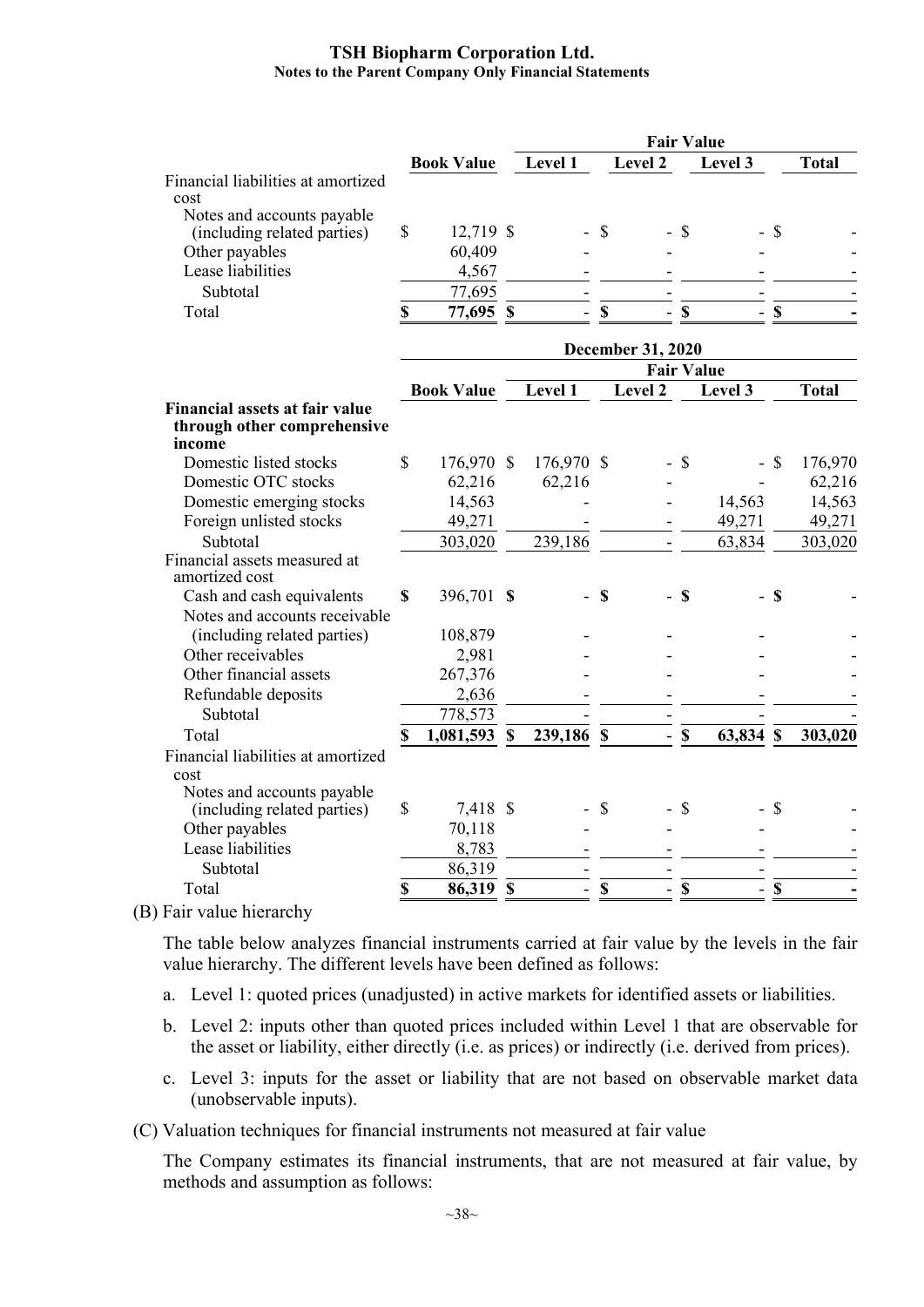Cash and cash equivalents, accounts receivables, other financial assets, notes payable and accounts payable are either close to their expiry date, or their future receivable or payable are close to their carrying value; thus, their fair value are estimated from the book value of the balance sheet date.

(D) Valuation techniques for financial instruments measured at fair value

Financial instruments traded in active markets are based on quoted market prices. The quoted price of a financial instrument obtained from main exchanges and on-the-run bonds from Taipei Exchange can be used as a basis to determine the fair value of the listed companies' equity instrument and debt instrument of the quoted price in an active market.

If a quoted price of a financial instrument can be obtained in time and often from exchanges, brokers, underwriters, industrial union, pricing institute, or authorities, and such price can reflect those actual trading and frequently happen in the market, then the financial instrument is considered to have a quoted price in an active market. If a financial instrument is not in accord with the definition mentioned above, then it is considered to be without a quoted price in an active market. In general, market with low trading volume or high bid-ask spreads is an indication of a non-active market.

The fair value of the financial instruments held by the Company are determined by reference to the market quotation.

If the financial instruments held by the Company have no active market, their fair values are listed as follows according to their categories and attributes:

- Equity instruments without public quotation: The fair value is estimated by using a discounted cash flow model. The main assumption is that the expected future cash flow of the investee will be discounted at the rate of return that reflects the time value of money and investment risk.
- Equity instruments without public quotation: The fair value is measured by using the transaction prices of the stocks of companies engaged in the same or similar businesses in the active market, the value multipliers implied by these prices, and related transaction information to determine the value of the financial instruments, as well as adjusted for considering liquidity discount.
- (E) Transfer between levels

There was no change in valuation techniques for financial instruments measured at fair value for the years ended December 31, 2021 and 2020, so there was no transfer between levels.

(F) Reconciliation of level 3 fair values:

|                                          | Fair value through other<br>comprehensive income |                                                   |  |  |
|------------------------------------------|--------------------------------------------------|---------------------------------------------------|--|--|
|                                          |                                                  | <b>Equity instruments without</b><br>quoted price |  |  |
| Balance as of January 1, 2021            |                                                  | 63,834                                            |  |  |
| Additions                                |                                                  | 14,771                                            |  |  |
| Disposals                                |                                                  | 49,271                                            |  |  |
| Balance as of December 31, 2021          |                                                  | 29,334                                            |  |  |
| Balance as of January 1, 2020            | S                                                | 52,280                                            |  |  |
| Recognized in other comprehensive income |                                                  | 11,554                                            |  |  |
| Balance as of December 31, 2020          |                                                  | 63,834                                            |  |  |
|                                          |                                                  |                                                   |  |  |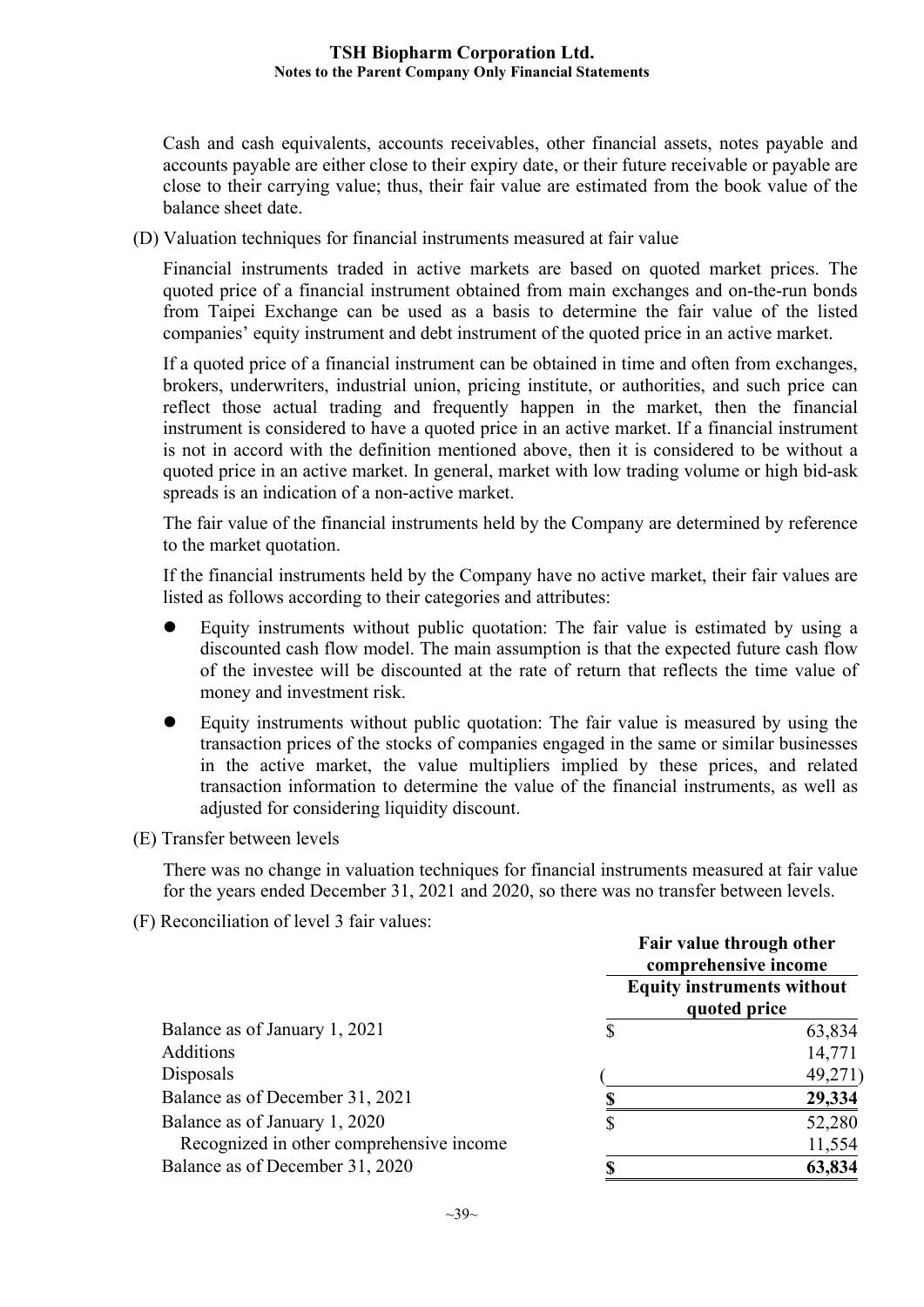(G) Quantified information on significant unobservable inputs (Level 3) used in fair value measurement

The Company's financial instruments that use Level 3 inputs to measure fair value include financial assets at fair value through other comprehensive income - equity investments.

The significant unobservable inputs of the equity investments without an active market are individually, and there is no correlation between them.

Quantified information of significant unobservable inputs was as follows:

| Item                                                                                                                          | Valuation<br>technique            | Significant<br>unobservable inputs                                                                                                                                                                                                                                                                                                                  | Inter-relationship between<br>significant unobservable<br>inputs and fair value<br>measurement                                                                                           |
|-------------------------------------------------------------------------------------------------------------------------------|-----------------------------------|-----------------------------------------------------------------------------------------------------------------------------------------------------------------------------------------------------------------------------------------------------------------------------------------------------------------------------------------------------|------------------------------------------------------------------------------------------------------------------------------------------------------------------------------------------|
| Financial assets at fair<br>value through other<br>$comprehensive income -$<br>equity investments without<br>an active market | Discounted<br>cash flow<br>method | • Weighted average<br>cost of capital<br>(as of December 31,<br>2020, the rate was<br>$13.32\%$                                                                                                                                                                                                                                                     | The estimated fair value<br>would decrease if:<br>• WACC was higher;<br>• The discount for lack of<br>market liquidity was higher                                                        |
| Financial assets at fair<br>value through other<br>$comprehensive income -$<br>equity investments without<br>an active market | Comparable<br>companies<br>method | • Discount for lack of<br>market liquidity<br>(as of December 31,<br>2020, the rate were<br>both $20.6\%$ )<br>• Discount for lack of<br>market liquidity<br>(as of December 31,<br>2021 and 2020, the<br>rate were $20\% \sim$<br>28.5% and 30%,<br>respectively)<br>expected volatility<br>(as of December 31,<br>2021, the rate was<br>$60.84\%$ | The estimated fair value<br>would decrease if the<br>discount for lack of market<br>liquidity was higher.<br>The estimated fair value<br>would increase if the<br>volatility was higher. |

(H) Fair value measurements in Level 3 – sensitivity analysis of reasonably possible alternative assumptions

The Company's measurement on the fair value of financial instruments is deemed reasonable. However, use of different valuation models or assumptions may lead to different results. The following is the effect on other comprehensive income from financial assets categorized within Level 3 if the inputs used to valuation models have changed: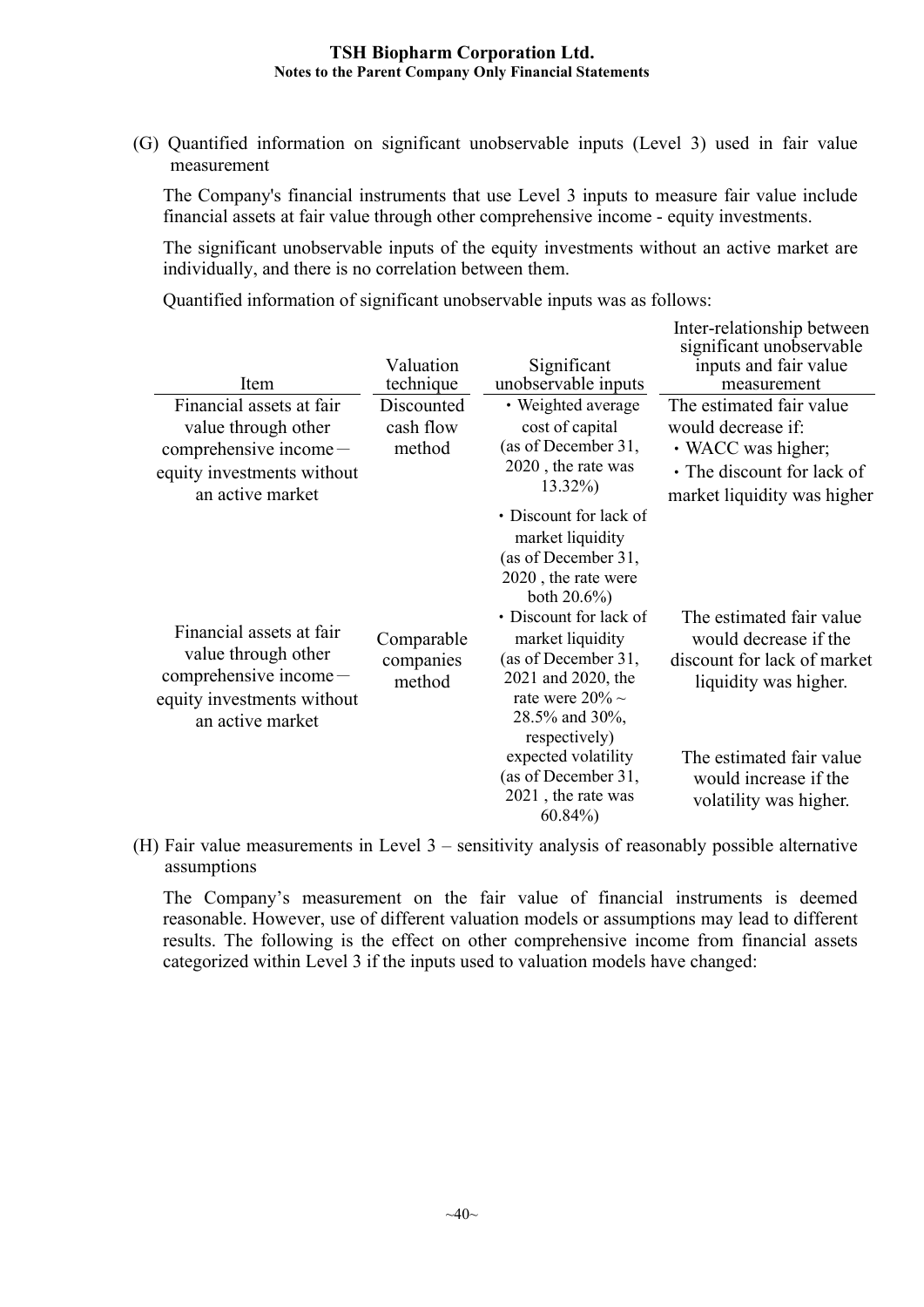|                                                                         |                                      |                        | Recognized in other<br>comprehensive income |                        |  |  |
|-------------------------------------------------------------------------|--------------------------------------|------------------------|---------------------------------------------|------------------------|--|--|
|                                                                         | Input value                          | Degree of<br>variation | Favourable<br>change                        | Unfavourable<br>change |  |  |
| <b>December 31, 2021</b>                                                |                                      |                        |                                             |                        |  |  |
| Financial assets at fair value<br>through other<br>comprehensive income |                                      |                        |                                             |                        |  |  |
| Equity investments without<br>an active market                          | Market<br>liquidity<br>discount rate | $1\%$                  | 2(                                          | 2)                     |  |  |
| <b>December 31, 2020</b>                                                |                                      |                        |                                             |                        |  |  |
| Financial assets at fair value<br>through other<br>comprehensive income |                                      |                        |                                             |                        |  |  |
| Equity investments without<br>an active market                          | Market<br>liquidity<br>discount rate | $1\%$                  | 341 (                                       | 341)                   |  |  |

The favorable and unfavorable effects represent the changes in fair value, and fair value is based on a variety of unobservable inputs calculated using a valuation technique. The analysis above only reflects the effects of changes in a single input, and it does not include the interrelationships with another input.

#### (20) Financial risk management

A. Overview

The Company is exposed to the following risks from its financial instruments:

- (A) Credit risk
- (B) Liquidity risk
- (C) Market risk

The following likewise discusses the Company's objectives, policies, and processes for measuring and managing the above mentored risks. For more disclosures about the quantitative effects of these risk exposures, please refer to the respective notes in the accompanying financial statements.

B. Structure of risk management

The objective of the Company's financial risk management is to manage foreign exchange risk, interest rate risk, credit risk and liquidity risk related to operating activities. In order to reduce adverse effects on the financial performance, the Company identifies, evaluates and hedges market uncertainties.

The important financial activities of the Company are reviewed in accordance with relevant regulations and internal control systems approved by the Board of Directors. When performing financial plan, the Company must comply with the overall financial risk management and the authorized procedure of financial operating.

C. Credit risk

Credit risk is the risk of financial loss to the Company if a customer or counterparty to a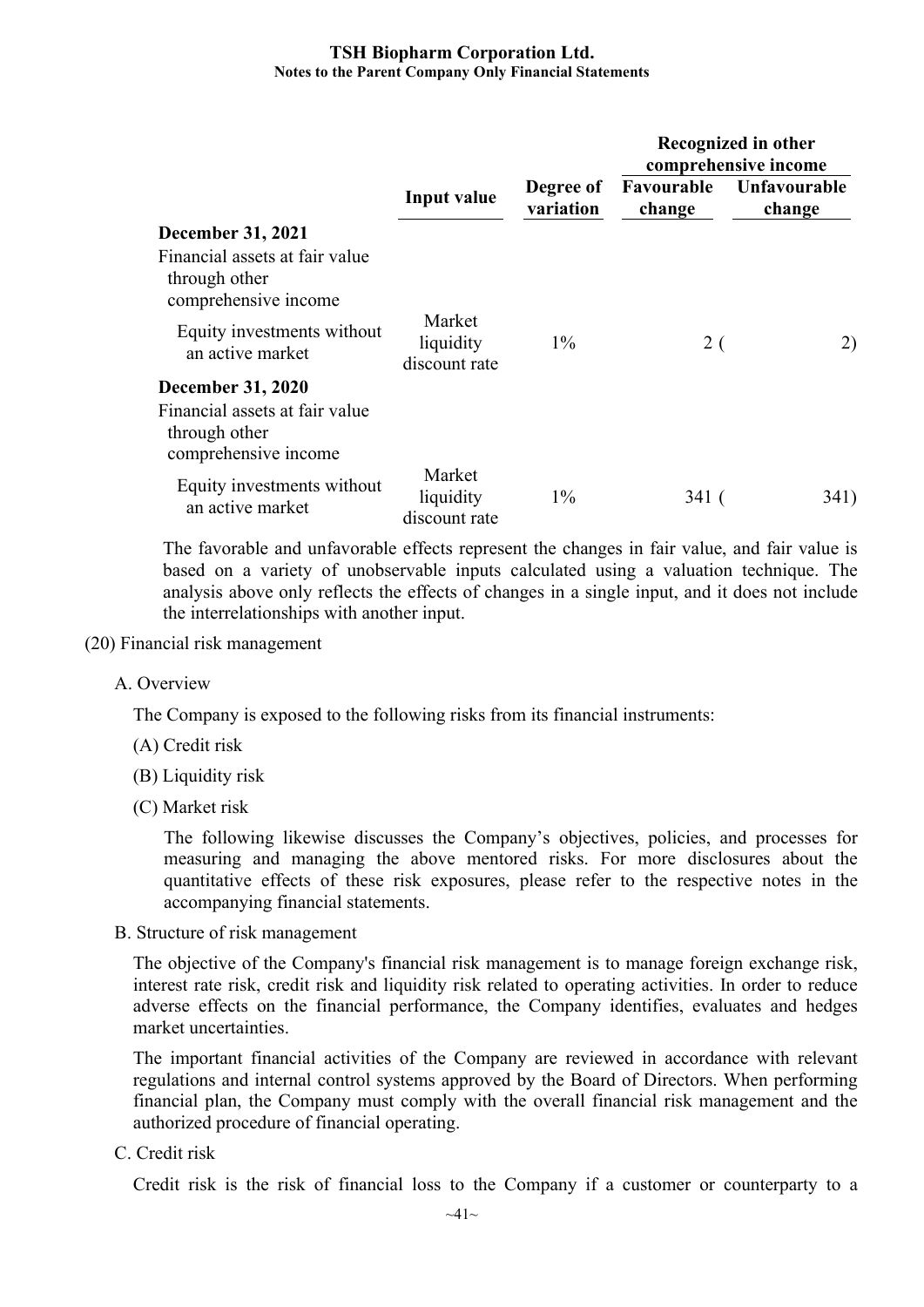financial instrument fails to meet its contractual obligations, and arises principally from the Company's receivables from customers and investments in debt securities.

(A) Accounts receivable and other receivables

The Company's credit policy is to transact with creditworthy customers and to obtain collateral to mitigate risks arising from financial loss due to default. The Company transacts with customers with credit ratings equivalent to investment grade, and such ratings are provided by independent rating agencies. Where it is not possible to obtain such information, the Company assesses the ratings based on other publicly available financial information and the records of transactions with its customers. The Company continuously monitor the exposure to credit risk and counterparty credit ratings, and to evaluate the customers' credit ratings and credit limits via annual review and approval by the finance department to manage the credit exposure.

The Company did not have any collateral or other credit enhancement to avoid credit risk of the financial assets.

(B) Investments

The exposure to credit risk for the bank deposits, fixed income investments, and other financial instruments, is measured and monitored by the Company's finance department. The Company only deals with banks, other external parties, corporate organizations, government agencies and financial institutions with good credit rating. The Company does not expect any of the counterparties above to fail in meeting their obligations; hence, there is no significant credit risk arising from these counterparties.

(C) Guarantees

As of December 31, 2021 and 2020, the Company did not provide any endorsement or guarantee.

D. Liquidity risk

Liquidity risk is the risk that the Company will encounter difficulty in meeting the obligations associated with its financial liabilities that are settled by delivering cash or another financial asset. The Company's approach to managing liquidity is to ensure, as far as possible, that it always has sufficient liquidity to meet its liabilities when due, under both normal and stressed conditions, without incurring unacceptable losses or risking damage to the Company's reputation.

F. Market risk

Market risk is the risk that changes in market prices, such as foreign exchange rates, interest rates, and equity prices, will affect the Company's income or the value of its holdings of financial instruments. The objective of market risk management is to manage and control market risk exposures within acceptable parameters, while optimizing the return.

#### (21) Capital management

Based on the characteristics of the current operating industry and the future development of the Company, and considered changes in the external environment, the Company plans the requirement of working capital, research and development expenses, and dividend payments in the future to ensure that the Company to continue to operate, to provide a return on shareholders, to maintain the interests of other stakeholders and to maintain an optimal capital structure to enhance shareholder value.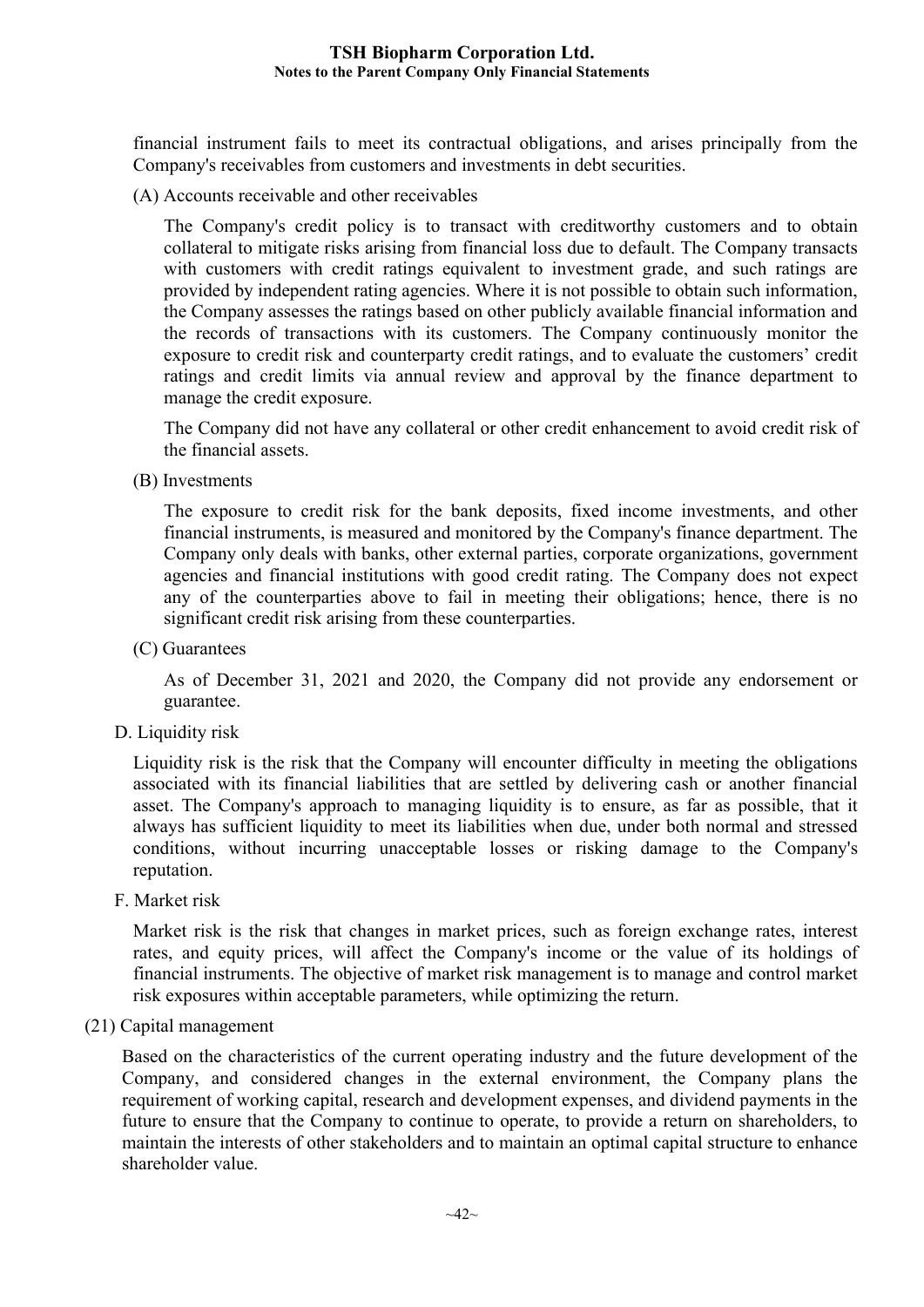In order to maintain or adjust the capital structure, the Company may adjust the dividend payment to the shareholders, issue new shares, reduce the capital for redistribution to shareholders, or buy back the stocks of the Company.

The Company and other entities in the same industry use the debt-to-equity ratio to manage capital. This ratio is the total net debt divided by the total capital. The net debt from the balance sheet is derived from the total liabilities less cash and cash equivalents. The total amount of capital represents all the equity components (that is, share capital, capital surplus, retained earnings, and other equity) plus net debt.

The Company's debt-to-equity ratio as of December 31, 2021 and 2020 were as follows:

|                                 | <b>December 31, 2021</b> | <b>December 31, 2020</b> |
|---------------------------------|--------------------------|--------------------------|
| Total liabilities               | 85,800 \$                | 103,036                  |
| Less: cash and cash equivalents | 381,887)                 | 396,701)                 |
| Net debt                        | $296,087$ )              | 293,665                  |
| Total capital                   | 1,083,626                | 1,126,344                |
| Adjusted capital                | 787,539 \$               | 832,679                  |
| Debt to equity ratio            | <b>37.60%</b>            | $35.27\%$                |

(22) Investing and financing activities not affecting current cash flow

The Company's investing and financing activities which did not affect the current cash flow for the years ended December 31, 2021 and 2020, were as follows:

- A. Acquisition of right-of-use assets under leases, please refer to note 6(7).
- B. The Company's investing activities from acquisition of property, plant and equipment which did not affect the current cash flow for the years ended December 31, 2021 and 2020, were as follows:

|                                                                  | For the years ended December 31, |        |  |       |  |
|------------------------------------------------------------------|----------------------------------|--------|--|-------|--|
|                                                                  |                                  | 2021   |  | 2020  |  |
| Additions of property, plant and equipment                       |                                  | 382 \$ |  | 1,966 |  |
| Net changes on other payable                                     |                                  | -      |  | 50)   |  |
| Cash payment for acquisition of property,<br>plant and equipment |                                  | 382    |  | 1,916 |  |

C. Reconciliation of liabilities arising from financing activities were as follows:

|                   |                    |                  | Non-cash<br>changes |                      |
|-------------------|--------------------|------------------|---------------------|----------------------|
|                   | January 1,<br>2021 | <b>Cash flow</b> | <b>Others</b>       | December 31,<br>2021 |
| Lease liabilities | 8,783 (\$          | $4,345$ ) \$     | 129                 | 4,567                |

|                   |                    |                  | Non-cash<br>changes |   |                      |
|-------------------|--------------------|------------------|---------------------|---|----------------------|
|                   | January 1,<br>2020 | <b>Cash flow</b> | <b>Others</b>       |   | December 31,<br>2209 |
| Lease liabilities | $4,215$ (\$)       | $4,215$ ) \$     | 8,783               | S | 8,783                |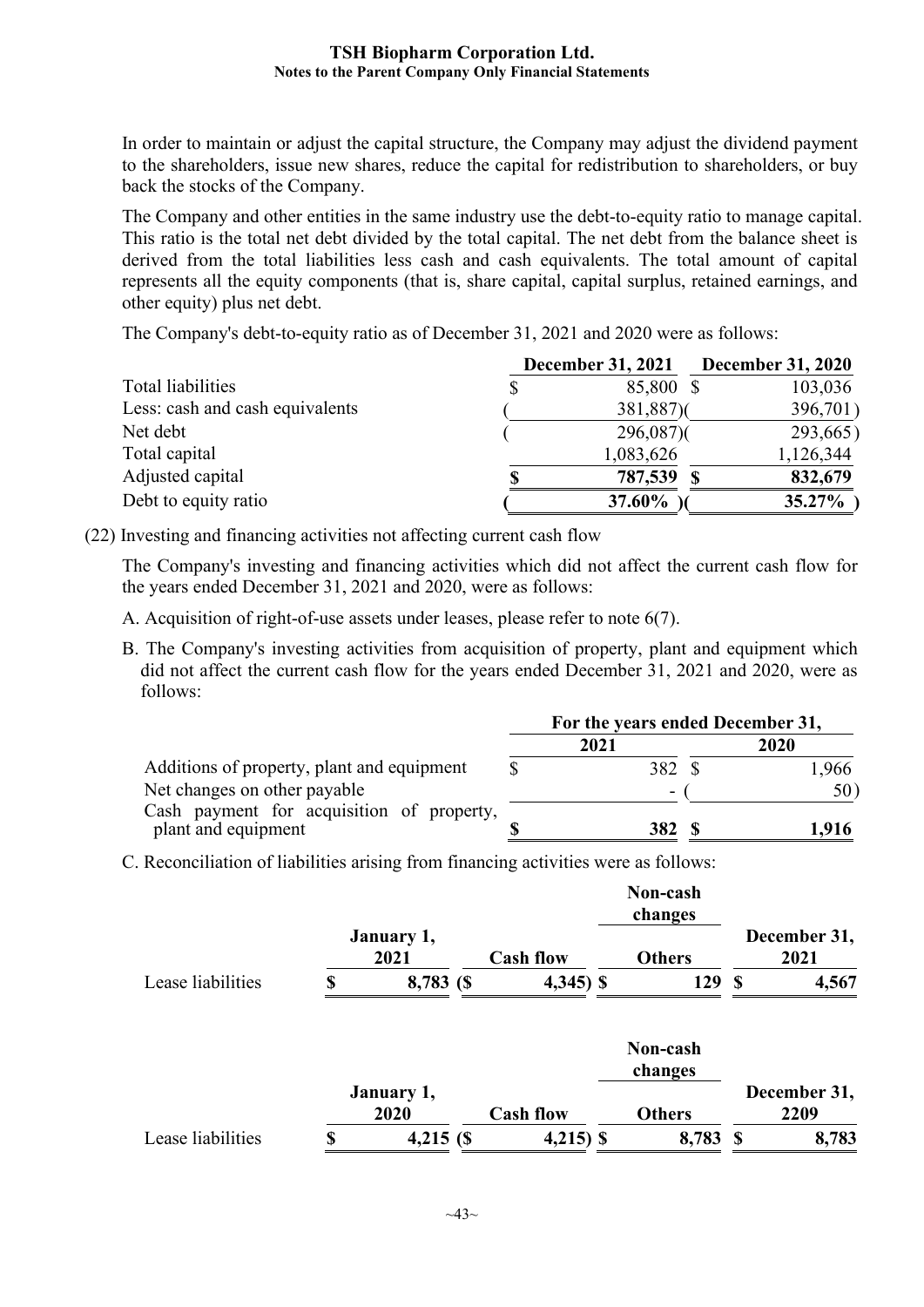## **7. Related-party transactions**

(1) Parent company and ultimate controlling company

 TTY Biopharm Company Limited is both the parent company and the ultimate controlling party of the Company.

(2) Names and relationship with related parties

The followings are entities that have transactions with related party during the periods covered in the financial statements.

| Name of related parties             | Relationship with the Company |
|-------------------------------------|-------------------------------|
| <b>TTY Biopharm Company Limited</b> | Parent company                |
| American Taiwan Biopharm (Thailand) | Other related party           |
| Chuangyi Biotech Co., Ltd.          | Other related party           |

- (3) Significant related-party transactions
	- A. Operating revenue

The amounts of significant sales by the Company to its related parties were as follows:

|                                              | For the years ended December 31, |            |  |       |
|----------------------------------------------|----------------------------------|------------|--|-------|
|                                              |                                  | 2021       |  | 2020  |
| Parent company- TTY Biopharm Company Limited | $\mathcal{S}$                    | $1,946$ \$ |  | 1,947 |
| Other related parties                        |                                  | 3,842      |  | 5,239 |
|                                              |                                  | 5,788      |  | 7,186 |

The selling price and payment terms to related parties were not significantly different from those of sales to third parties. The collection terms for sales to related parties were month-end 60 days, or 14 days after the date of shipment. The collection terms for commission were month-end 30 to 90 days.

## B. Purchases

The amounts of significant purchases by the Company from related parties were as follows:

|                                                                                                |  | For the years ended December 31, |  |        |  |
|------------------------------------------------------------------------------------------------|--|----------------------------------|--|--------|--|
|                                                                                                |  | 2021                             |  | 2020   |  |
| Parent company - TTY Biopharm Company Limited<br>Other related parties - Chuangyi Biotech Co., |  | 71,615 \$                        |  | 97,759 |  |
| Ltd.(Note)                                                                                     |  | 13.                              |  | 25,908 |  |
|                                                                                                |  | 71,602                           |  | 71,851 |  |

Note: The reason of negative purchase amount with Chuangyi Biotech Co., Ltd for the year ended December 31, 2021 and 2020, please refer to note 6(4).

The pricing and payment terms with related parties were not materially different from those of purchases with third parties. The payment terms for purchases from related parties were monthend 30 and 90 days.

C. Receivables from related parties

The amounts of receivables from related parties were as follows: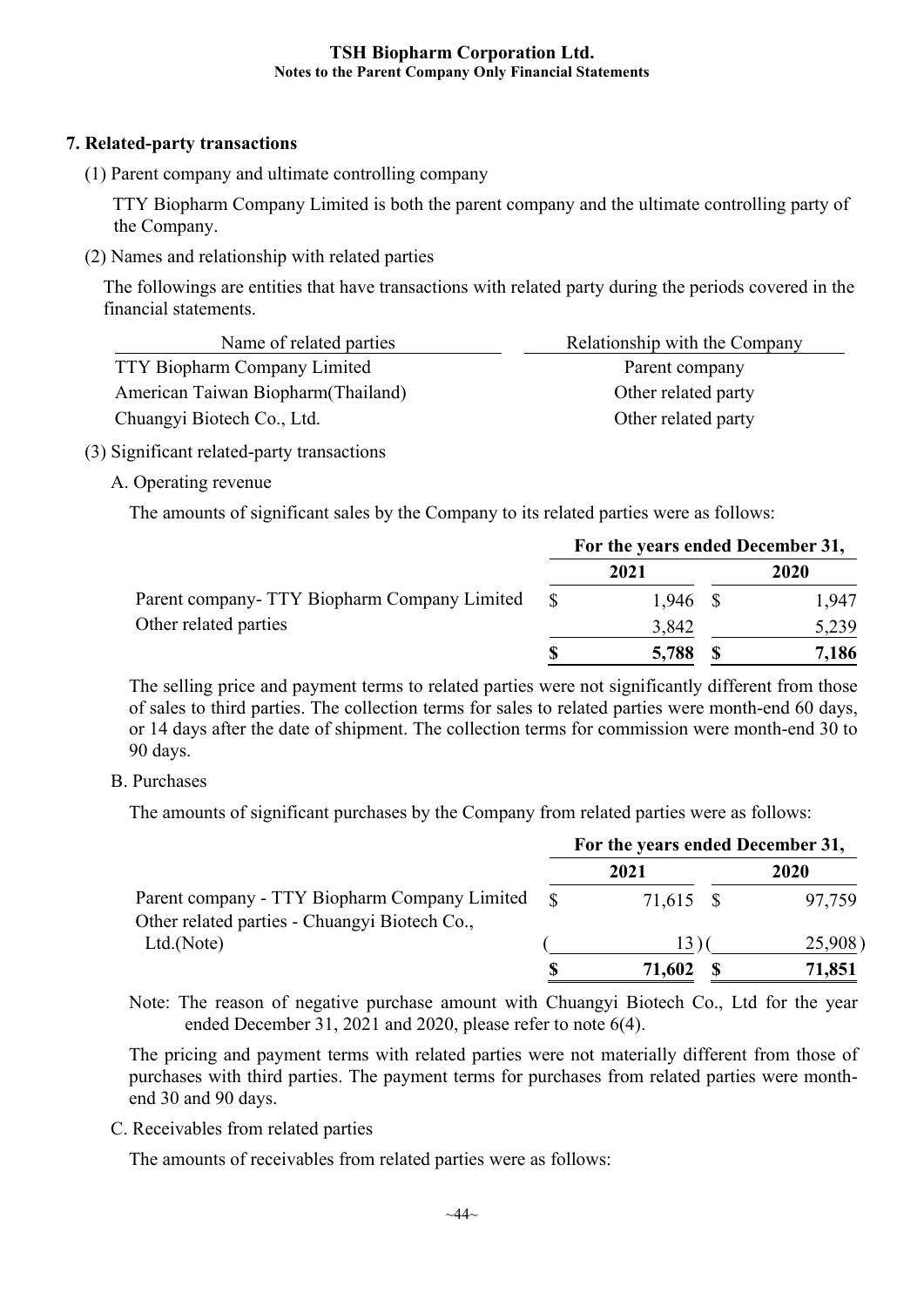| <b>Items</b>        | <b>Related Party</b><br><b>Categories</b> | December 31,<br>2021 |  | December 31,<br>2020 |  |
|---------------------|-------------------------------------------|----------------------|--|----------------------|--|
| Accounts receivable | Parent company                            | 218                  |  | 438                  |  |
| Accounts receivable | Other related parties                     |                      |  | 1,983                |  |
| Other receivables   | Other related parties                     | -                    |  | 65                   |  |
|                     |                                           | 218                  |  | 2,486                |  |

## D. Payables to related parties

The amounts of payables to related parties were as follows:

| <b>Items</b>                                     | <b>Related Party</b><br><b>Categories</b> | December 31,<br>2021 | December 31,<br>2020 |
|--------------------------------------------------|-------------------------------------------|----------------------|----------------------|
| Accounts payable- related parties Parent company |                                           | 6,445                | 3,114                |
| Other payables                                   | Parent company                            | 2,473                | 1,731                |
|                                                  |                                           | 8,918                | 4,845                |

## F. Lease

The Company leases offices and equipments from the parent company, and the refundable deposits amounted to \$766 and \$693, respectively, as of December 31, 2021 and 2020.

In January, 2019, the Company signed a period of 2 years lease contract with the parent company for office and equipment, with a total contract amount of \$8,320. In addition, the Company signed a new two-year lease contract with the parent company on December 17, 2020 for lease office and equipment with a total contract amount of \$8,892 and amended the lease contract in December 2021. The interest expenses of \$80 and \$27 were recognized for the years ended December 31, 2021 and 2020, respectively. As of December 31, 2021 and 2020, the balances of lease liabilities were \$ 4,567 and \$8,783, respectively.

#### G. Others

- (A) For the years ended December 31, 2021 and 2020, the operating expenses paid by the Company to the parent company or other related parties due to the operating and business transactions amounted to \$6,754 and \$6,430, respectively.
- (B) For the years ended December 31, 2020, the research fee paid by the Company to the parent company due to the entrusted research and project development contract was \$374.
- (C) The company authorizes other related parties to sell specific products with contract period from June 1, 2020 to May 31, 2021. As the contract expired, the purchase volume of other related parties did not reach the minimum purchase amount of \$3,000. Thus, the difference of \$2,897 was paid in June, 2021, which were accounted for under other income.
- (4) Key management personnel compensation

|                              | For the years ended December 31, |           |  |        |
|------------------------------|----------------------------------|-----------|--|--------|
|                              |                                  | 2021      |  | 2020   |
| Short-term employee benefits |                                  | 17,601 \$ |  | 15,200 |
| Post-employment benefits     |                                  | 495       |  | 536    |
|                              |                                  | 18,096    |  | 15,736 |

#### **8. Pledged assets: None.**

## **9. Significant commitments and contingencies**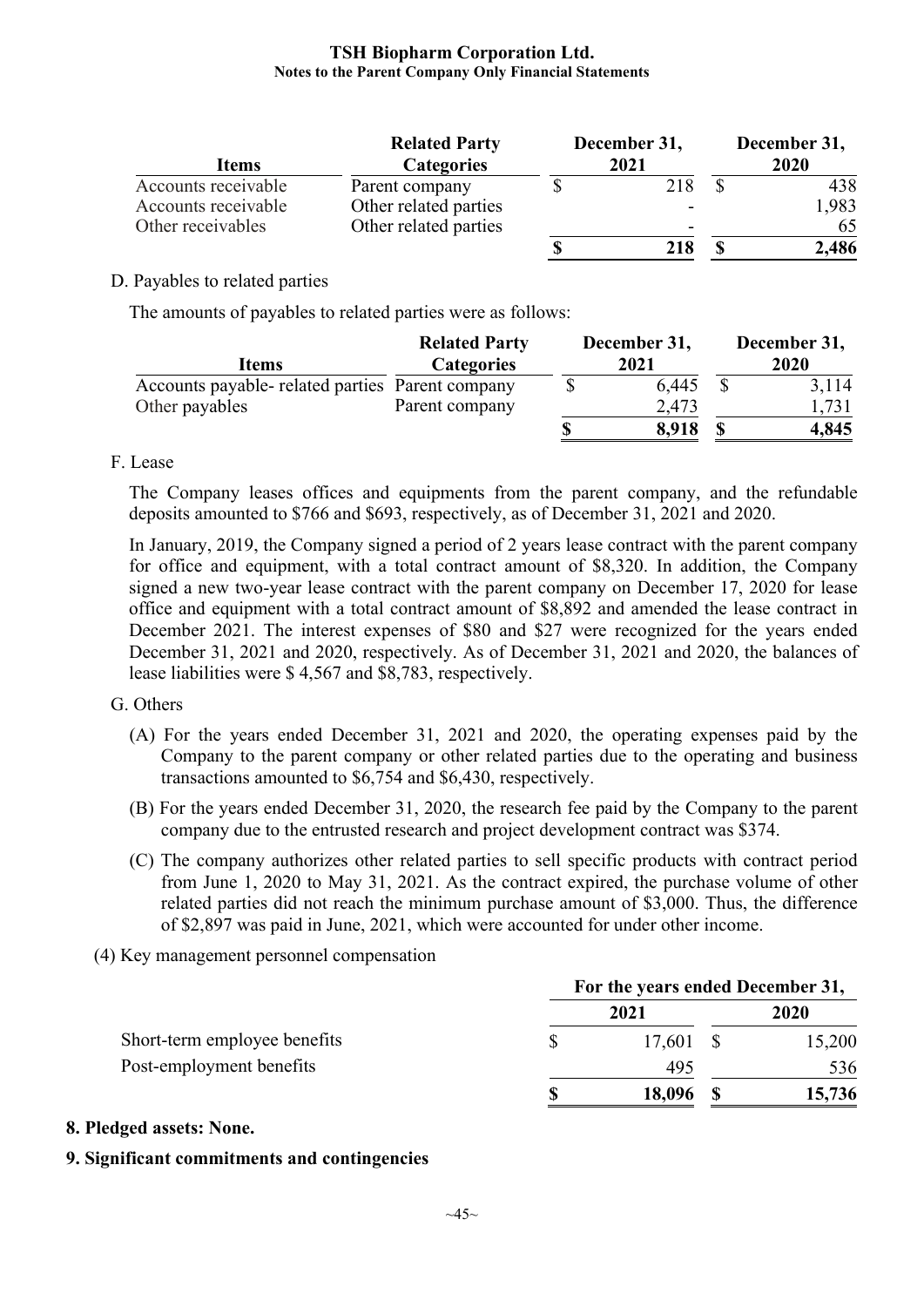As of December 31, 2021 and 2020, the unrecognized contractual commitments of the Company were as follows:

|                                                        | December 31,<br>2021 | December 31,<br>2020 |
|--------------------------------------------------------|----------------------|----------------------|
| Contract with other units for research and development | 86,828               | 122,787              |
| Acquisition of intangible assets                       | 5,355                | 3,150                |
| Purchase of raw materials                              | 162,400              | 185,600              |

## **10. Losses due to major disasters: None.**

## **11. Subsequent events: None.**

## **12. Others**

(1) The followings are the summary of employee benefits, depreciation, and amortization by function for the years ended December 31, 2021 and 2020:

| By function                | For the years ended December 31, |                  |              |                  |                  |              |  |  |  |
|----------------------------|----------------------------------|------------------|--------------|------------------|------------------|--------------|--|--|--|
|                            |                                  | 2021             |              |                  | 2020             |              |  |  |  |
|                            | <b>Operating</b>                 | <b>Operating</b> |              | <b>Operating</b> | <b>Operating</b> |              |  |  |  |
| By item                    | cost                             | expenses         | <b>Total</b> | cost             | expenses         | <b>Total</b> |  |  |  |
| Employee benefits          |                                  |                  |              |                  |                  |              |  |  |  |
| Salary                     |                                  | 83,707           | 83,707       | -                | 93,968           | 93,968       |  |  |  |
| Labor and health insurance |                                  | 7,005            | 7,005        | -                | 6,914            | 6,914        |  |  |  |
| Pension                    |                                  | 4,181            | 4,181        | -                | 4,513            | 4,513        |  |  |  |
| Director's remuneration    |                                  | 3,772            | 3,772        | -                | 4,397            | 4,397        |  |  |  |
| Others                     | ۰.                               | 3,298            | 3,298        | -                | 3,222            | 3,222        |  |  |  |
| Depreciation               |                                  | 7,233            | 7,233        | -                | 7,127            | 7,127        |  |  |  |
| Amortization               |                                  | 2,552            | 2,552        | -                | 2,522            | 2,522        |  |  |  |

Additional information on the number of employees and employee benefits of the Company for the years ended December 31, 2021 and 2020 were as follows:

|                                            | For the years ended December 31, |             |  |          |  |  |  |
|--------------------------------------------|----------------------------------|-------------|--|----------|--|--|--|
|                                            |                                  | 2021        |  | 2020     |  |  |  |
| Number of employees                        |                                  | 80          |  | 76       |  |  |  |
| Number of directors who were not employees |                                  |             |  |          |  |  |  |
| Average of employees benefits              |                                  | 1,345       |  | 1,574    |  |  |  |
| Average of salary                          |                                  | 1,147       |  | 1,362    |  |  |  |
| Average adjustment of salary               |                                  | $15.79\%$ ) |  | $8.53\%$ |  |  |  |
| Supervisor's remuneration                  |                                  |             |  |          |  |  |  |

The Company's salary and remuneration policy (including directors, managers and employees) were as follows:

- A. The Company has constructed a salary structure table of different job attributes and ranks based on market standards and salary conditions in the same industry, and reviewed it based on the industry salary adjustment reports from time to time.
- B. Annual salary adjustment

When the Company adjusted the annual salary, the main factors considered by the Company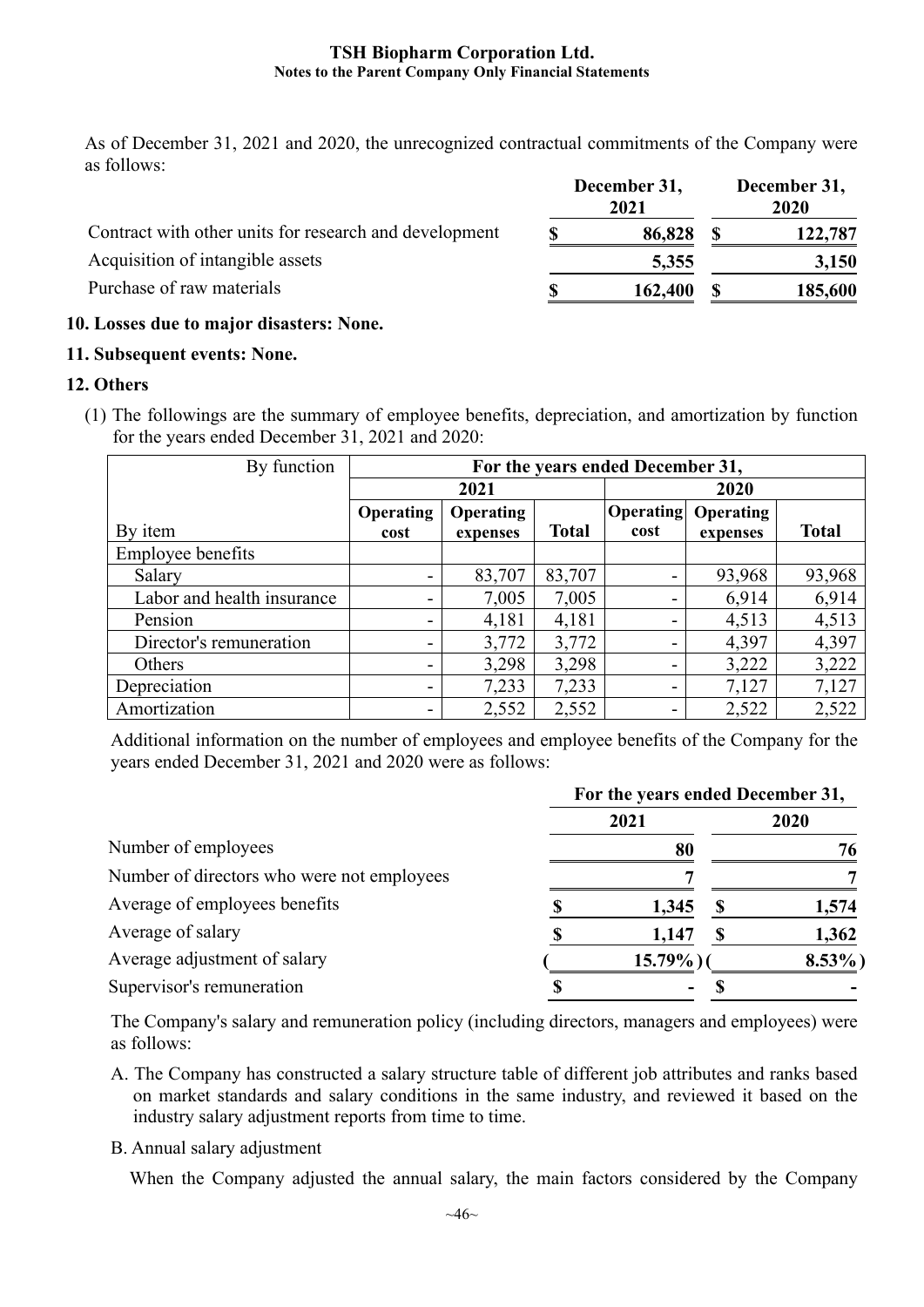were as follows:

- (A)Price index rate: The price index rate announced by the government is considered when the annual salary is adjusted.
- (B) Industry salary adjustment: The industry salary adjustment of market surveys, which was also one of the main indicators to determine the average salary adjustment.
- (C) Company's operating conditions: This is an important indicator to determine the average salary adjustment.
- (D)The market salary level of important positions in the Company.

(2) Others:

The Company donated \$7,136 and \$6,485 to related medical foundation and associations to support non-profit organizations developing drugs, promoting disease prevention and correct dosages for the year ended December 31,2021 and 2020, respectively.

(3) The impact of the COVID-19:

The Company was affected by the COVID-19 this year, and its testing business was not as expected. After evaluation, the Company recognized impairment losses on prepayment. Please refer to note 6(9) 2.

## **13. Other disclosures**

(1) Information on significant transactions

The following is the information on significant transactions required by the "Regulations Governing the Preparation of Financial Reports by Securities Issuers" for the Company

- A. Loans to other parties: None.
- B. Guarantees and endorsements for other parties: None.
- C. Securities held as of December 31, 2021 (excluding those investments in subsidiaries, associates and joint ventures):

|                                                       |                   | Relationship    |                       |                             |                   |                                      |               |      |
|-------------------------------------------------------|-------------------|-----------------|-----------------------|-----------------------------|-------------------|--------------------------------------|---------------|------|
| Name of<br>Category and name<br>holder<br>of security |                   | with<br>company | Account title         | Shares/Units<br>(thousands) | Carrying<br>value | Percentage of<br>ownership<br>$(\%)$ | Fair<br>value | Note |
| <b>TSH</b>                                            | Lumosa            |                 | Current financial     | 1,315                       | 52,929            | 0.81%                                | 52,929        |      |
| Biopharm                                              | Therapeutics Co., |                 | assets at fair value  |                             |                   |                                      |               |      |
| Corporation                                           | Ltd.              |                 | through other         |                             |                   |                                      |               |      |
| Ltd.                                                  |                   |                 | comprehensive income  |                             |                   |                                      |               |      |
|                                                       | Fubon Financial   |                 | Non-current financial | 2,500                       | 157,750           | 0.38%                                | 157,750       |      |
| $^{\prime\prime}$                                     | Holding Co., Ltd. |                 | assets at fair value  |                             |                   |                                      |               |      |
|                                                       | Preferred stock B |                 | through other         |                             |                   |                                      |               |      |
|                                                       |                   |                 | comprehensive income  |                             |                   |                                      |               |      |
|                                                       | Union Bank of     |                 |                       | 400                         | 21,200            | 0.20%                                | 21,200        |      |
| $^{\prime\prime}$                                     | Taiwan Preferred  |                 | $^{\prime\prime}$     |                             |                   |                                      |               |      |
|                                                       | stock A           |                 |                       |                             |                   |                                      |               |      |
|                                                       | Fubon Financial   |                 |                       | 58                          | 3,483             | 0.02%                                | 3,483         |      |
|                                                       | Holding Co., Ltd. |                 | $^{\prime}$           |                             |                   |                                      |               |      |
|                                                       | Preferred stock C |                 |                       |                             |                   |                                      |               |      |
| $^{\prime\prime}$                                     | CellMax Ltd.      |                 | $^{\prime\prime}$     | 1,593                       | 14,771            | 0.67%                                | 14,771        |      |
| $^{\prime\prime}$                                     | Chuangyi Biotech  |                 | $^{\prime\prime}$     | 1,320                       | 14,563            | 3.89%                                | 14,563        |      |
|                                                       | Co., Ltd.         |                 |                       |                             |                   |                                      |               |      |

(In Thousands of New Taiwan Dollars)

- D. Individual securities acquired or disposed of with an accumulated amount exceeding the lower of NT\$300 million or 20% of the capital stock: None.
- E. Acquisition of individual real estate with amount exceeding the lower of NT\$300 million or 20%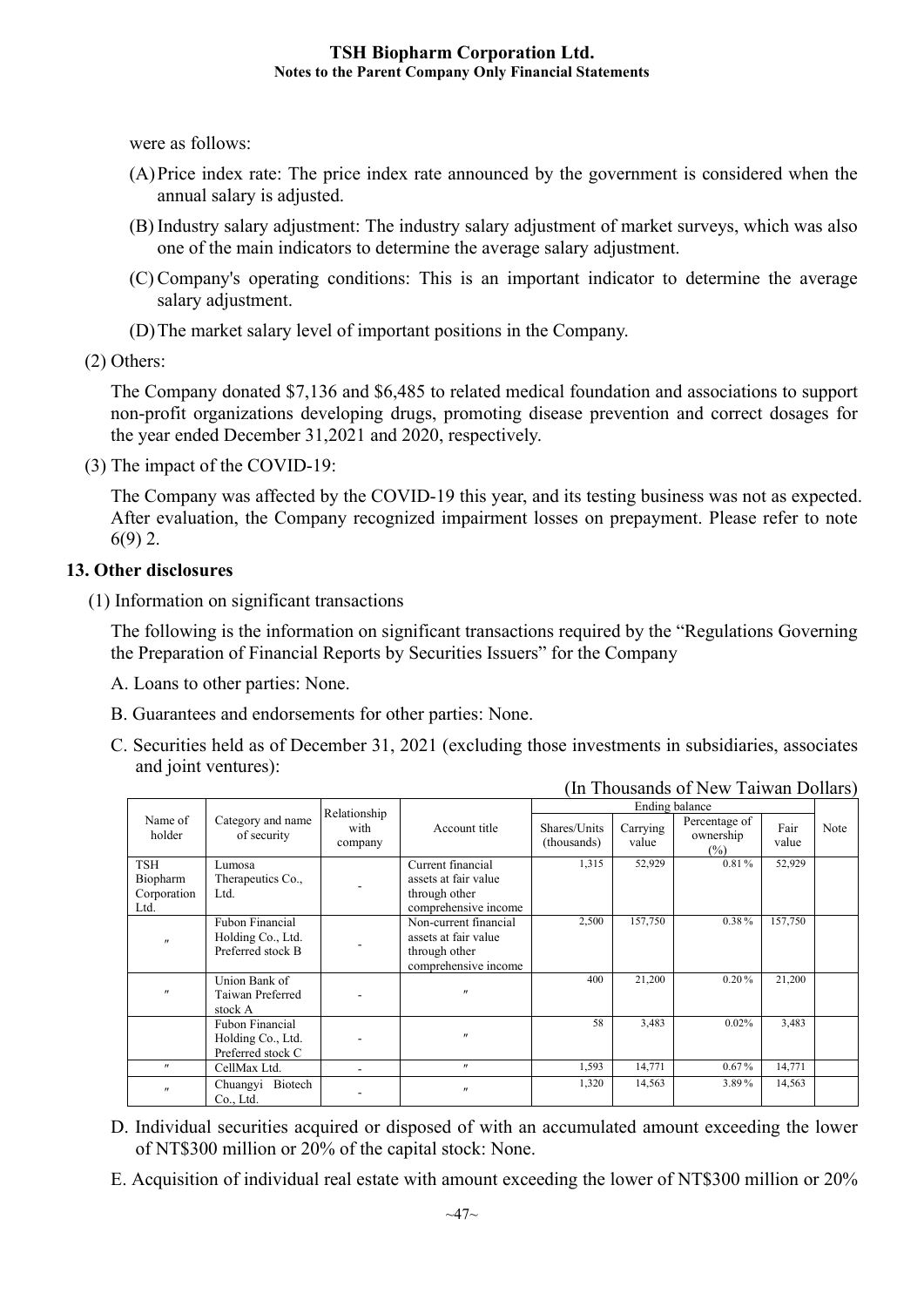of the capital stock: None.

- F. Disposal of individual real estate with amount exceeding the lower of NT\$300 million or 20% of the capital stock: None.
- G. Related-party transactions for purchases and sales with amounts exceeding the lower of NT\$100 million or 20% of the capital stock: None.
- H. Receivables from related parties with amounts exceeding the lower of NT\$100 million or 20% of the capital stock: None.
- I. Trading in derivative instruments: None.

(2) Information on investees: None.

- (3) Information on investment in mainland China:
	- A. The names of investees in Mainland China, the main businesses and products, and other information: None.
	- B. Limitation on investment in Mainland China: None.
	- C. Significant transactions: None.
- (4) Major shareholders:

| Shareholding<br>Shareholder's name |            | Total shares owned   Percentage of ownership $(\%)$ |
|------------------------------------|------------|-----------------------------------------------------|
| TTY Biopharm Company Limited       | 21,687,177 | 56.47%                                              |

#### **14. Segment information**

The Company has one reportable segment. The information of segment revenue, profit or loss and assets are in line with the parent company only financial statements. Please refer to the balance sheets and statements of comprehensive income.

(1) Geographic information

The Company's main revenue is from domestic.

(2) Information on products

The Company's operating revenue is mainly from pharmaceuticals, chemical drugs and biotechnology services.

(3) Major customer

Major customer information of the Company for the years ended December 31, 2021 and 2020 were as follows:

| 2021   | 2020                             |
|--------|----------------------------------|
| 69,809 | 72,800                           |
|        | For the years ended December 31, |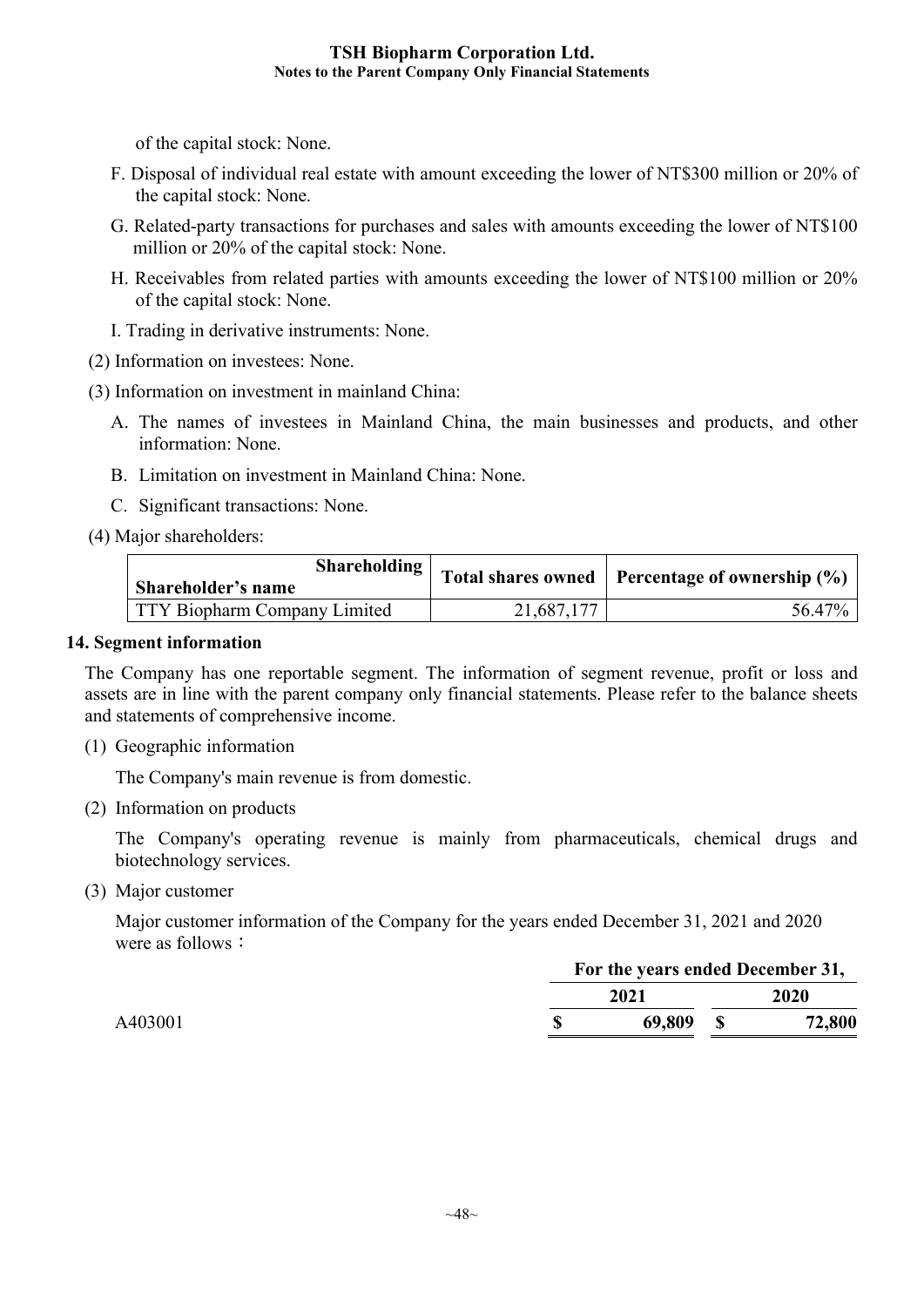# **Statement of Cash and Cash Equivalents**

## **December 31, 2021**

| <b>Item</b>   | <b>Description</b>        | <b>Amount</b> |         |  |  |  |
|---------------|---------------------------|---------------|---------|--|--|--|
| Petty cash    |                           |               | 140     |  |  |  |
| Cash in banks | Checking accounts         |               | 127     |  |  |  |
|               | Demand deposits           |               | 264,804 |  |  |  |
|               | Time deposits             |               | 100,000 |  |  |  |
|               | Foreign currency deposits |               | 16,816  |  |  |  |
|               |                           |               | 381,747 |  |  |  |
|               |                           |               | 381,887 |  |  |  |
|               |                           |               |         |  |  |  |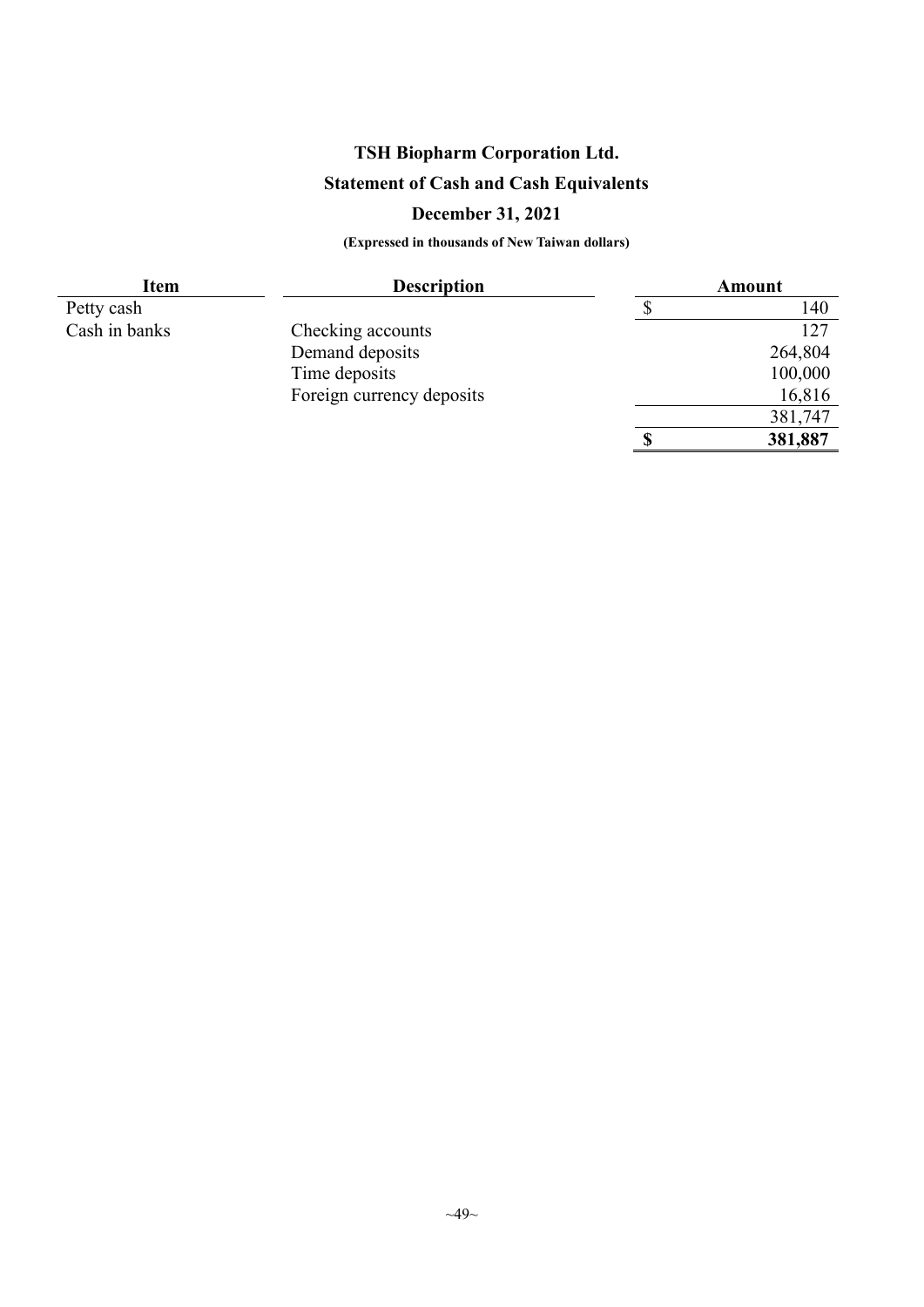## **Statement of Notes Receivable**

## **December 31, 2021**

| <b>Client Name</b>                  | <b>Description</b> |               | <b>Amount</b> | <b>Note</b> |
|-------------------------------------|--------------------|---------------|---------------|-------------|
| A403001                             |                    | $\mathcal{S}$ | 6,425         |             |
| HBAC002                             |                    |               | 2,872         |             |
| G330043D                            |                    |               | 2,869         |             |
| G360001                             |                    |               | 2,773         |             |
| G351001F                            |                    |               | 2,556         |             |
| HAAF001                             |                    |               | 2,201         |             |
| G351001G                            |                    |               | 2,001         |             |
| HBAJ001                             |                    |               | 1,790         |             |
| HAAG004                             |                    |               | 1,481         |             |
| HAAA001                             |                    |               | 1,480         |             |
| Other                               |                    |               | 58,902        |             |
| Less: Allowance for expected credit |                    |               |               |             |
| losses                              |                    |               | 1,001         |             |
| Net amount                          |                    | $\mathbf S$   | 84,349        |             |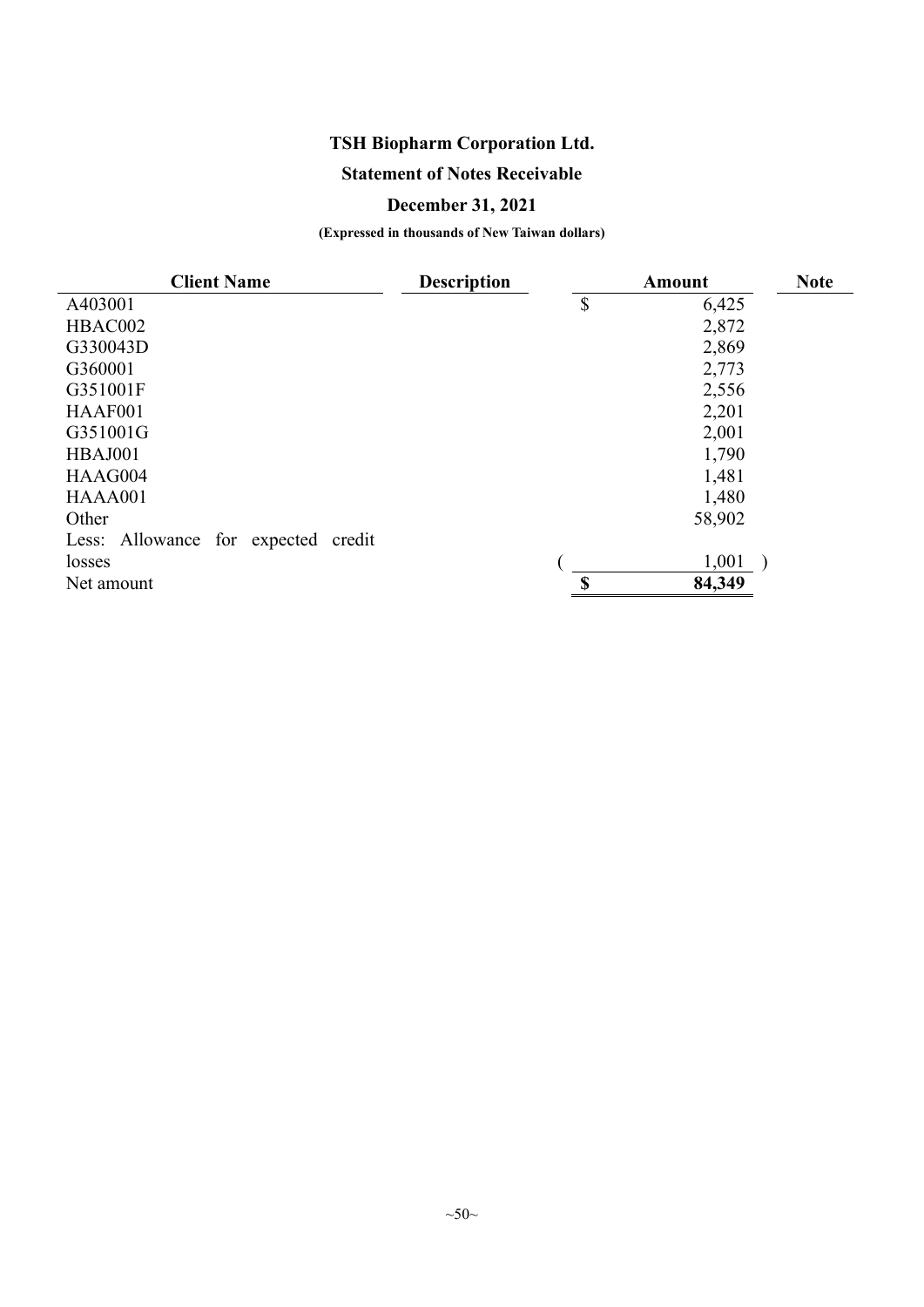# **TSH Biopharm Corporation Ltd. Statement of Other Financial Assets - Current**

# **December 31, 2021**

**(Expressed in thousands of New Taiwan dollars)**

Other financial assets - current

**Item**<br>Il assets - current Time deposits over 3 months <br>Time deposits over 3 months <br>**Amount** <br>**COMP**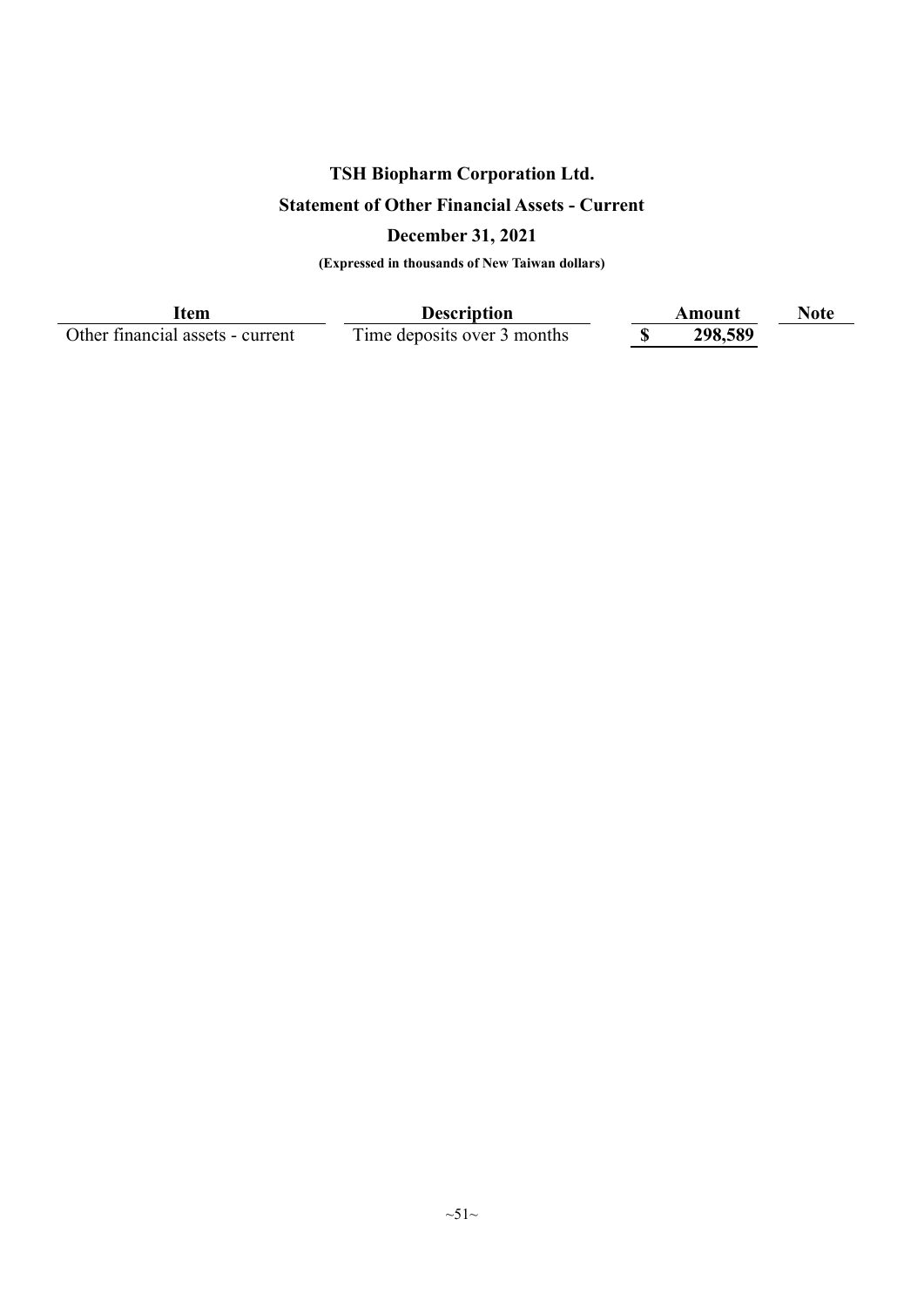# **Statement of Financial Assets at Fair Value Through Other Comprehensive Income - Current**

## **For the year ended December 31, 2021**

|                                  |           | <b>Additions</b>               |        |               | <b>Decrease</b> |        |               | <b>Ending Balance</b> |        |               |                                |        |        |            |
|----------------------------------|-----------|--------------------------------|--------|---------------|-----------------|--------|---------------|-----------------------|--------|---------------|--------------------------------|--------|--------|------------|
| Name of investee                 | Shares    | Percentage of<br>ownership (%) | Amount | <b>Shares</b> |                 | Amount | <b>Shares</b> |                       | Amount | <b>Shares</b> | Percentage of<br>ownership (%) | Amount |        | Collateral |
| Lumosa Therapeutics Co.,<br>Ltd. | 1,765,000 | .50%                           | 62,216 |               |                 |        | 450,000       |                       | 9,287  | 1,315,000     | 0.81%                          |        | 52,929 | None       |
|                                  |           |                                | 62,216 |               |                 |        |               |                       | 9,287  |               |                                |        | 52,929 |            |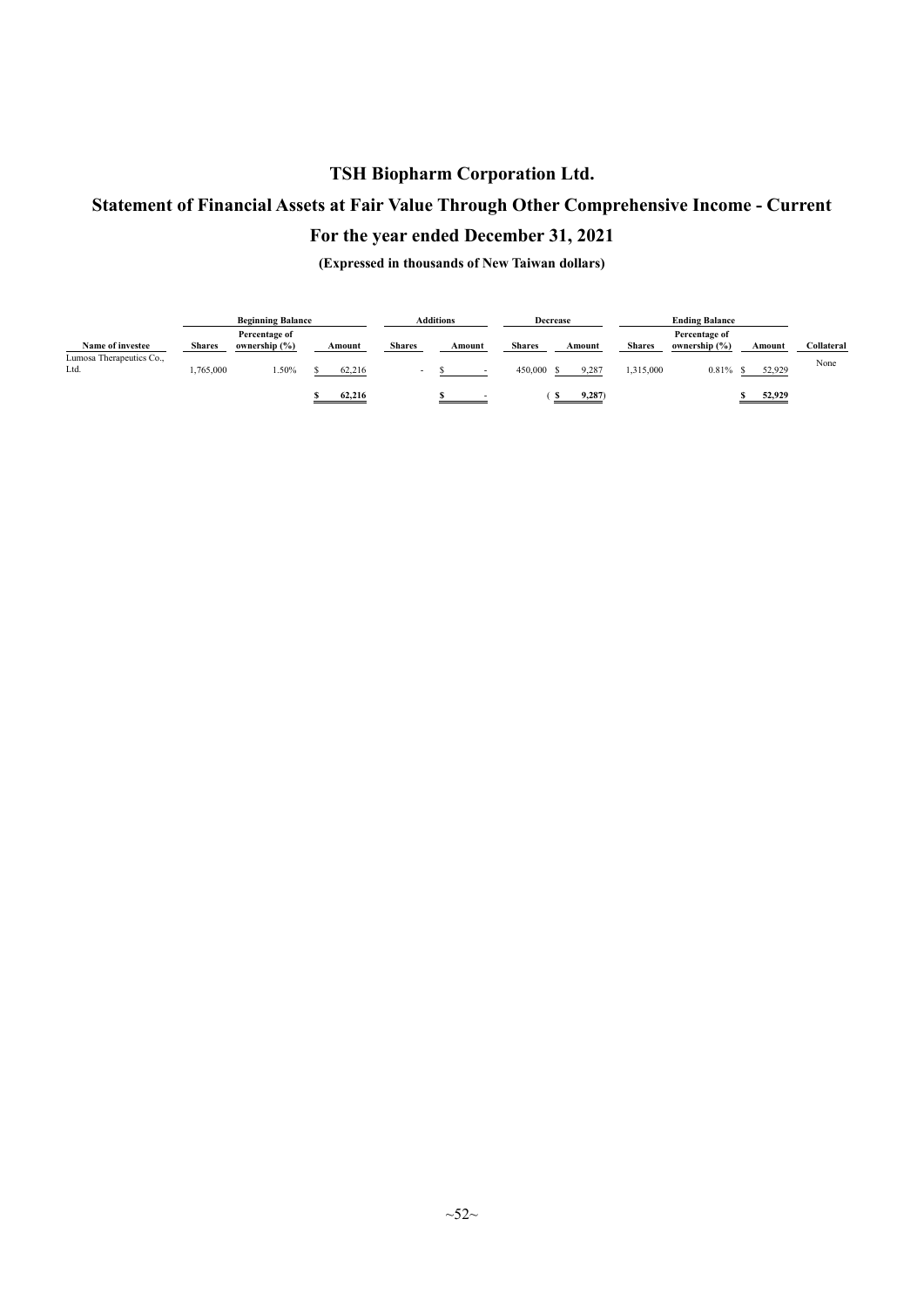# **Statement of Financial Assets at Fair Value Through Other Comprehensive Income –Noncurrent**

## **For the year ended December 31, 2021**

|                                                                   |                          | <b>Beginning Balance</b>       |         |               | <b>Additions</b> |        |               | Decrease |                          |    |            |               | <b>Ending Balance</b>          |               |                   |
|-------------------------------------------------------------------|--------------------------|--------------------------------|---------|---------------|------------------|--------|---------------|----------|--------------------------|----|------------|---------------|--------------------------------|---------------|-------------------|
| Name of investee                                                  | <b>Shares</b>            | Percentage of<br>ownership (%) | Amount  | <b>Shares</b> |                  | Amount | <b>Shares</b> |          | Amount                   |    | Evaluation | <b>Shares</b> | Percentage of<br>ownership (%) | Amount        | Collateral        |
| <b>Fubon Financial Holdings</b><br>Co., Ltd. Preferred<br>Stock B | 2,500,000                | 0.38%                          | 156,250 | $\sim$        | S                |        |               | - S      | $\sim$                   | -S | 1,500      | 2,500,000     | $0.38\%$                       | 157,750<br>S. | None              |
| <b>Fubon Financial Holdings</b><br>Co., Ltd. Preferred            |                          |                                |         |               |                  |        |               |          |                          |    |            |               |                                |               | $^{\prime\prime}$ |
| Stock C<br>Union Bank of Taiwan                                   | $\overline{\phantom{0}}$ | $-9/0$                         | $\sim$  | 57,969        |                  | 3,478  | -             |          | $\overline{\phantom{0}}$ |    | 5          | 57,969        | 0.020%                         | 3,483         |                   |
| Preferred Stock A<br>Chuangyi Biotech Co.,                        | 400,000                  | 0.20%                          | 20,720  |               |                  |        |               |          |                          |    | 480        | 400,000       | 0.20%                          | 21,200        |                   |
| Ltd.<br>CellMax Ltd.                                              | 1,319,808                | 4.89%                          | 14,563  |               |                  |        |               |          |                          |    | $\sim$     | 1,319,808     | 4.89%                          | 14,563        |                   |
|                                                                   | 1,592,516                | 2.03%                          | 49,271  | 1,592,516     |                  | 14,771 | 1,592,516     |          | 49,271                   |    |            | 1,592,516     | 2.03%                          | 14,771        | $^{\prime}$       |
|                                                                   |                          |                                | 240,804 |               |                  | 18,249 |               |          | 49,271                   |    | 1,985      |               |                                | 240,804       |                   |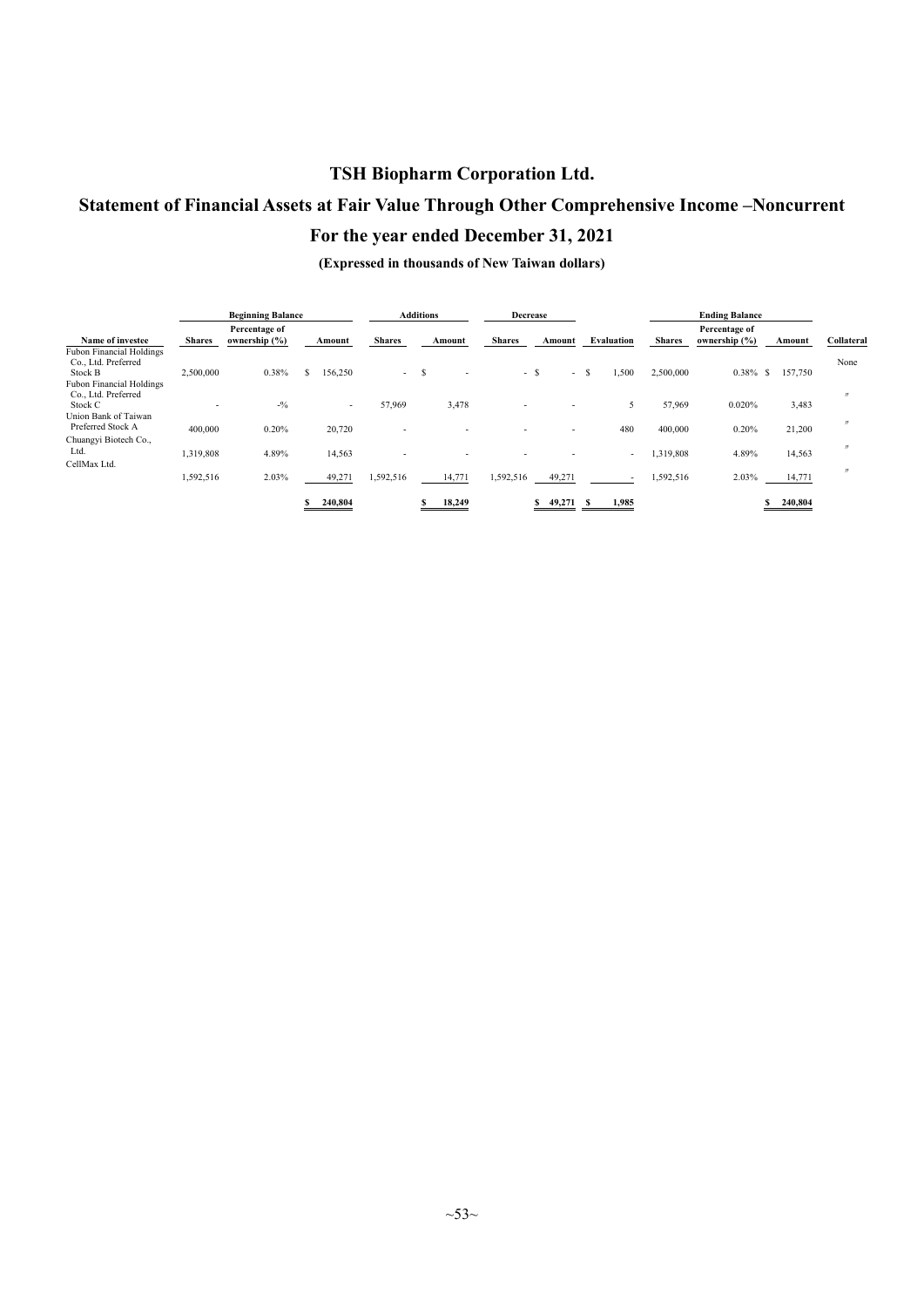## **Statement of Others Payables**

## **December 31, 2021**

**(Expressed in thousands of New Taiwan dollars)**

Please refer to note 6(10)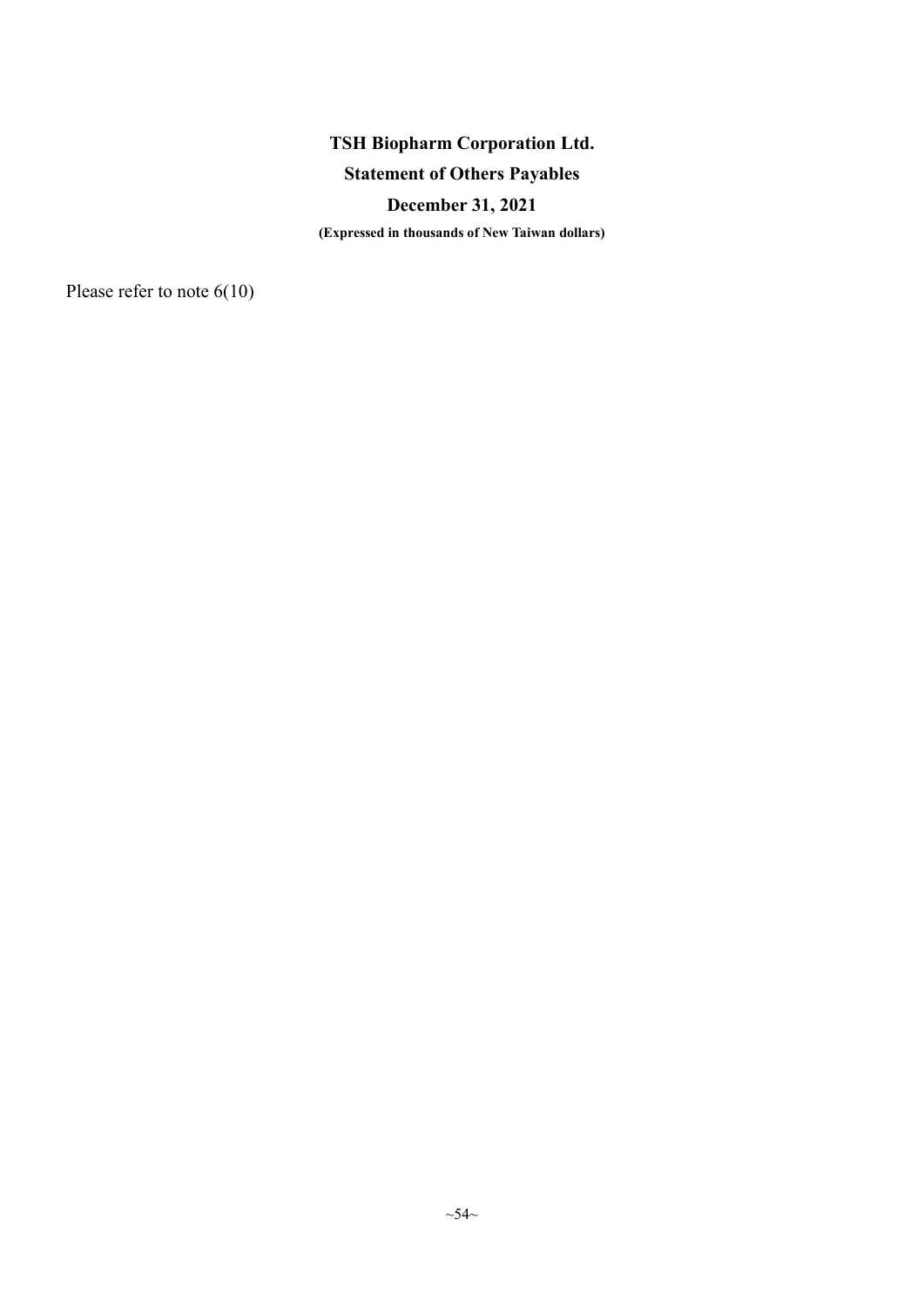## **Statement of Operating Revenue**

# **For the year ended December 31, 2021**

| <b>Item</b>                        | Quantity    | <b>Amount</b> |  |  |
|------------------------------------|-------------|---------------|--|--|
| Sales revenue:                     |             |               |  |  |
| Lozenges                           | 153,628,407 | \$<br>378,232 |  |  |
| Capsules                           | 1,987,253   | 8,186         |  |  |
| Injections                         | 52,526      | 3,363         |  |  |
| Sales revenue subtotal             |             | 389,781       |  |  |
| Testing revenue                    |             | 24,706        |  |  |
| Service revenue                    |             | 2,103         |  |  |
| Total                              |             | 416,590       |  |  |
| Less: Sales returns and allowances |             | 3,107         |  |  |
| Net revenue                        |             | 413,483       |  |  |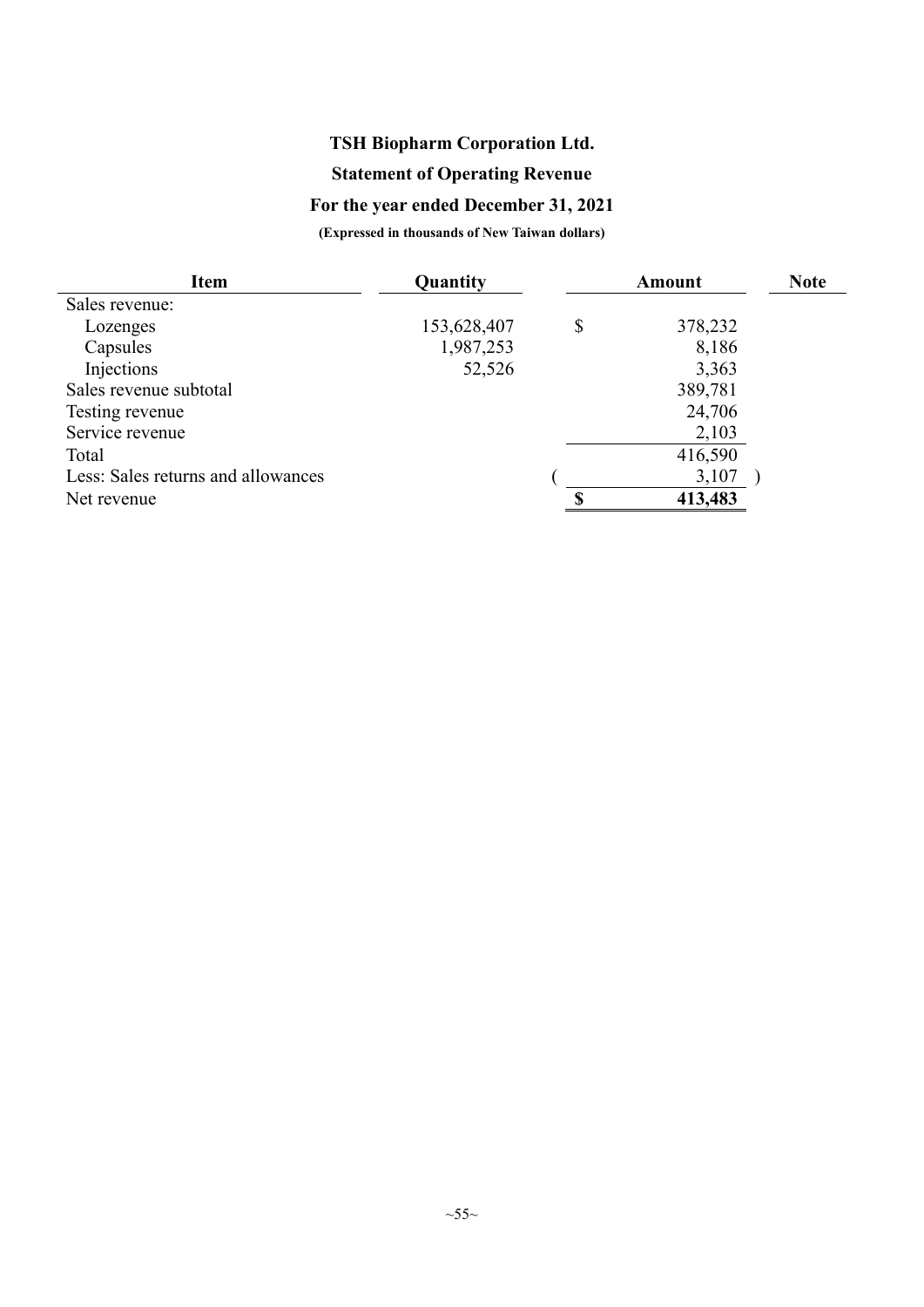## **Statement of Operating Costs**

## **For the year ended December 31, 2021**

| <b>Item</b>                              | <b>Amount</b> |
|------------------------------------------|---------------|
| Raw materials and supplies               |               |
| Add: Raw material, beginning of the year | \$<br>42,103  |
| Add: Purchase                            | 39,135        |
| Less: Raw materials, end of the year     | 45,165        |
| Return on raw material                   | 13            |
| Loss on physical inventory               | 150           |
| Transferred to expenses and losses       | 557           |
| Raw materials consumed                   | 35,353        |
| Raw materials consumed                   | 35,353        |
| Add: Contract manufacture                | 114,623       |
| Cost of goods sold                       | 149,976       |
| Merchandise                              |               |
| Add: Merchandise, beginning of the year  | \$<br>38,325  |
| Purchased                                | 10,478        |
| Less: Merchandise, end of the year       | 35,567        |
| Transferred to expenses and losses       | 1,914         |
| Reclassification                         | 314           |
| Cost of Merchandise sold                 | 160,984       |
| Add: Loss from inventory market decline  | 4,991         |
| Loss on physical inventory               | 150           |
| Operating costs                          | 166,125       |